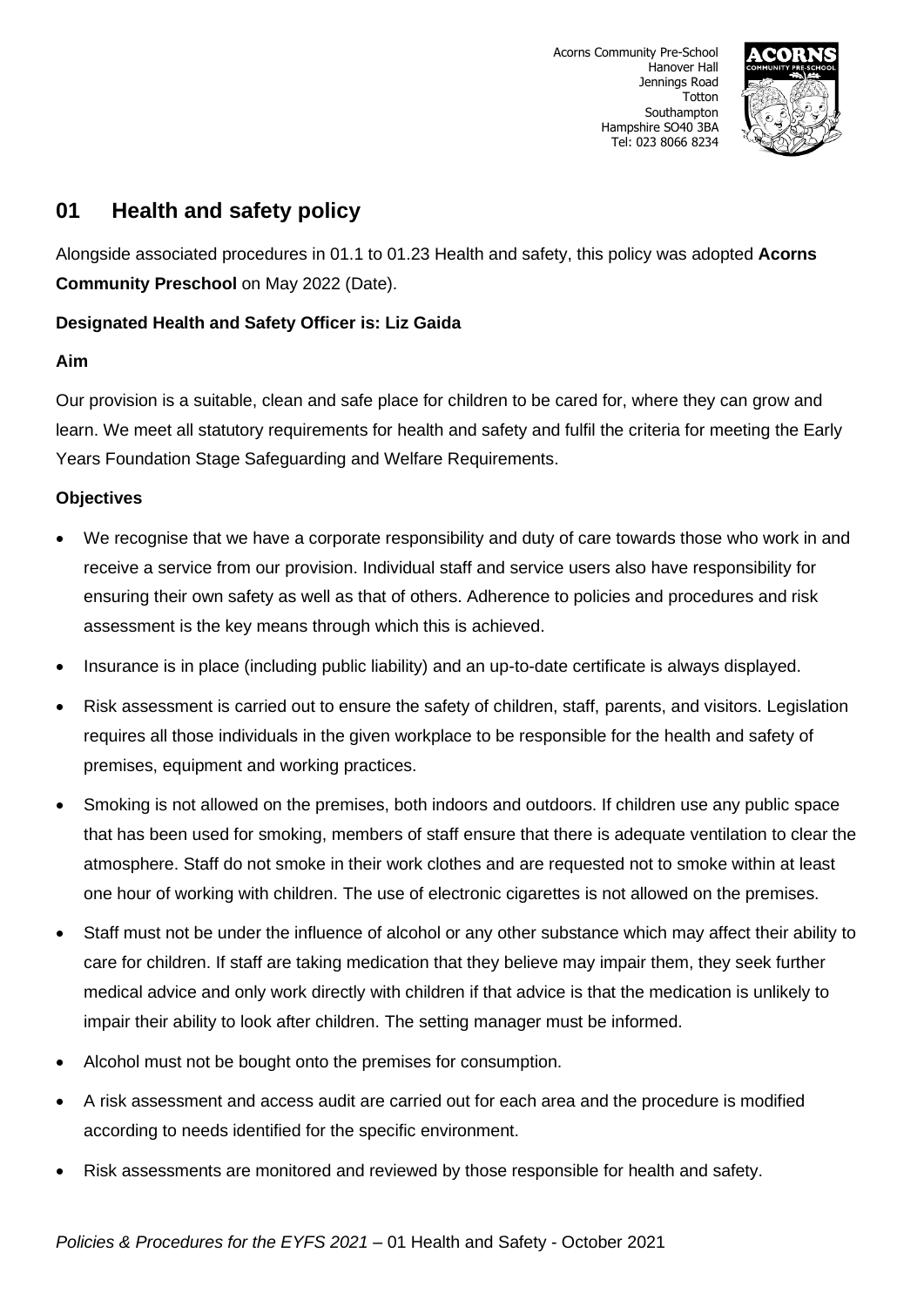### **Legal references**

Health and Safety at Work etc Act 1974 Health and Safety (Consultation with Employees) Regulations 1996 Management of Health and Safety at Work Regulations (1999) Regulatory Reform (Fire Safety) Order 2005) Electricity at Work Regulations (1989) Regulation (EC) No 852/2004 of the European Parliament and of the Council on the hygiene of foodstuffs Manual Handling Operations Regulations (1992) (Amended 2002) Medicines Act (1968) Reporting of Injuries, Diseases and Dangerous Occurrences Regulations (RIDDOR) (Amendment) Regulations 2012 Control of Substances Hazardous to Health (COSHH) Regulations 2004 Health and Safety (First Aid) Regulations 1981 Childcare Act 2006 **Further guidance** Dynamic Risk Management in the Early Years (Alliance 2017) Health and Safety Executive www.hse.gov.uk/risk Food Standards Agency [www.food.gov.uk](http://www.fod.gov.uk/)

Ministry or Housing, Communities & Local Government [www.communities.gov.uk](https://preschoolla.sharepoint.com/sites/COMM/Shared%20Documents/Pubs/Pubs%20Print%20Promo/Pub%20Drafts/A026%20Policies%20&%20Procedures%20for%20the%20EYFS%202021/A026%20FINAL/www.communities.gov.uk)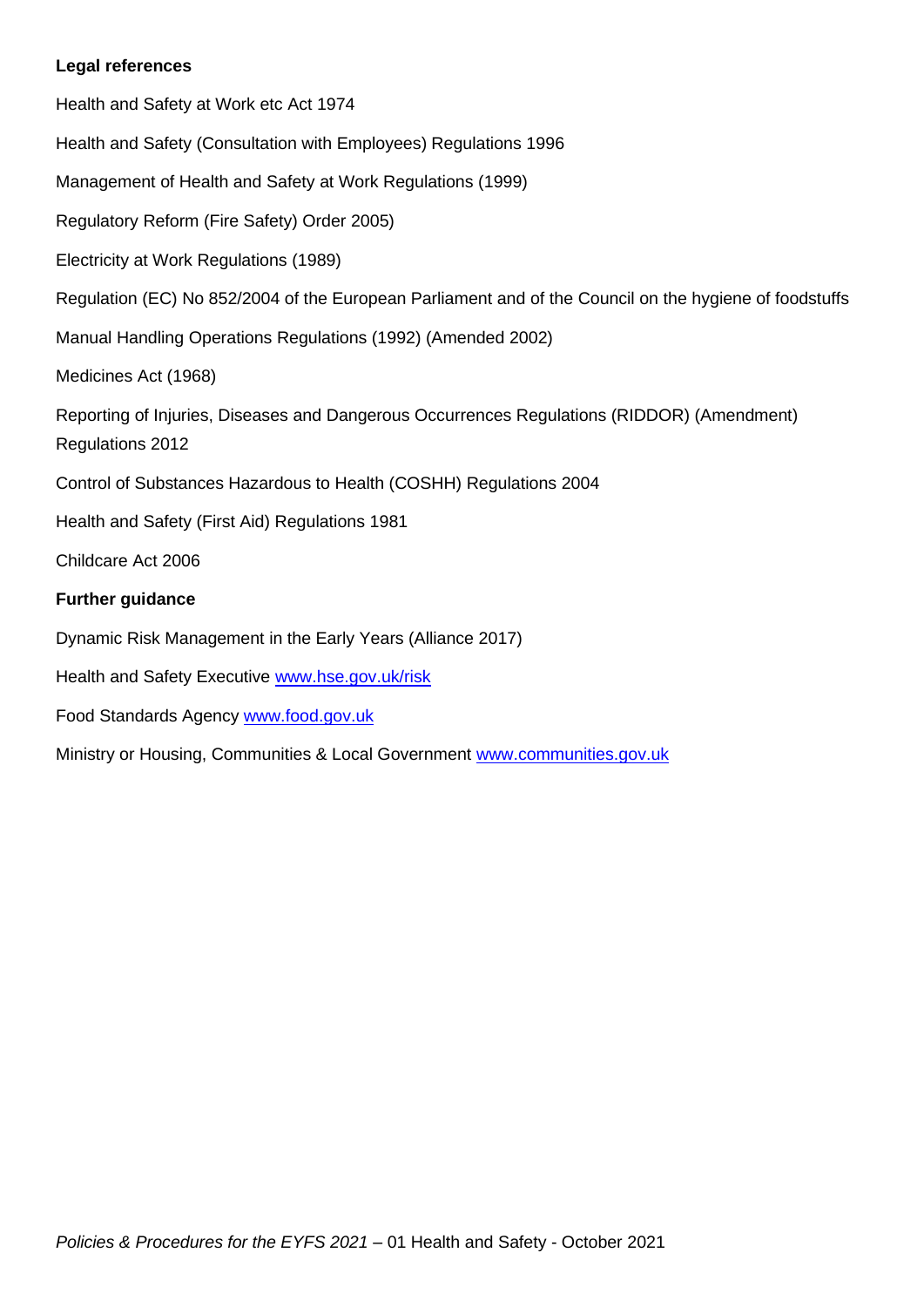

### 01 Health and safety procedures

### **01.01Risk assessment**

Risk assessments are carried out to ensure the safety of children, staff, parents and visitors. Legislation requires all individuals in the workplace to be responsible for the health and safety of premises, equipment and working practices. We have a 'corporate responsibility' towards a 'duty of care' for those who work in and receive a service from our provision. Individuals also have responsibility for ensuring their own and others safety.

- Risk assessment forms are completed for each area of work, and the areas of the building that are identified in these procedures
- Access audit is completed to ensure inclusion and the health and safety of all visitors, staff, and children. The relevant procedure is modified if required to match the assessment.
- A **Child and Adult Individual Risk Assessment form** is completed for each child who is prioritised because they are vulnerable, or meet any other criteria stipulated by the Government at the time. A **Child and Adult Setting Risk Assessment form** is also completed for the whole setting. If the risk assessment indicates a High Risk if the place is offered, that cannot be minimised, the offer of the place may be withdrawn or the hours adjusted at the discretion of the setting manager.

Risk assessment means: *Taking note of aspects of your workplace and activities that that could cause harm, either to yourself or to others, and deciding what needs to be done to prevent that harm, making sure this is adhered to and is updated when necessary*.

The law does not require that all risk be eliminated, but that 'reasonable precaution' is taken. This is particularly important when balancing the need for children to be able to take appropriate risks through physically challenging play. Children need the opportunity to work out what is not safe and what they should do when faced with a risk.

### **Daily safety sweeps and checks indoors and outdoors**

Safety sweeps are conducted when setting up for the day prior to children arriving or closing in the evening. Sometimes a safety sweep will identify a risk that requires a formal risk assessment on form. For example, if a window latch is becoming stiff and a practitioner has to stand on a chair in order to reach it to ensure it has closed properly.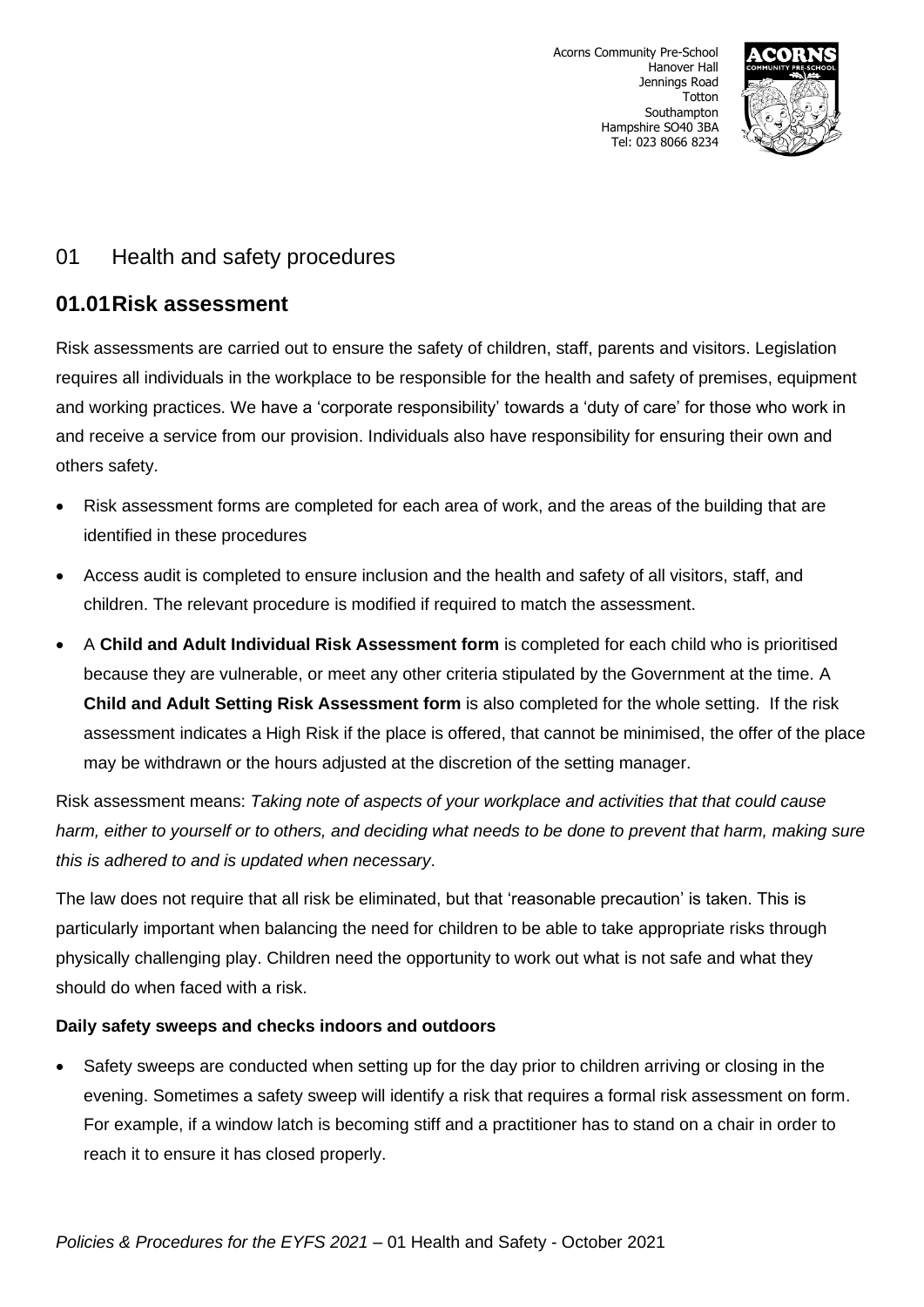#### **Health and safety risk assessments**

Health and safety risk assessments inform procedures. Staff and parents should be involved in reviewing risk assessments and procedures, as they are the ones with first-hand knowledge as to whether the control measures are effective and they can give an informed view to help update procedures accordingly.

The setting manager undertakes training and ensures staff have adequate training in health and safety matters. The setting managers also ensures that checks/work to premises are carried out and records are kept.

- Gas safety by a Gas Safe registered gas/heating engineer.
- Electricity safety by a qualified electrician.
- Fire precautions to check that all fire-fighting equipment and alarms are in working order.
- Hot air heating systems/air conditioning systems cleaned and checked.
- Deep clean is carried out in kitchen.

The setting manager ensures that staff members carry out risk assessments that include relevant aspects of fire safety, food safety, in each of the following areas of the premises:

- Entrance and exits.
- Outdoor areas.
- Passageways, stairways and connecting areas.
- Group rooms.
- Sleep areas.
- Main kitchen.
- Milk kitchen (if applicable).
- Staff/parent's room.
- Rooms used by others or for other purposes.

The setting manager ensures staff members carry out risk assessment for off-site activities, such as children's outings (including use of public transport), including:

- forest school and beach school
- home visits
- other duties off-site such as attending meetings, banking etc

The setting manager ensures staff members carry out risk assessment for work practice including:

• changing babies, and the intimate care of young children and older children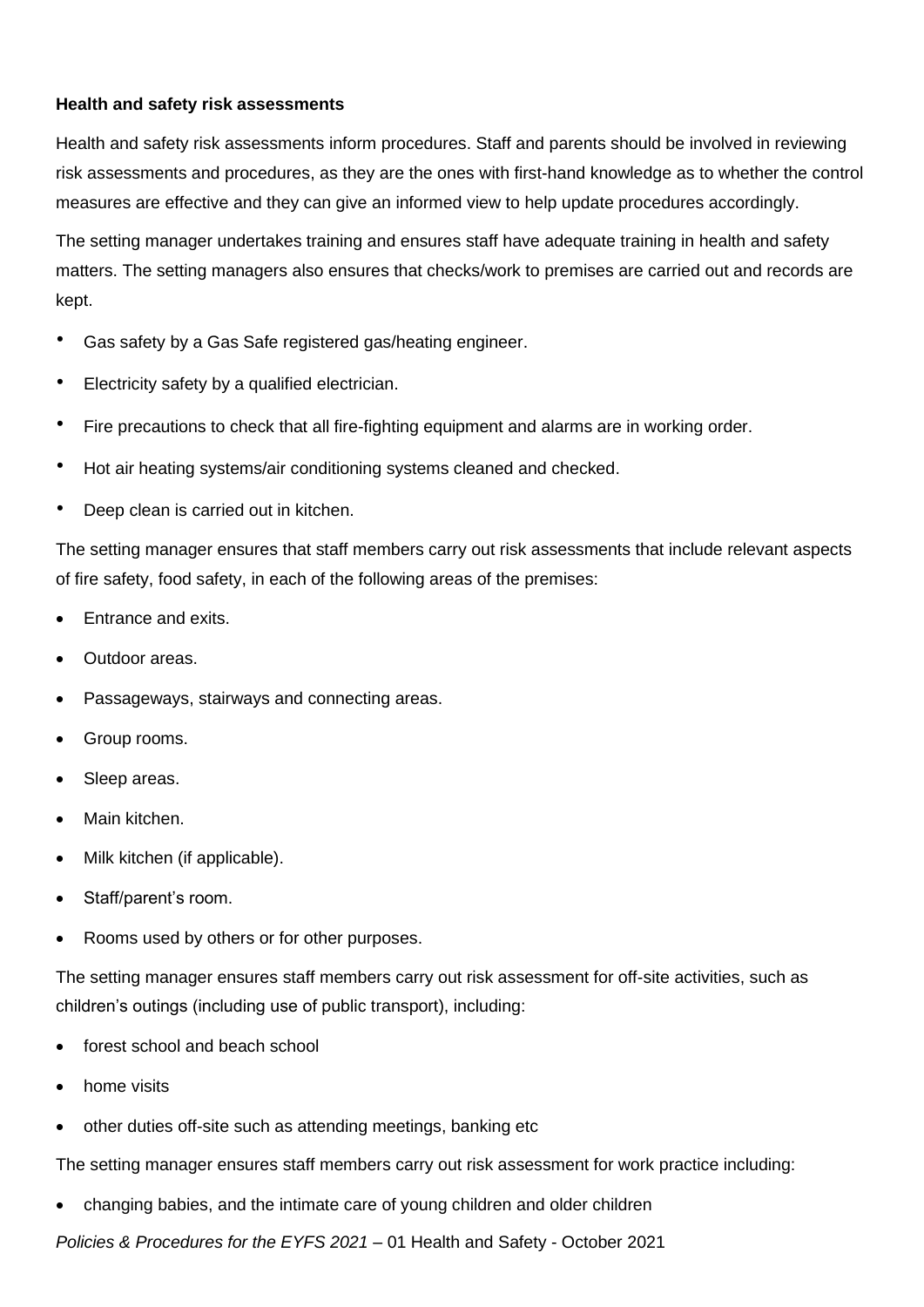- arrivals and departures
- preparation of milk and other food/drink for babies
- children with allergies and special dietary needs or preferences
- serving food in group rooms
- cooking activities with children
- supervising outdoor play and indoor/outdoor climbing equipment
- settling babies/young children to sleep
- assessment, use and storage of equipment for disabled children
- visitors to the setting who are bringing equipment or animals as part of children's learning experiences, for example 'fire engines'
- following any incidents involving threats against staff or volunteers
- following any accident or incident involving staff or children

The setting manager liaises with Crime Prevention Officers as appropriate to ensure security arrangements for premises and personnel are appropriate.

> Acorns Community Pre-School Hanover Hall Jennings Road **Totton** Southampton Hampshire SO40 3BA Tel: 023 8066 8234



### 0.1 Health and safety procedures

### **01.02 Group rooms, stair ways and corridors**

- Significant changes such as structural alterations or extensions are reported to Ofsted. A risk assessment is done to ensure the security of the building during building work.
- New door handles are placed high or alternative safety measures are in place.
- Chairs are stacked safely and not too high.
- There are no trailing wires; all radiators are guarded.
- Windows are opened regularly to ensure flow of air.
- Floors are properly dried after mopping up spills.
- Stair gates are in place where necessary.
- Floor covering on corridor is checked for signs of wear and tear.
- Staff hold the hand of toddlers and children who require assistance.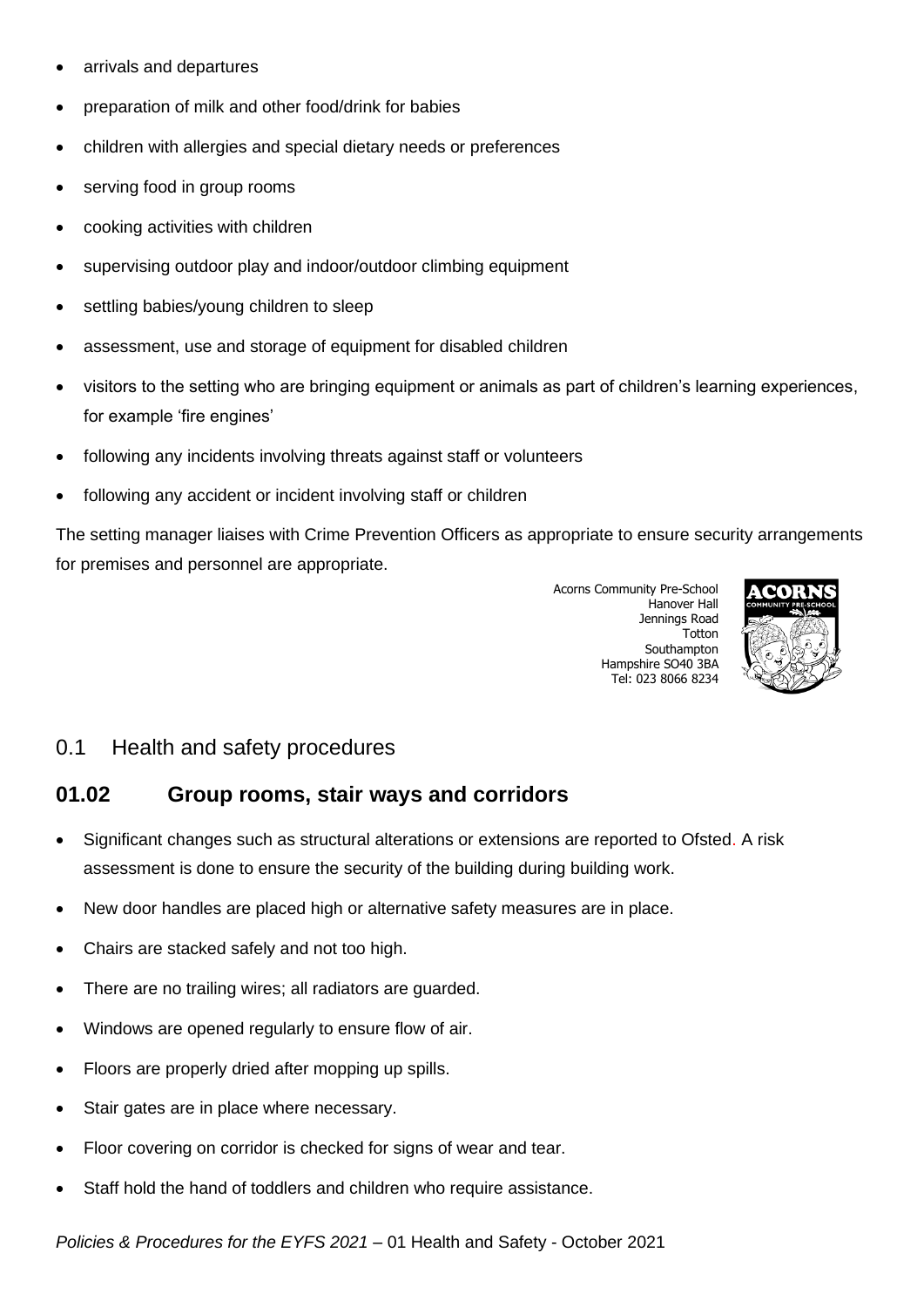- Materials and equipment are not generally stored in corridors, but where this is the case, it does not block clear access or way out.
- Walkways are uncluttered and adequately lit.
- Corridor are checked to ensure that safety and security is maintained.
- Socket safety inserts are not used as there is no safety reason to do so, modern plug sockets are designed to remove risk of electrocution if something is poked into them. Socket covers (that cover the whole socket and switch) may be used, please note these are different to socket inserts.
- The use of blinds with cords is avoided. Any blinds fitted with cords are always secured by cleats. There are no dangling cords.



### 01 Health and safety procedures

# **01.03 Kitchen**

### **General safety**

- Stairgate is kept closed in the doorway to the kitchen.
- Children do not have unsupervised access to the kitchen.
- Children are not taken to the kitchen when food preparation is taking place.
- Staff do not normally take tea breaks in the kitchen unless there is no alternative, in which case, teabreaks are not taken in the kitchen when food is being prepared.
- Wet spills are mopped immediately.
- Mechanical ventilation is used when cooking.
- A clearly marked and appropriately stocked First Aid box is kept in the kitchen.

### **Cleanliness and hygiene**

Staff follow the recommended cleaning schedules in Safer Food Better Business (SFBB).

- Floors are washed down at least daily.
- All work surfaces are washed regularly with anti-bacterial agent.
- Inside of cupboards are cleaned regularly.
- Cupboard doors and handles are cleaned regularly.
- Fridge and freezer doors are wiped down regularly
- Ovens/cooker tops are wiped down daily after use; ovens are fully cleaned regularly.
- Where possible all crockery and cutlery are air dried.
- Plates and cups are only put away when fully dry.
- Tea towels, if used, are used once. They are laundered daily.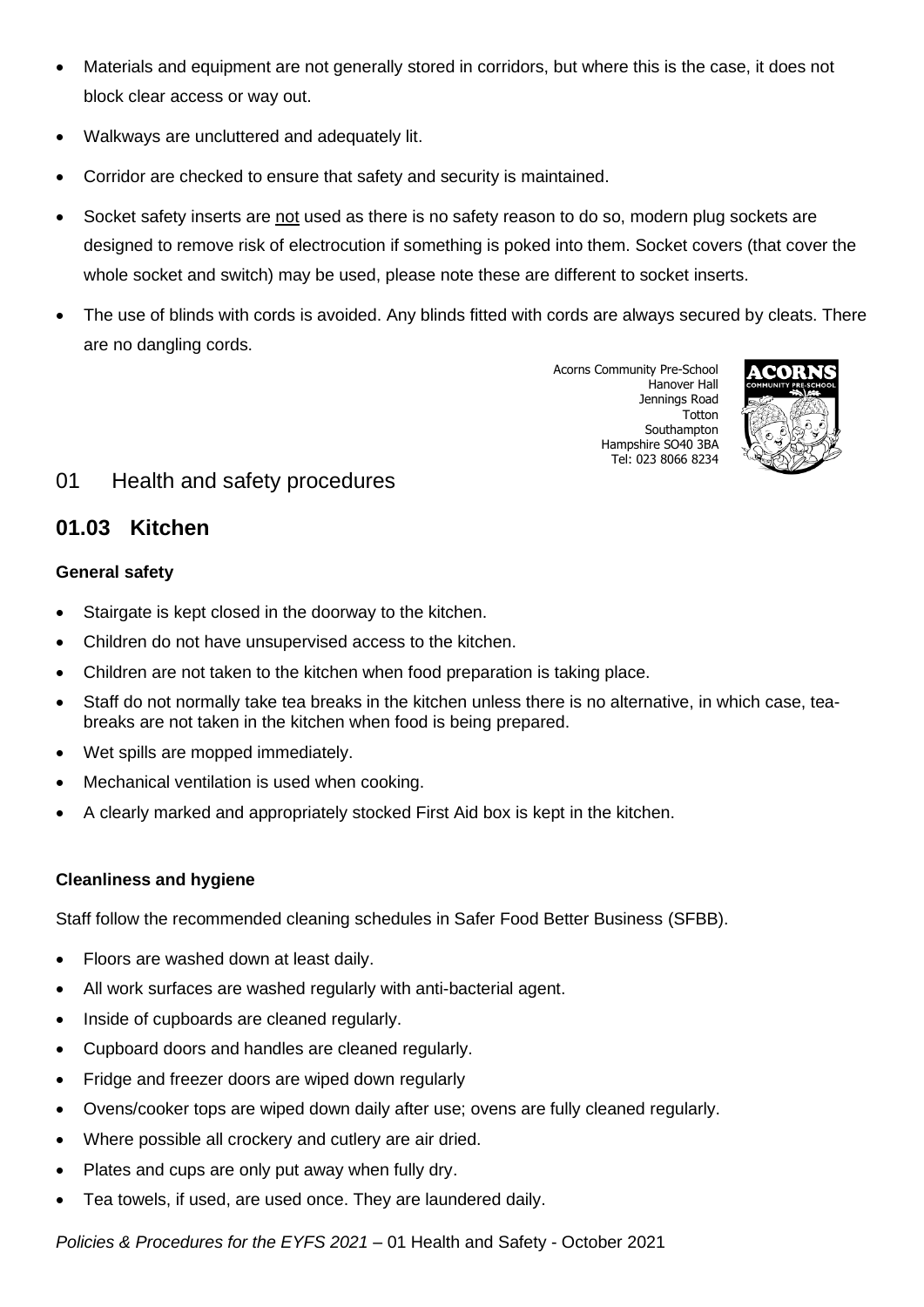- Any cleaning cloths used for surfaces are washed and replaced daily.
- There is a mop, bucket, broom, dustpan, and brush set aside for kitchen use only.
- Any repairs needed are recorded and reported to the manager.
- Chip pans are not used.

### **Further guidance**

Safer Food Better Business: Food safety management procedures and food hygiene regulations for small business: [www.food.gov.uk/business-guidance/safer-food-better-business](http://www.food.gov.uk/business-guidance/safer-food-better-business)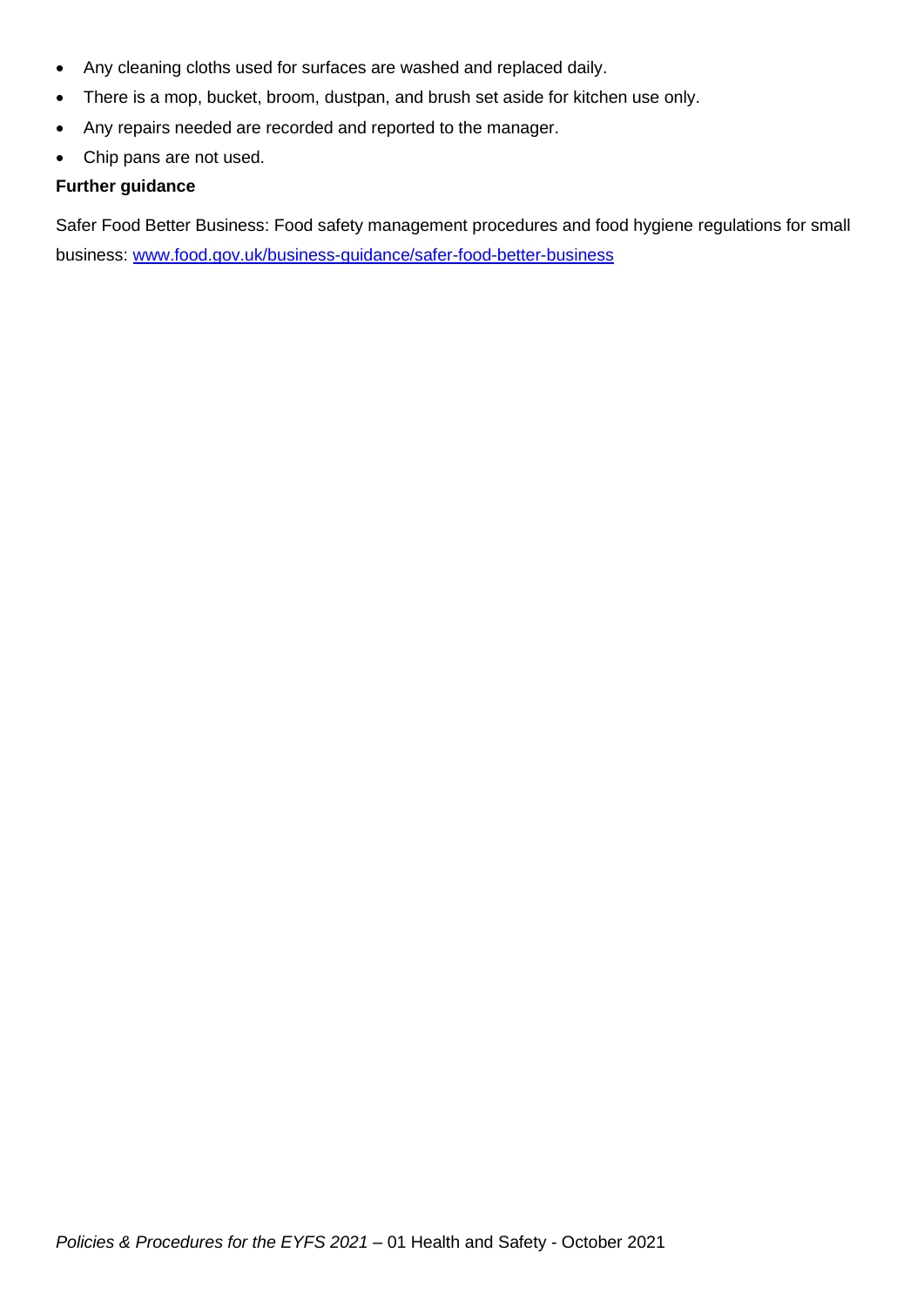

# 01 Health and safety procedures

# **01.04 Children's bathrooms/changing areas**

- Children spare clothing and nappies/pants are kept in named bags.
- Toddlers have low changing surfaces they can climb on to, or floor surface is used. Staff should not have to lift heavy toddlers on to waist high units.
- Changing mats are cleaned and disinfected in baby change areas.
- Disposable nappies/trainers are cleared of solid waste and placed in nappy disposal units.
- Staff use single use gloves and aprons to change children and wash hands when leaving changing areas. Please note that gloves are not always required for a wet nappy if there is no risk of infection, however, gloves are always available for those staff who choose to wear them for a wet nappy. Gloves are always worn for a 'soiled' nappy.
- Staff never turn their backs on or leave a child unattended whilst on a changing mat.
- Changing areas or stands will be provided for older (disabled) children, if required.
- Changing mats are disinfected after each change.
- Anti-bacterial spray is not used where residue may have direct contact with skin.
- Anti-bacterial sprays used in nappy changing areas are not left within the reach of children.
- Natural or mechanical ventilation is used; chemical air fresheners are not used.
- All other surfaces are disinfected daily.

#### **Children's toilets and wash basins**

- Children's toilets are cleaned twice daily using disinfectant cleaning agent for the bowls (inside and out), seat and lid, and whenever visibly soiled. Using a new cleaning cloth.
- Toilet flush handles are disinfected daily.
- Toilets not in use are checked to ensure the U-bend does not dry out and are flushed every week. Taps not in use are run for several minutes every two to three days to prevent infections such as Legionella.
- There is a toilet brush available for children's toilets. This is stored in the adult toilet area.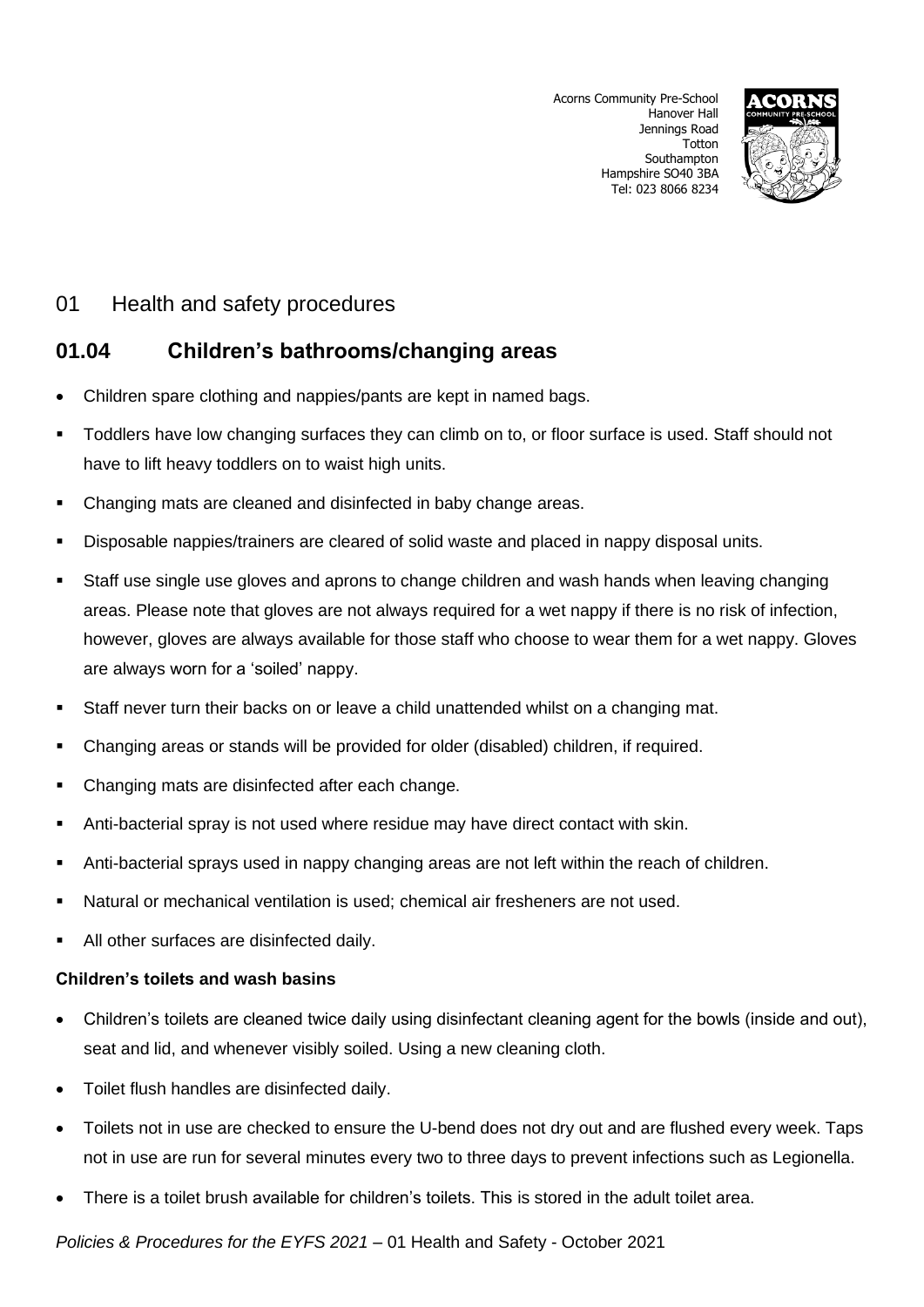- Cubicle doors and handles (or curtains) are washed weekly.
- Children's hand basins are cleaned twice daily and whenever visibly soiled, inside, and out using disinfectant cleaning agent. Separate new cloths are used to clean basins etc. and are not interchanged with those used for cleaning toilets.
- Mirrors and tiled splash backs are washed daily.
- Paper towels are provided.
- Bins are provided for disposal of paper towels and are emptied daily.
- All bins are lined with plastic bags.
- Staff who clean toilets wear rubber gloves.
- Staff changing children wear gloves and aprons as appropriate.
- Wet or soiled clothing is sluiced, rinsed, and put in a plastic bag for parents to collect.
- Floors in children's toilets are steam cleaned daily and additionally when needed.
- Spills of body fluids are cleared and mopped using disinfectant then steam cleaned.
- Mops are rinsed and wrung after use and stored upright, not stored head down in buckets.
- Mops used to clean toilets or body fluids from other areas are designated for that purpose only and kept separate from mops used for other areas..
- Used water is discarded down a toilet or butler sink.
- Butler sink is cleaned and disinfected at the end of each day.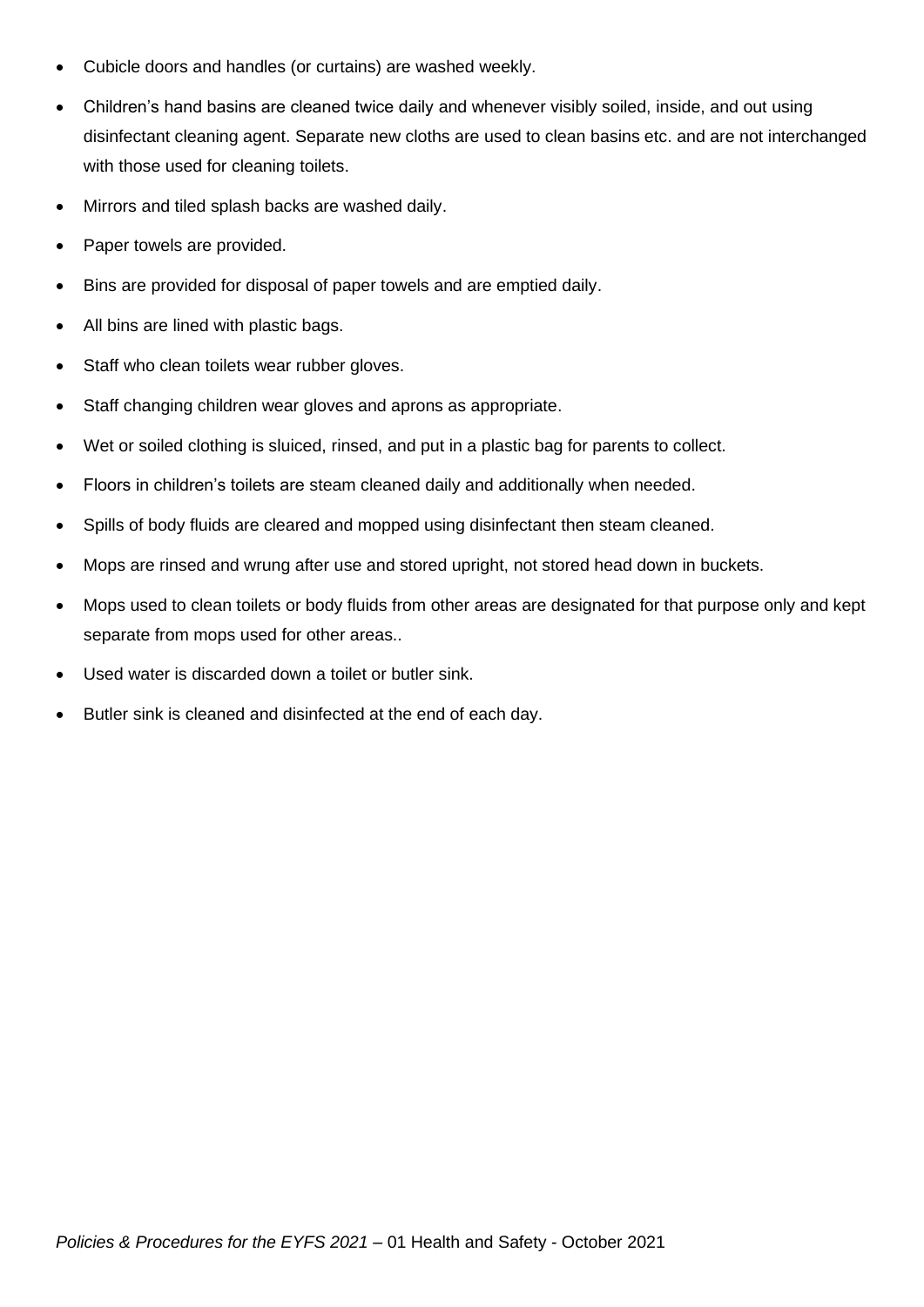

### 01 Health and safety procedures

# **01.05 Short trips, outings and excursions**

### **Planning and preparation**

- Outings have a purpose with specific learning and development outcomes.
- Extra staff/volunteers may be asked to attend to maintain ratios on an outing, they are fully briefed about the children they are accompanying.
- The excursion does not go ahead if concerns are raised about its viability at any point.
- Parents are informed of an outing and staff check that consent forms on children's registration were signed.
- A minimum of two staff accompany children on outings. There is a ratio of 1:2 for children up to 2 year olds and some disabled children. Older children have a ratio of 1:4, depending on the risk assessment.
- Children are specifically allocated to each member of staff/volunteer; they are responsible for supervising their designated children for the duration of the excursion.
- Parents on outings are responsible for their own children only.
- Parents who have undergone vetting as volunteers may be included in the ratio.
- The designated lead for the outing has responsibility for only one child.
- A mobile phone belonging to the setting, and small first aid kit is taken out.
- Staff make sure children have food, water, spare nappies/change of clothes and wet wipes appropriate to the length of time they are out for.
- Sun cream is applied as needed and children are clothed appropriately
- Children wear 'high viz' vests with the name and number of the setting written inside.
- Staff have emergency contacts, medication and equipment needed for children.

#### **Risk assessment**

• Risk assessment is completed prior to the outing and signed off by the setting manager and all staff taking part. Existing risk assessments are reviewed/amended as required.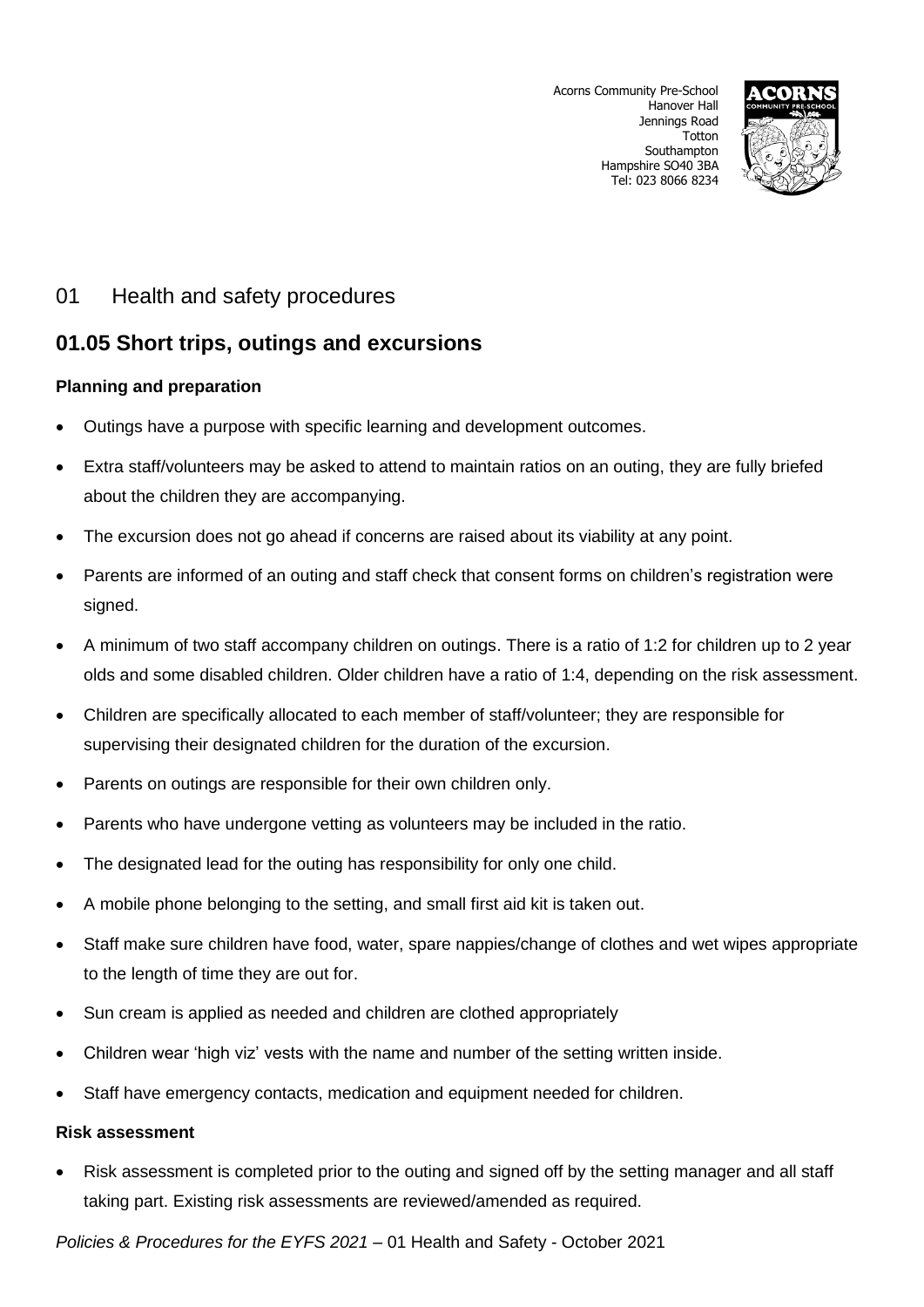• Children with specific needs have a separate risk assessment if necessary.

### **Outing venue (larger outings)**

• Venues used regularly are 'risk assessed' and an initial pre-visit is made to look at the health and safety aspects. If pre-visits cannot be made, risk assessment is achieved by calling the venue and asking for their risk assessment.

### **Transport**

- If coach hire is required for an outing, only reputable companies are used.
- The setting manager ensures that seat belts are provided on the coach and that booster seats and child safety seats are used as appropriate to the age of the children.
- The maximum seating capacity of the coach or minibus is not exceeded.
- Contracted drivers are not counted in ratios.
- Public transport should always be ratio of 1-2 (unless agreed with the setting manager).

### **Transport will not be provided by the setting**

### **Farm and zoo visits**

Staff are aware of the risks posed by infections such as E.coli being contracted from animals. They are also aware of toxic substances used on farms that could be hazardous to health. Staff are vigilant of the natural dangers presented by a farm or zoo visit and conduct a risk assessment prior to the visit.

- The venue is contacted in advance of the visit to ensure no recent outbreaks of E.coli or other infections. If there has been an outbreak the visit will be reviewed and may be postponed.
- **E** Hands are washed and dried thoroughly after touching an animal.
- Nothing is consumed whilst going round the farm. Food is eaten away from animals, after thoroughly washing hands.
- **•** Children are prevented from putting their faces against animals or hands in their own mouths.
- **.** If animal droppings are touched, hands are washed and dried immediately.
- Shoes are cleaned and hands washed thoroughly as soon as possible on departure.
- Staff or volunteers who are or may be pregnant, should avoid contact with pregnant ewes and may want to consult their own GP before the visit.
- Farmers have a responsibility to ensure that hand washing and drying facilities are available and are suitably located, that picnic areas are separate and clean, and that all other health and safety laws are fully observed.

For further guidance, refer to the insurance provider.

#### **Larger outings checklist**

*Policies & Procedures for the EYFS 2021* – 01 Health and Safety - October 2021 There is an identified lead person for the outing.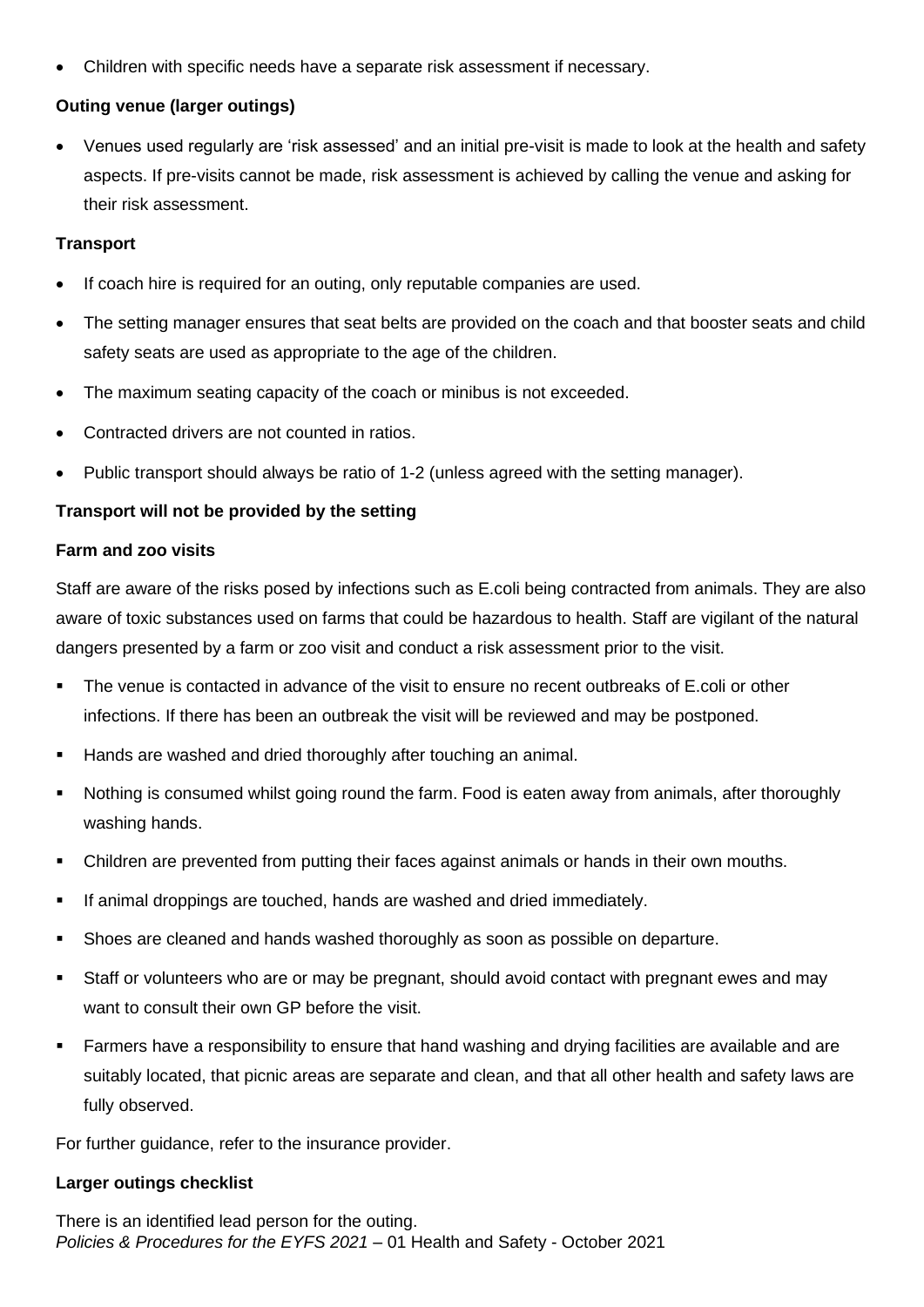- The outing has an educational purpose and has been agreed with the setting manager.
- Risk assessments completed/updated and shared with every staff, student/volunteer accompanying the children.
- Staff understand the potential risks when they are out with children and takes all reasonable measures to remove minimise risks.
- Bouncy castles and similar attractions are not accessed by children on an excursion.
- The designated lead practitioner is the last to leave the venue, or transport being used.
- The designated lead conducts a 'safety sweep' before during and after the outing.

### **Further guidance**

Daily Register and Outings Record (Early Years Alliance 2021)

Good Practice in Early Years Infection Control (Pre-school Learning Alliance 2009)

Not on my Watch! (Early Years Alliance 2018)

Preventing Accidents to Children on Farms (Health and Safety Executive 2013)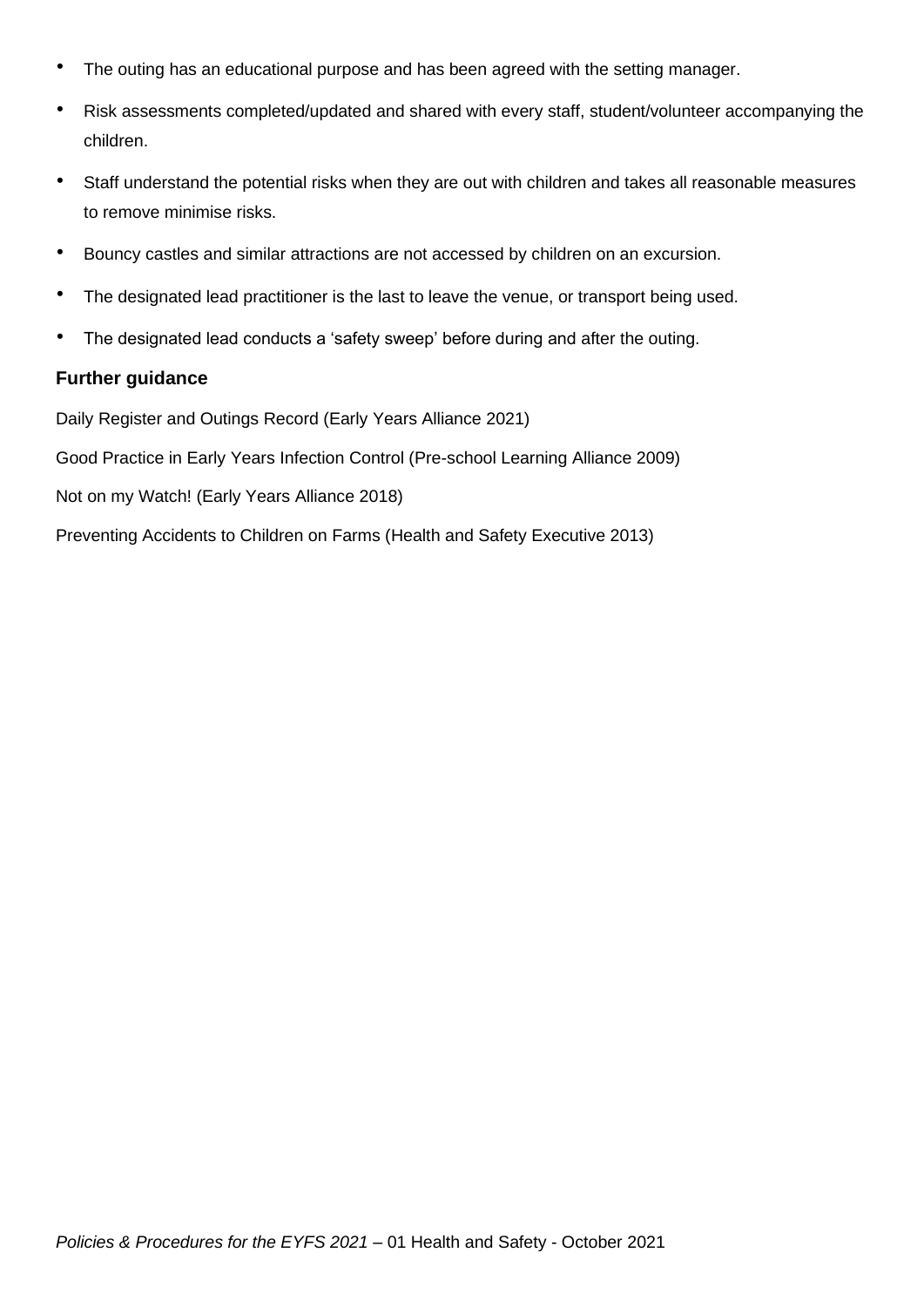

### 01 Health and safety procedures

### **01.06 Outdoors**

- All gates and fences are childproof, safe, and secure.
- Areas are checked daily to make sure animal droppings, litter, glass etc. is removed. Staff wear rubber gloves to do this.
- Bushes or overhanging trees are checked to ensure they do not bear poisonous berries.
- Stinging nettles and brambles are removed.
- Climbing equipment is located on the soft play surface.
- Wooden equipment is maintained safely, put away daily and not used if broken.
- Wooden equipment is sanded and varnished as required.
- Broken climbing equipment or outdoor toys are removed and reported to the setting manager.
- Children are always supervised within ratios outside.
- Children are suitably attired for the weather conditions and type of outdoor activities.
- Sun cream (if parents have given permission) is applied and hats are worn during the summer months. Outdoor play is avoided in extreme heat between noon and 3pm.
- Children who have no adequate means of sun protection, such as a hat, long sleeves and trousers or sun cream, will not be able to play outdoors in un-shaded areas.
- Children are supervised on climbing equipment, especially younger children.
- Water play is not left out but is cleared, cleaned and stored after each use.
- Receptacles are left upturned to prevent collection of rainwater, this is important in areas where there are vermin to prevent urine/faeces contaminating the water.
- Sightings of vermin are recorded and reported to the manager who reports to the Environmental Health's Pest Control Department.
- Outdoor areas that have flooded are not used until cleaned down and restored. Grassed areas are not played on for at least one week after the floodwater has gone.
- If paddling pools are used, a risk assessment is conducted, and consideration given to the needs of disabled children or those less ambulant.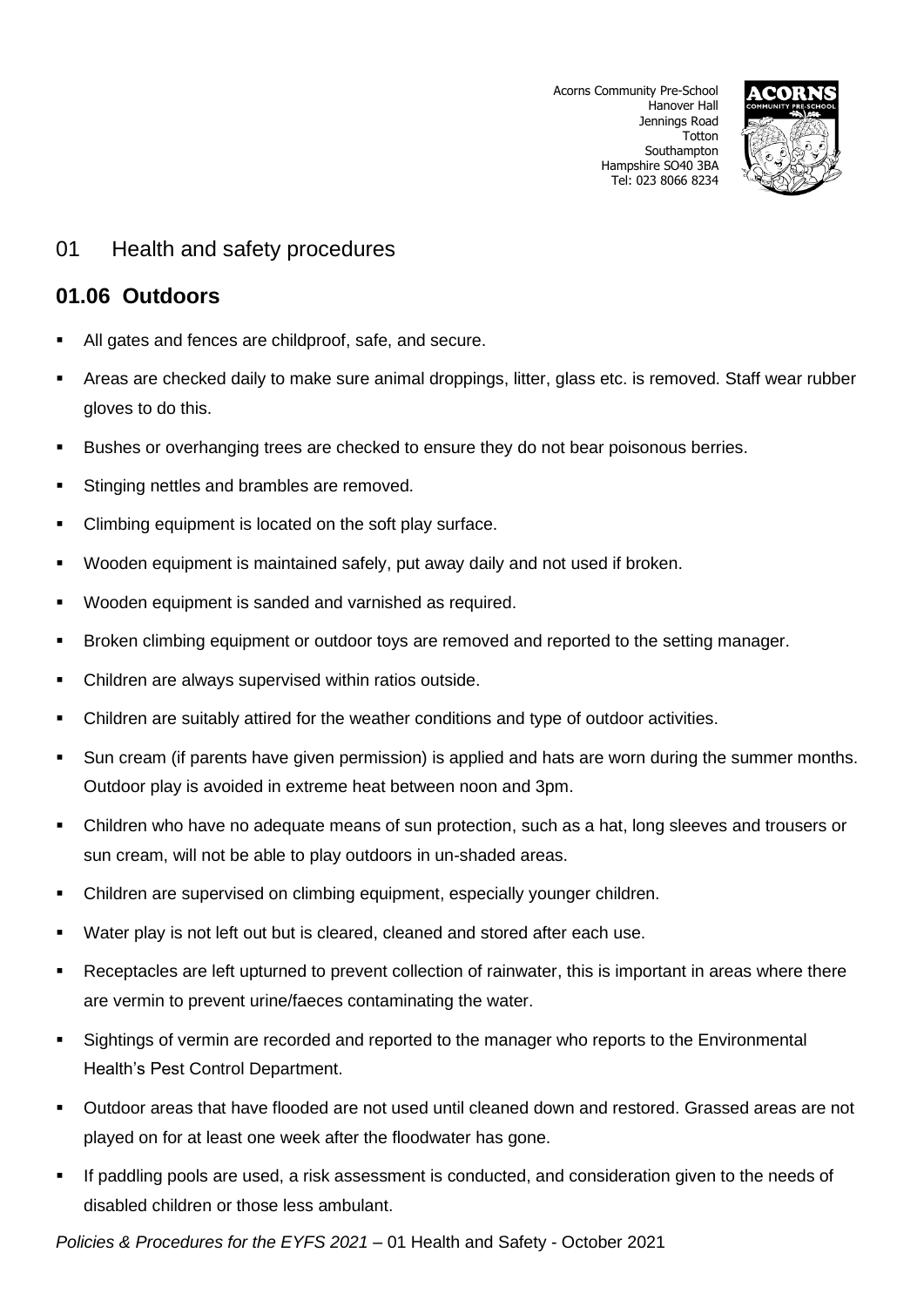#### **Drones**

If there are concerns about a 'drone' being flown over the outdoor area, that may compromise children's safety or privacy, the setting manager will contact the police on 101.

- Children will be bought inside immediately.
- Parents will be informed that a Drone has been spotted flying over the outdoor area and will be advised fully of the actions taken by the setting.
- The police will have their own procedures to follow and will act accordingly.
- If at any point following the incident, photographs taken by a drone emerge on social media that could identify the nursery or individual children, these are reported to the police.
- A record is completed in the Notifiable Incident Record unless there is reason to believe that the incident might have safeguarding implications, for example:
	- the drone has hovered specifically over the outdoor area for any length of time
	- there is a likelihood that images of the children have been recorded
	- is spotted on more than one occasion
	- if the Police believe there is cause for concern

Where this is the case, 06 Safeguarding children, young people and vulnerable adults procedures are followed.

#### **Further guidance**

Reportable Incident Record (Pre-school Learning Alliance 2015)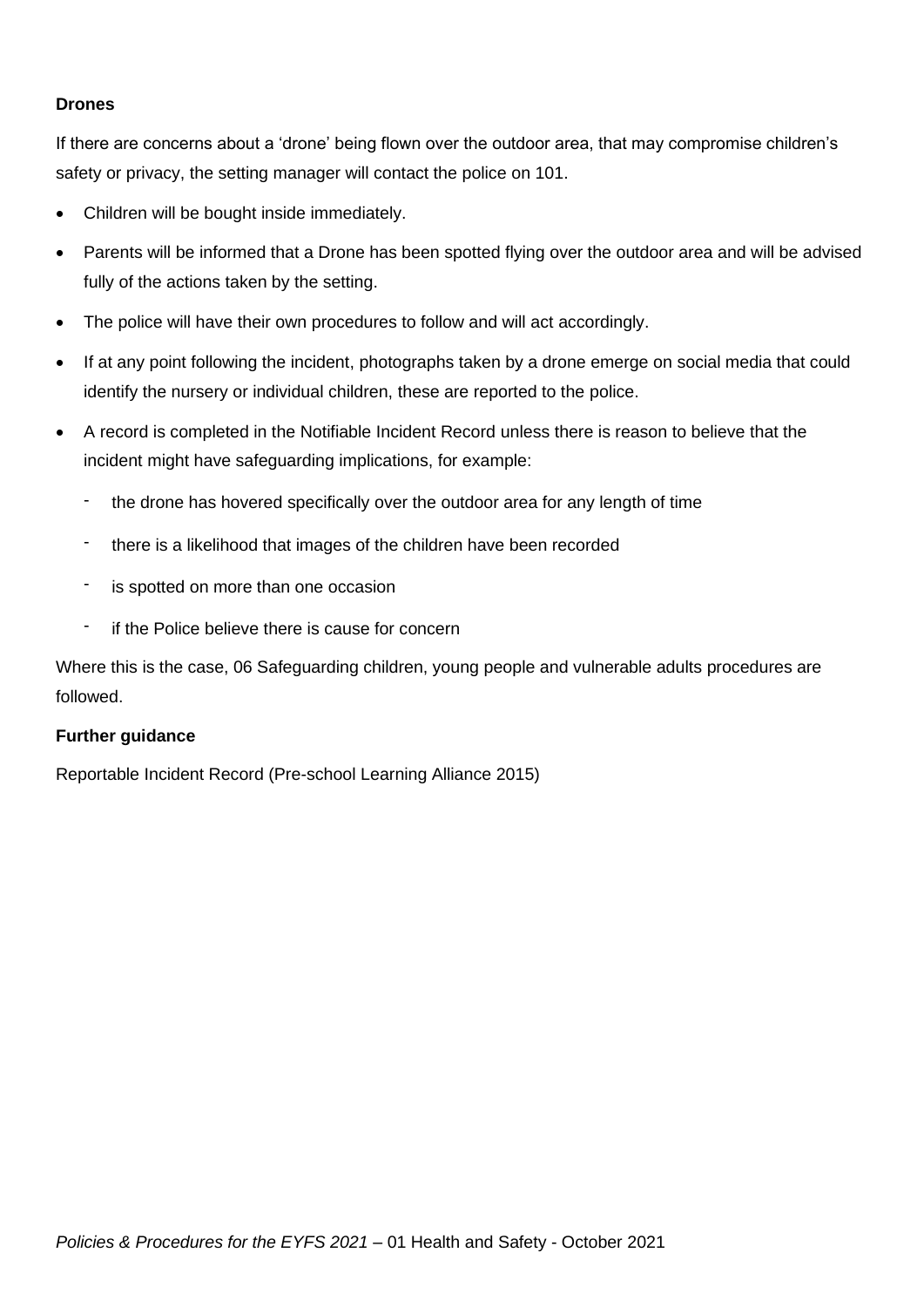

### 01 Health and safety procedures

### **01.07 Staff toilet and areas**

- All areas are kept tidy and always uncluttered.
- Doors to staff/visitor toilets are kept always shut.
- Staff are provided with lockers or a secure area for storing personal belongings, including any medication they are taking.
- Toilet areas are not used for storage due to the risk of cross-contamination.
- Staff/visitor toilets are cleaned daily using disinfectant.
- Toilet flush handles are disinfected daily.
- There is a toilet brush provided and new cleaning cloth.
- Toilets that are not in use are checked to ensure that the U-bend is not drying out and are flushed every week. Taps that are not in use are run for several minutes every two to three days to minimise the risk of infections such as legionella.
- Cubicle doors and handles are washed weekly.
- Staff hand basins are cleaned daily using disinfectant. Separate cloths are used to clean basins etc. and are not interchanged with those used for cleaning toilets.
- Floors in staff toilets are washed/steamed daily.
- Mirrors and tiled splash backs are washed daily.
- Paper towels are provided for hand drying.
- Bins are provided for sanitary wear and cleared daily (or as per contract agreement).
- Bins are provided for disposal of paper towels and are cleared daily.
- All bins are lined with plastic bags.
- Members of staff who are cleaning toilets wear rubber gloves that are kept specifically for this purpose to prevent cross contamination.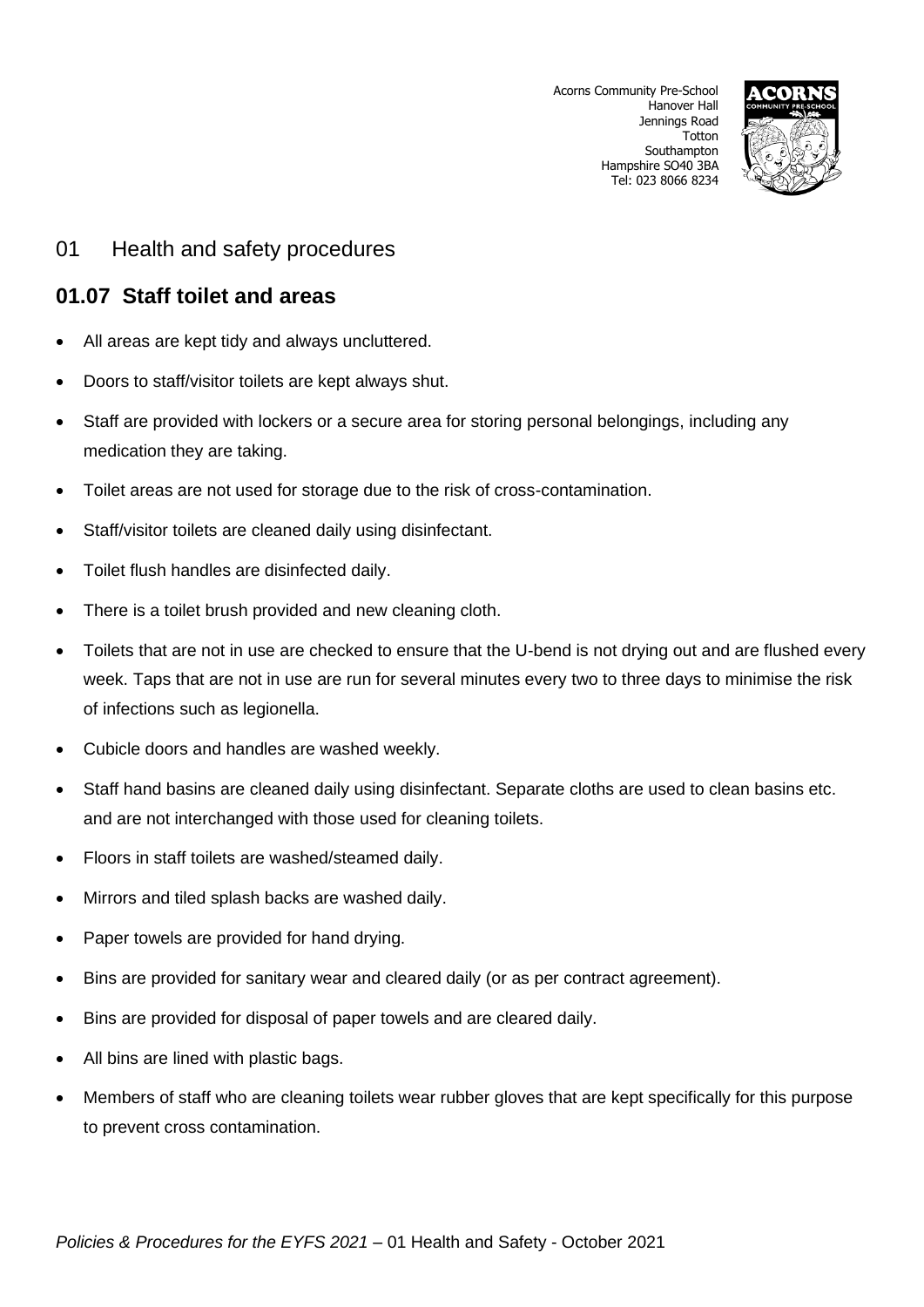

# 01 Health and safety procedures

### **01.08 Maintenance and repairs**

Any faulty equipment or building fault is recorded, including:

- date fault noted
- item or area faulty
- nature of the fault and priority
- who the fault reported to for action
- action taken and when
- if no action taken by the agreed date, when and by whom the omission is followed up
- date action completed

Any area that is unsafe because repair is needed, such as a broken window, should be made safe and separated off from general use.

- Any broken or unsafe item is taken out of use and labelled 'out of use'.
- Any specialist equipment (e.g. corner seat for a disabled child) which is broken or unsafe should be returned to the manufacturer or relevant professional.
- Any item that is beyond repair is condemned. This action is recorded as the action taken and the item is removed from the setting's inventory.
- Condemning items is done in agreement with the setting manager. Condemned items are then disposed of appropriately and not stored indefinitely on site.
- Where maintenance and repairs involve a change of access to the building whilst repairs are taking place, then a risk assessment is conducted to ensure the safety and security of the building is maintained.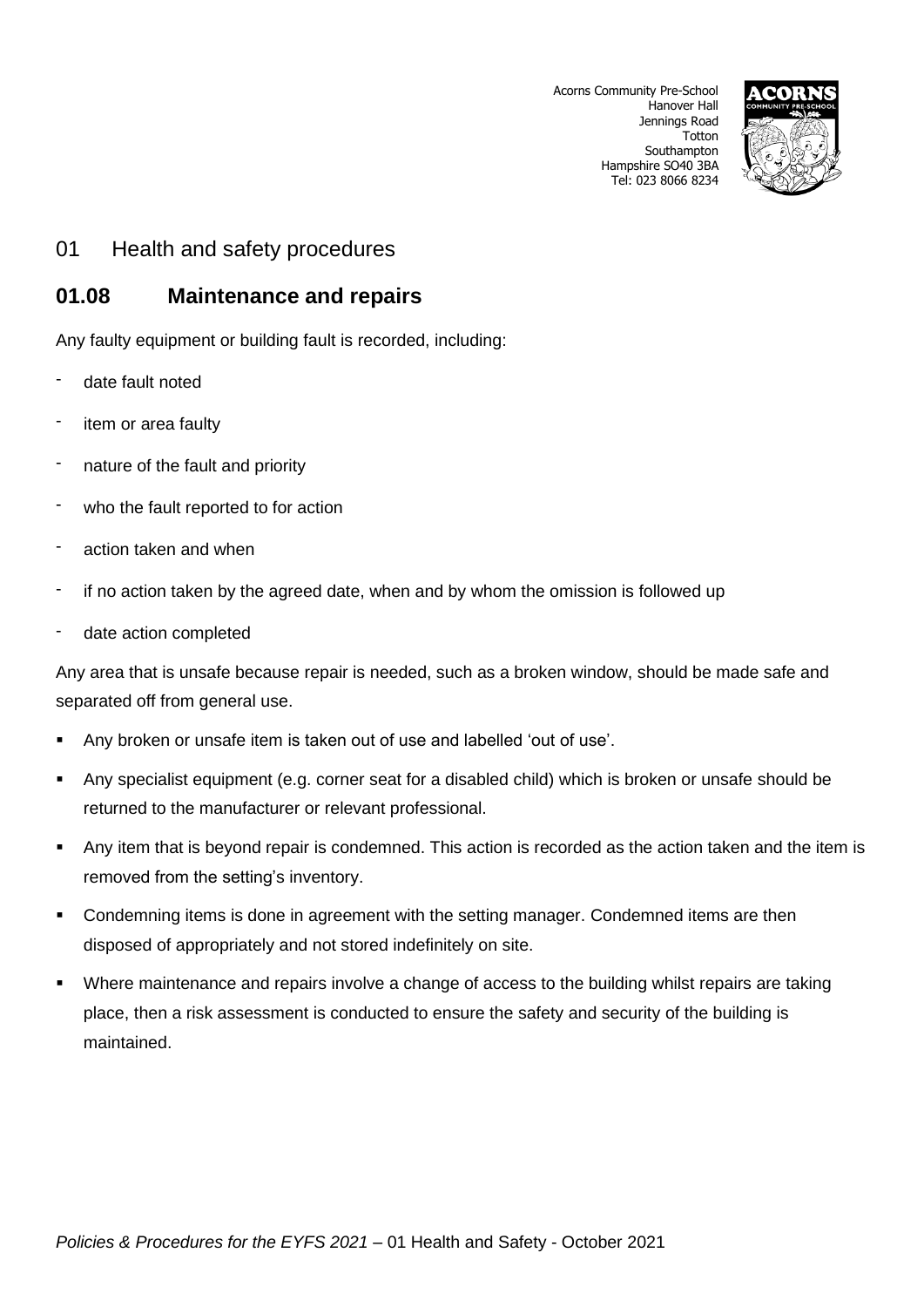

# 01 Health and safety procedures

### **01. 09 Recording and reporting of accidents and incidents and Near Misses**

(Including procedure for reporting accidents or incidents to the HSE under RIDDOR requirements)

We follow the guidelines of the Reporting Injuries, Diseases and Dangerous Occurrences (RIDDOR) for the reporting of accidents and incidents.

Child protection matters or behavioural incidents between children are NOT regarded as incidents and are separate procedures for this.

During a pandemic, Government guidelines must be followed.

#### **Procedures**

*Our Accident Book:*

- is kept in a safe and secure place;
- is accessible to staff and volunteers, who all know how to complete it;
- completed records are given to a supervisor to file and keep in a safe and secure place for a minimum of three years;
- is reviewed at least half termly to identify any potential or actual hazards;
- can be supplemented, when necessary, by filling out the Accident Book Supporting Document which is attached to the accident record and filed as above.
- is supported by recording Near Misses potential faults enabling us to identify, assess and minimise risks of hazards

#### *Reporting accidents and incidents*

Ofsted is notified as soon as possible, but at least within 14 days, of any instances which involve:

- food poisoning affecting two or more children looked after on our premises;
- a serious accident or injury to, or serious illness of, a child in our care and the action we take in response; and
- the death of a child in our care.

We define serious injuries as:

- broken bones or a fracture, other than to finger, thumbs and toes\*
- crush injuries leading to internal organ damage\*
- serious burns (covering more than 10% of the body, or damaging the eyes, respiratory system or other vital organs\*
- scalpings (separation of the skin from the head) which require hospital treatment\*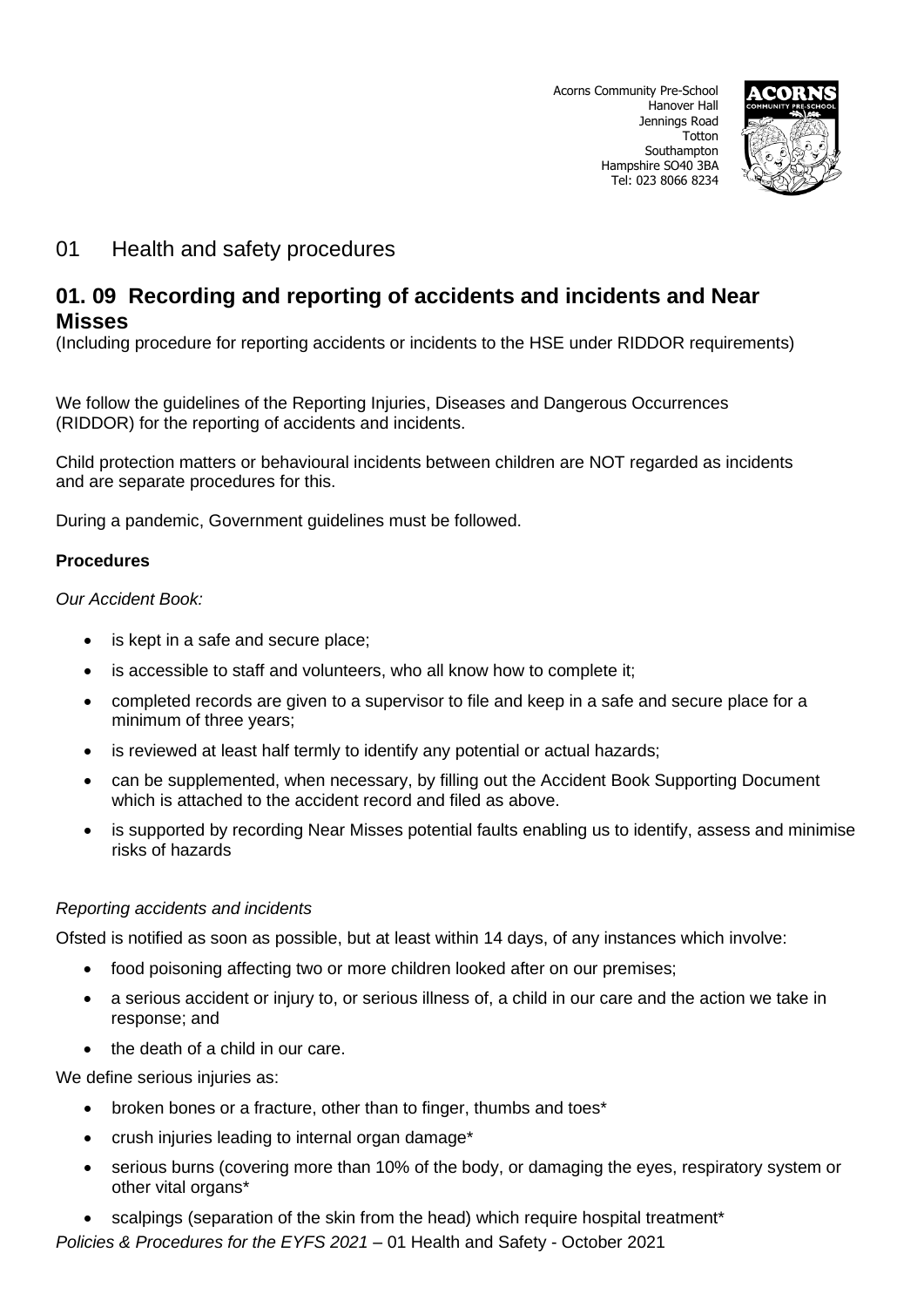- unconsciousness caused by head injury or asphyxia
- pain that is not relieved by simple pain killers
- acute confused state
- persistent, severe chest pain or breathing difficulties
- amputation of an arm, hand, finger, thumb, leg, foot or toe
- dislocation of any major joint including the shoulder, hip, elbow or spine
- permanent loss of sight or reduction of sight\*
- chemical or hot metal burn to the eye or any injury penetrating to the eye
- injury resulting from an electric shock or electrical burn leading to unconsciousness, or requiring resuscitation or attendance to hospital for more than 24 hours
- unconsciousness caused by asphyxia\*, head injury\* or exposure to harmful substance or biological agent
- medical treatment, or loss of consciousness arising from absorption of any substance by inhalation, ingestion or through the skin
- medical treatment where there is reason to believe that this resulted from exposure to a biological agent, or its toxins, or infected material
- any other injury arising from working in an enclosed space, which leads to hypothermia, heat induced illness or requires resuscitation or admittance to hospital for more than 24 hours\*

### **\*indicates list of 'specified injuries' by RIDDOR to be informed by telephone or online, all others to be informed online only.**

Local child protection agencies, including the Local Authority Designated Officer (LADO), are informed of any serious accident or injury to a child, or the death of any child, while in our care and we act on any advice given by those agencies.

Any food poisoning affecting two or more children or adults on our premises is reported to the local Environmental Health Department.

We meet our legal requirements in respect of the safety of our employees and the public by complying with RIDDOR (the Reporting of Injuries, Diseases and Dangerous Occurrences Regulations to HSE). We report to the Local Authority (LA). Please note that providers on school premises or domestic premises report to the Health and Safety Executive (HSE):

We report to the Health and Safety Executive (HSE) :

- Any work-related accident leading to an injury to a member of the public (child or adult), for which they are taken directly to hospital for treatment.
- Any work-related accident leading to a specified injury to [one of our employees/me or one of my employees]. Specified injuries include injuries such as fractured bones, the loss of consciousness due to a head injury, serious burns or amputations.
- Any work-related accident leading to an injury to [one of our employees/me or one of my employees] which results in them being unable to work for seven consecutive days. All work-related injuries that lead to [one of our employees/me or one of my employees] being incapacitated for three or more days are recorded in our accident book.
- When [one of our employees/I or one of my employees] suffers from a reportable occupational disease or illness as specified by the HSE.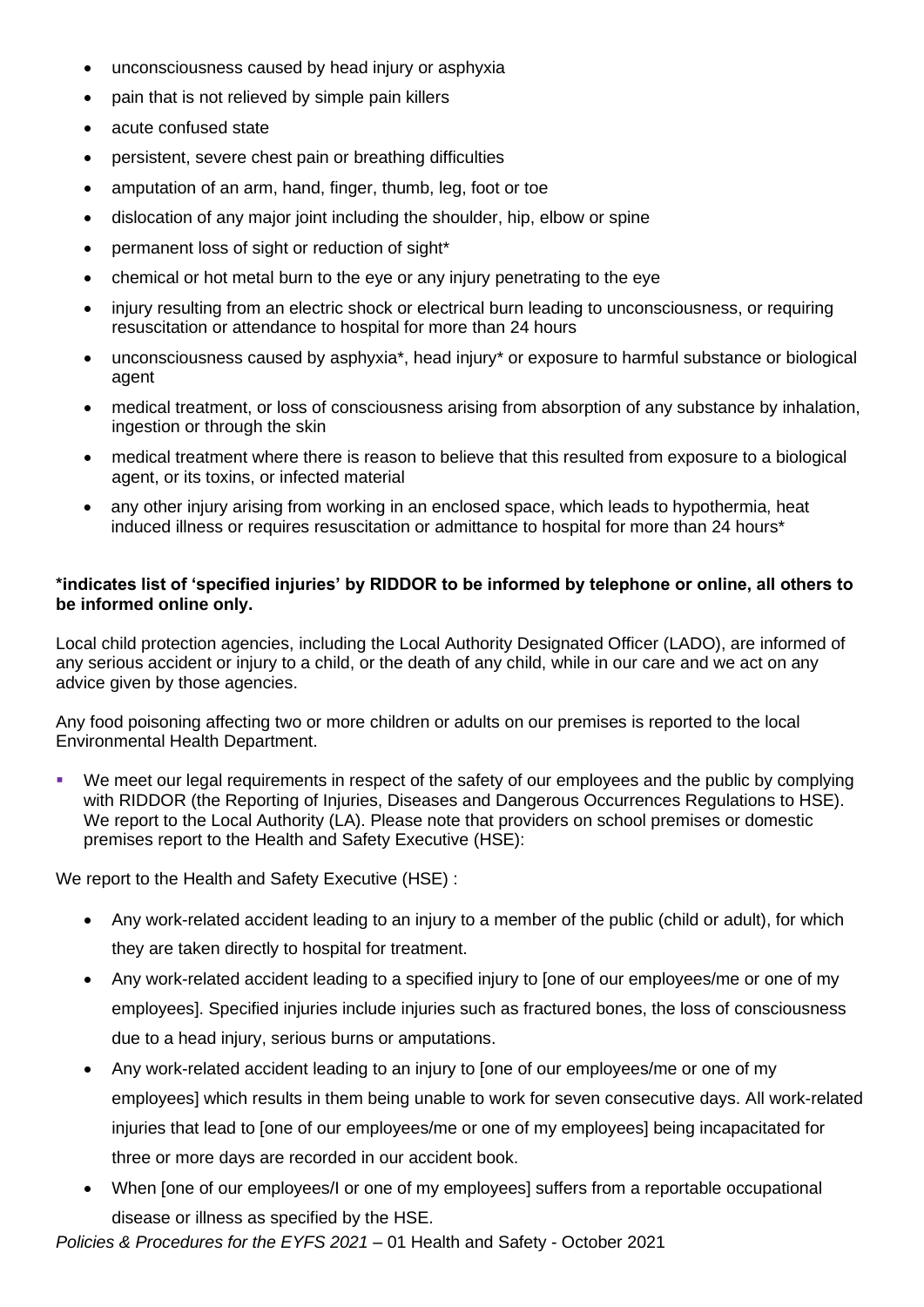- Any death, of a child or adult, that occurs in connection with a work-related accident.
- Any dangerous occurrences. This may be an event that causes injury or fatalities or an event that does not cause an accident, but could have done; such as a gas leak.
- Information for reporting incidents to the Hampshire County Council or Health and Safety Executive is provided in the Reportable Incident Book. Any dangerous occurrence is recorded in our incident book (see below).

#### *Our Reportable Incident Book*

- We have ready access to telephones numbers for emergency services, including local police. Where we are responsible for the premises we have contact numbers for gas and electricity emergency services, carpenter and plumber. Where we rent/lease premises we ensure we have access to the person responsible and that there is a shared procedure for dealing with emergencies.
- We ensure that staff and volunteers carry out all health and safety procedures to minimise risk and that they know what to do in an emergency.
- On discovery of an incident, we report it to the appropriate emergency services fire, police, ambulance – if those services are needed.
- If an incident occurs before any children arrive, we risk assess[es] this situation and decide if the premises are safe to receive children. We may decide to offer a limited service or to close the setting.
- Where an incident occurs whilst the children are in our care and it is necessary to evacuate the premises/area, we follow the procedures in our Fire Safety and Emergency Evacuation Policy – Policy 8.5 - or, when on an outing, the procedures identified in the risk assessment for the outing.
- If a crime may have been committed, we ask all adults witness to the incident make a witness statement including the date and time of the incident, what they saw or heard, what they did about it and their full name and signature.
- [We/I] keep an incident book for recording major incidents, including some of those that that are reportable to the Local Authority or Health and Safety Executive as above.
- These incidents include:
	- o break in, burglary, theft of personal or the pre-school's property;
	- o an intruder gaining unauthorised access to the premises;
	- o fire, flood, gas leak or electrical failure;
	- o an attack on an adult or child on [our/my] premises or nearby
	- o any racist incident involving staff or family on the setting's premises;
	- o a notifiable disease or illness, or an outbreak of food poisoning affecting two or more children looked after on the premises;
	- o death of a child or adult, and
	- o a terrorist attack, or threat of one.
- In the incident book we record the date and time of the incident, nature of the event, who was affected, what was done about it – or if it was reported to the police, and if so a crime number. Any follow up, or insurance claim made, is also recorded.
- In the event of a terrorist attack we follow the advice of the emergency services with regard to evacuation, medical aid and contacting children's families. Our standard Fire Safety Policy will be followed and the staff will take charge of their key children. The incident is recorded when the threat is averted.
- In the unlikely event of a child dying on the premises, for example, through cot death in the case of a baby, or any other means involving an older child, the emergency services are called, and the advice of these services are followed. *See policy 6.8 Critical incident*
- The incident book is not for recording issues of concern involving a child. This is recorded in the child's own file.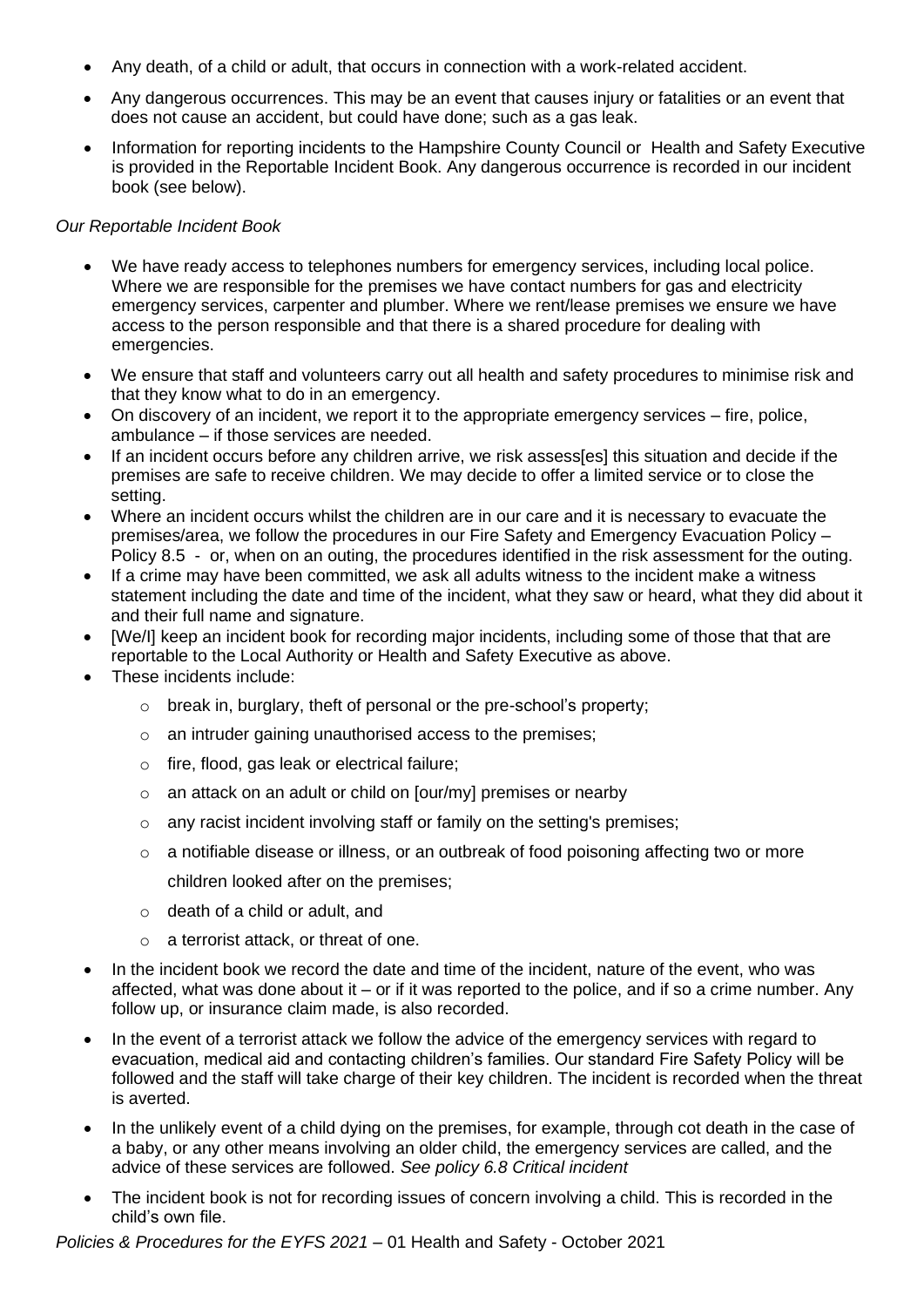### **Education Inspection Framework**

As required under the Education *Inspection Framework*, we maintain a summary record of all accidents, exclusions, children taken off roll, incidents of poor behaviour and discrimination, including racist incidents, and complaints and resolutions.

### **How to report and full Contact Details for Outside Agencies**

#### **RIDDOR**

#### *Online*

Go to [www.hse.gov.uk/riddor](http://www.hse.gov.uk/riddor) and complete the appropriate online report form. The form will be submitted directly to the RIDDOR database. We will receive a copy for our records.

#### *Telephone*

All incidents can be reported online but a telephone service remains for reporting **fatal and specified injuries only**. RIDDOR Incident contact centre – **0845 300 9923**

### **Environmental Health Department**

Environmental Health Team, NFDC **- Tel: 02380 285230**

#### **Agencies details in Policy Emergency Contact List**

- Ofsted
- LADO
- Children's Social Care (Hants Direct)
- EECU office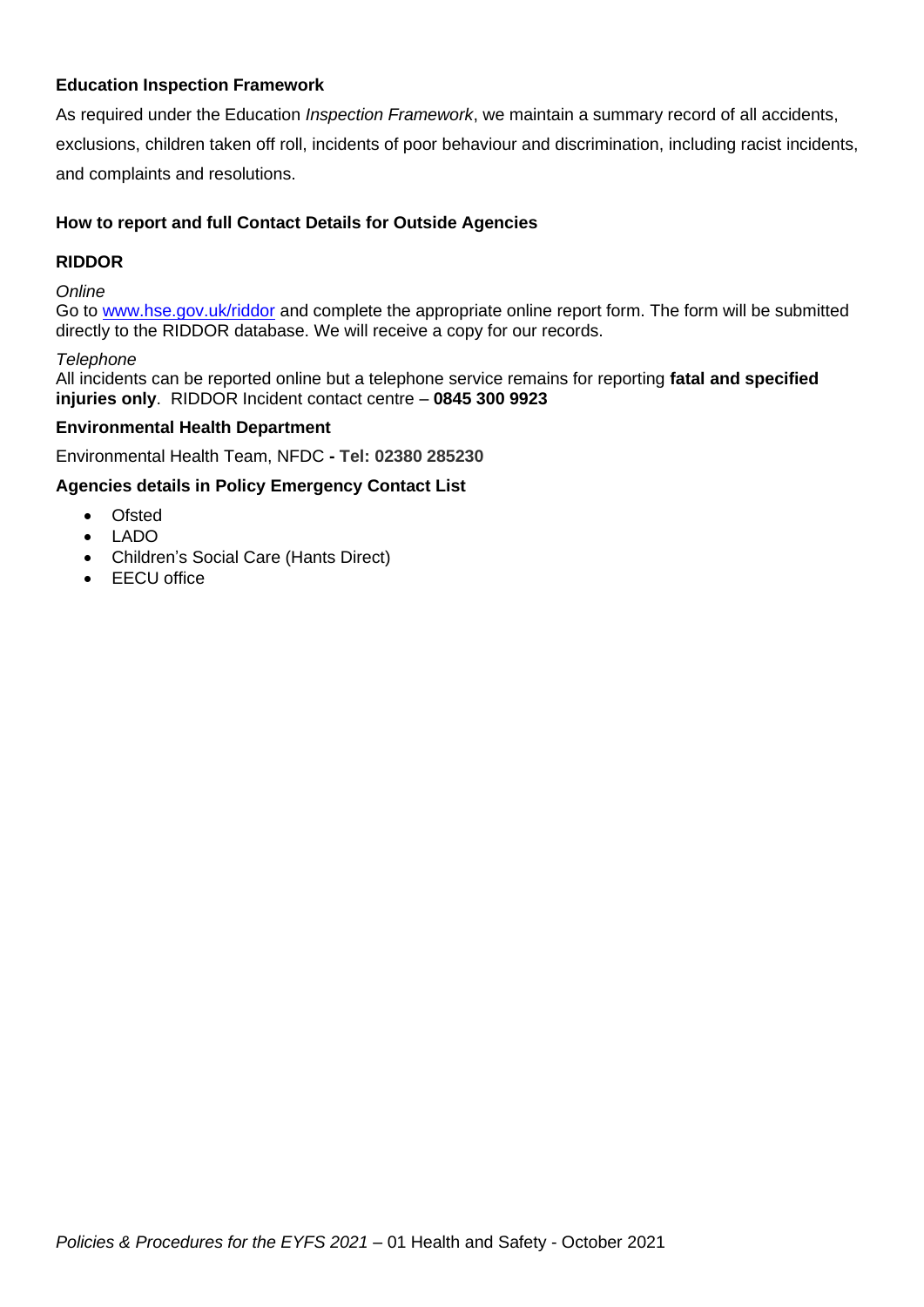

# 01 Health and safety procedures

# **01.10 Staff personal safety including Home Visits and Agitated Parents**

### **General**

- Members of staff who are in the building early in the morning or late in the evening, ensure that doors and windows are locked.
- Where possible, the last two members of staff in the building leave together after dark and arrange to arrive together in the morning.
- Visitors are allowed access only with prior appointments and once identifications are verified.
- When taking cash to the bank, members of staff are aware of personal safety. The setting manager carries out a risk assessment and develops an agreed procedure appropriate to the setting, staff, and location.
- Staff make a note in the shared diary of meetings they are attending and when they are expected back.
- The setting managers liaises with local police for advice on any issues or concerns.

### **Home visits**

Home visits are done at the setting manager's discretion under the following health and safety considerations:

- Staff do home visits in pairs; usually supervisor or deputy or manager and key person and take the Acorn's Mobile Phone with them.
- Each home visit is recorded in the diary with the name and address of the family being visited, prior to the visit taking place.
- Staff alert a contact person in the setting when they are leaving to do the home visit and what time they are expected to return
- If there is reason for staff to feel concerned about entering premises on a visit, they do not do so, for example, if a parent appears drunk or under the influence of drugs.
- Members of staff carry work issued mobile phone when going out on a home visit.
- If staff do not return from the home visit at the expected time the contact person attempts to phone them and continues to do so until they make contact

*Policies & Procedures for the EYFS 2021* – 01 Health and Safety - October 2021 If no contact is made after a reasonable amount of time has passed, the contact person rings the police.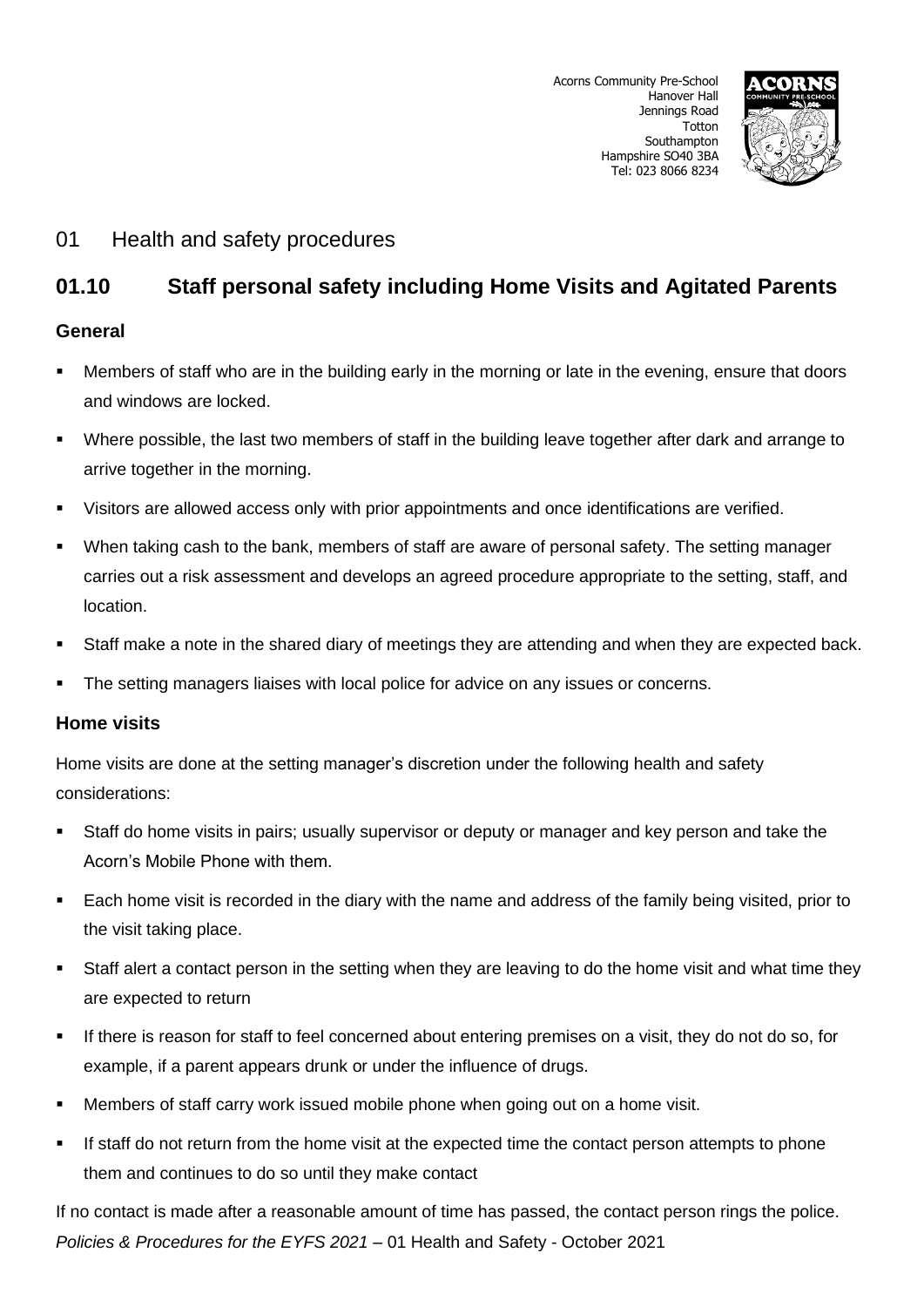### **Dealing with agitated parents/visitors in the setting**

- If a parent or visitor appears to be angry, mentally agitated, or possibly hostile, two members of staff will lead them away from the children to an area less open but will not shut the door behind them.
- **•** If the person is standing, staff will remain standing.
- Staff will try to empathise, for example: 'I can see that you are feeling angry at this time'.
- Staff offer to discuss the issue of concern and show they recognise the concern.
- Staff will ensure that the language they use can be easily understood
- Staff will make it clear that they want to hear issues and seek solutions.
- If the person makes threats and continues to be angry, members of staff make it clear that they will be unable to discuss the issue until the person stops shouting or being abusive, avoiding expressions like 'calm down' or 'be reasonable'.
- **•** If threats continue, members of staff will explain that the police will be called and emphasise the inappropriateness of such behaviour in front of the children.
- Procedure 01.12 Threats and abuse towards staff and volunteers is implemented where staff feel threatened or intimidated.
- After the event, it is recorded in the child's file together with any decisions made with the parents to rectify the situation.
- Any situation involving threats to members of staff are reported to the line manager, following procedure **01.11 Threats and abuse** towards staff and volunteers.

Copies of correspondence regarding the incident will be kept in the relevant child's file.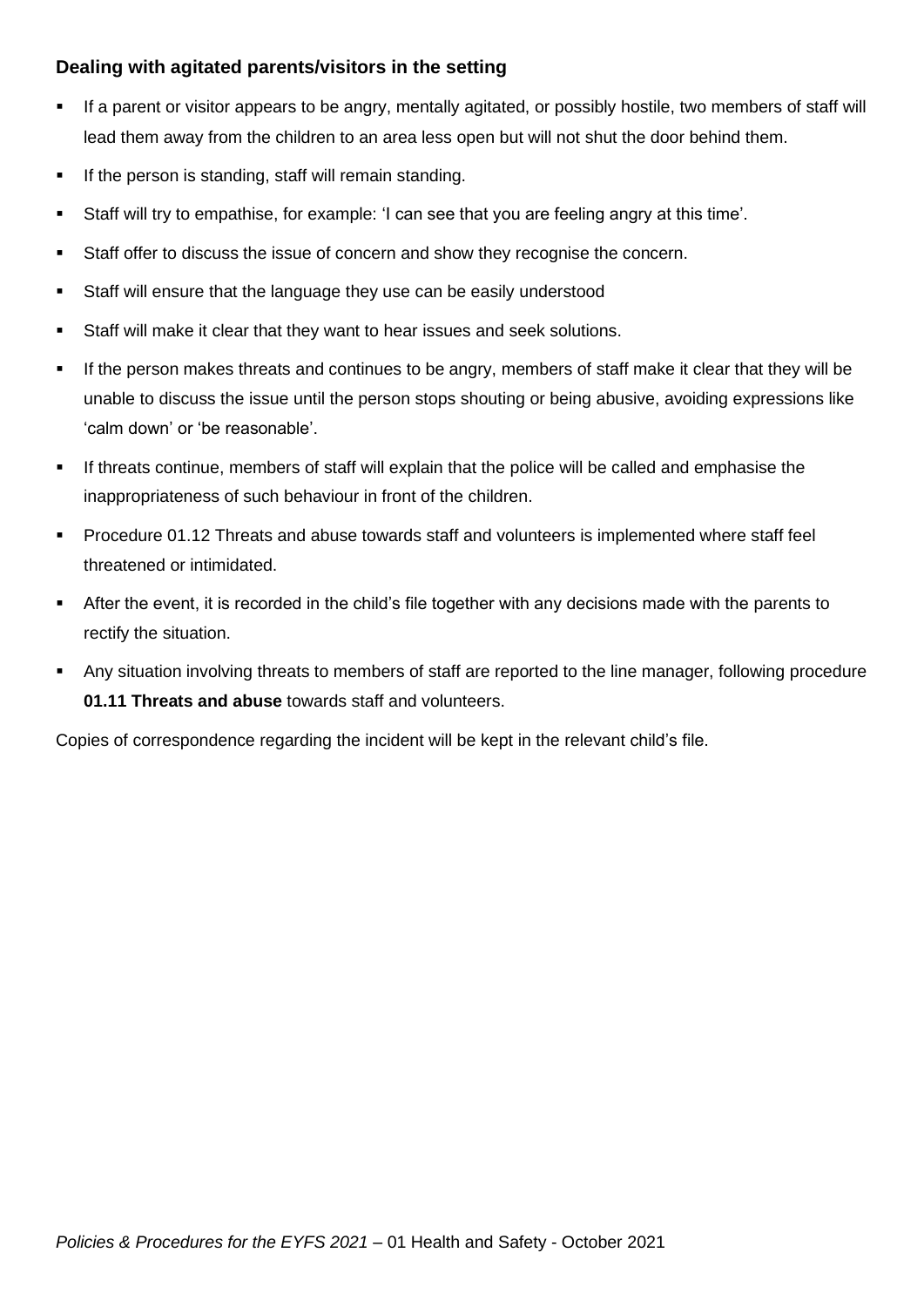

# 01 Health and safety procedures

# **01.11 Threats and abuse towards staff and volunteers**

The setting is responsible for protecting the health and safety of all staff and volunteers in its services and has a duty of care in relation to their physical and emotional well-being. We believe that violence, threatening behaviour and abuse against staff are unacceptable and will not be tolerated. Where such behaviour occurs, we will take all reasonable and appropriate action in support of our staff and volunteers.

- Staff and volunteers have a right to expect that their workplace is a safe environment, and that prompt and appropriate action will be taken on their behalf if they are subjected to abuse, threats, violence or harassment by parents, service users and other adults as they carry out their duties.
- The most common example of unreasonable behaviour is abusive or intimidating and aggressive language. If this occurs, the ultimate sanction, where informal action is not considered to be appropriate or has proved to be ineffective, is the withdrawal of permission to be on the premises.
- Where a person recklessly or intentionally applies unlawful force on another or puts another in fear of an immediate attack, it is an offence in law which constitutes an assault. We would normally expect the police to be contacted immediately.

There are three categories of assault, based on the severity of the injury to the victim.

- 1. Common Assault involving the threat of immediate violence or causing minor injury (such as a graze, reddening of the skin or minor bruise).
- 2. Actual Bodily Harm causing an injury which interferes with the health or comfort of the victim (such as multiple bruising, broken tooth or temporary sensory loss).
- 3. Grievous Bodily Harm causing serious injury (such as a broken bone or an injury requiring lengthy treatment).

There is also an aggravated form of assault based upon the victim's race, religion, disability or sexual orientation and other protected characteristics as defined in the Equality Act 2010 which carries higher maximum penalties.

It is important to note that no physical attack or injury needs to have occurred for a common assault to have taken place. It is sufficient for a person to have been threatened with immediate violence and put in fear of a physical attack for an offence to have been committed.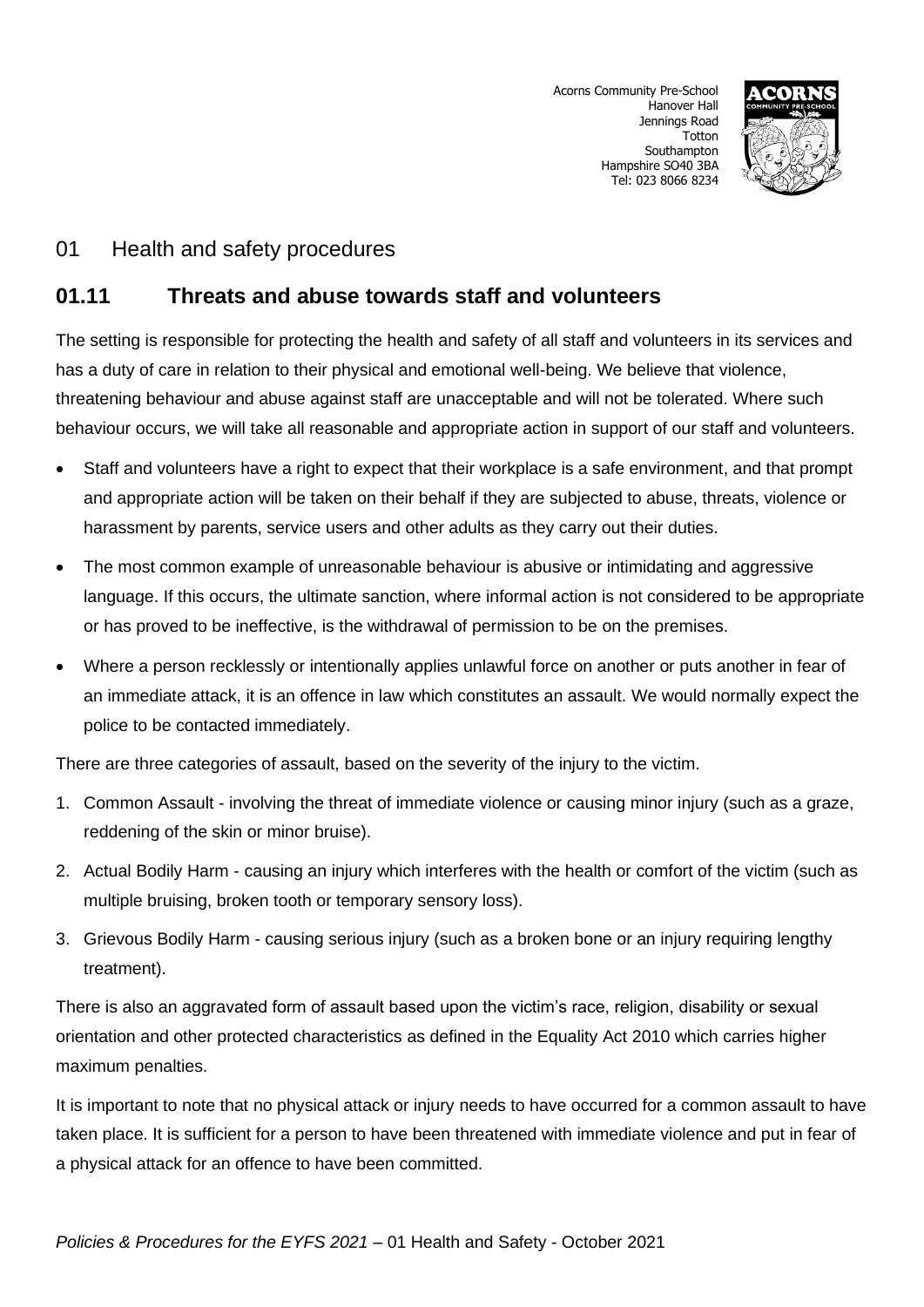Any staff member or volunteer who feels under threat or has been threatened, assaulted, or intimidated in the course of their work must report this immediately to their manager who will follow the setting manager's procedures and guidance for responding.

999 should always be used when the immediate attendance of a police officer is required. The police support the use of 999 in all cases where:

- there is danger to life
- there is a likelihood of violence
- an assault is, or is believed to be, in progress
- the offender is on the premises
- the offence has just occurred, and an early arrest is likely

If it is not possible to speak when making a 999 call because it alerts an offender, cough quietly or make a noise on the line, then follow the prompts to dial 55 (mobiles only) for a silent call. Police may be able to trace the call and attend the premises.

### **Harassment and intimidation**

Staff may find themselves subject to a pattern of persistent unreasonable behaviour from individual parents or service users. This behaviour may not be abusive or overtly aggressive but could be perceived as intimidating and oppressive. In these circumstances staff may face a barrage of constant demands or criticisms on an almost daily basis, in a variety of formats for instance, email or telephone. They may not be particularly taxing or serious when viewed in isolation but can have a cumulative effect over a period of undermining their confidence, well-being, and health. In extreme cases, the behaviour of the parent or other service user may constitute an offence under the Protection from Harassment Act 1997, whereby:

*A person must not pursue a course of conduct:*

*(a) which amounts to harassment of another, and*

*(b) which he knows or ought to know amounts to harassment of the other.*

If so, the police have powers to act against the offender. Such situations are rare but, when they do arise, they can have a damaging effect on staff and be very difficult to resolve. If the actions of a parent appear to be heading in this direction, staff should speak to their manager who will take appropriate action to support. This may include the manager sending a letter to the aggressor, warning them that their behaviour is unacceptable and may result in further action being taken against them. All incidents must be recorded and reported to the setting's line manager using form**.**

### **Banning parents and other visitors from the premises**

Parents and some other visitors normally have implied permission to be on the premises at certain times and for certain purposes, and they will not therefore be trespassers unless the implied permission is withdrawn.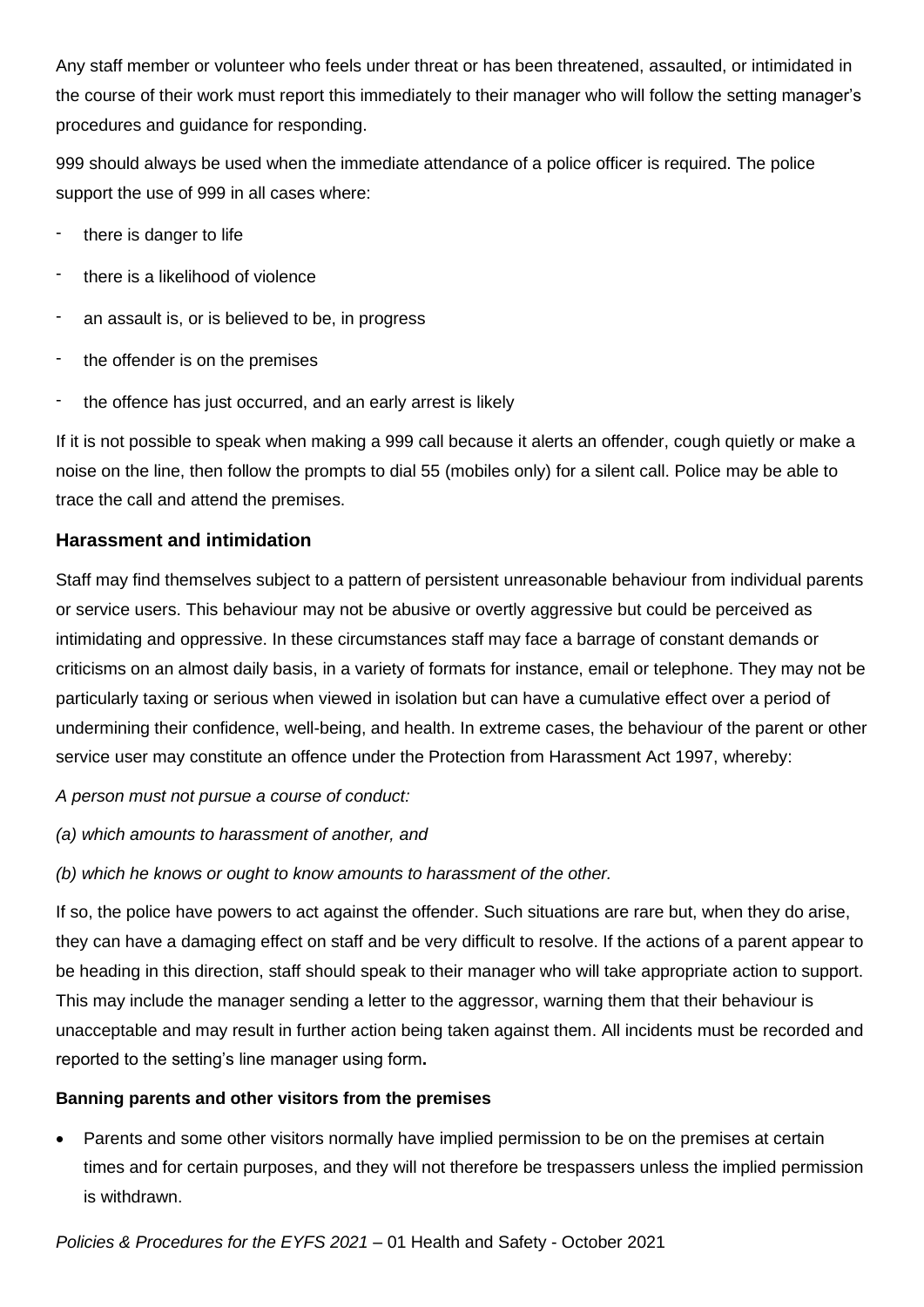- If a parent or other person continues to behave unreasonably on the premises a letter will be sent to them from the owners/directors/trustees, withdrawing the implied permission for them to be there.
- Further breaches may lead to prosecution of the person concerned by the police and they are treated as a trespasser.
- Full records are kept of each incident, in the Reportable Incident Record, including details of any person(s) who witnessed the behaviour of the trespasser(s), since evidence will need to be provided to the Court.

#### **Dealing with an incident**

- We would normally expect all cases of assault, and all but the most minor of other incidents, to be regarded as serious matters which should be reported to the setting manager and/or the police and followed up with due care and attention.
- A record of the incident must be made whether the police are involved or not.
- Whilst acknowledging that service users i.e. parents and families, may themselves be under severe stress, it is never acceptable for them to behave aggressively towards staff and volunteers. Individual circumstances along with the nature of the threat are considered before further action is taken.
- All parties involved should consider the needs, views, feelings and wishes of the victim at every stage. We will ensure sympathetic and practical help, support and counselling is available to the victim both at the time of the incident and subsequently.
- A range of support can be obtained:
	- from the setting manager, owners/directors/trustees and/or a staff colleague
	- from Victim Support on giving evidence in court
- In non-urgent cases, where the incident is not thought to be an emergency, but police involvement is required, all staff and volunteers are aware of the non-emergency police contact number for the area.
- 999 calls receive an immediate response. Unless agreed at the time, non-emergency calls are normally attended within 8 hours (24 hours at the latest).
- When they attend the setting or service, the police will take written statements from the victim (including a 'Victim Personal Statement') and obtain evidence to investigate the offence in the most appropriate and effective manner.
- The police will also consider any views expressed by the setting manager and owner/directors/trustees as to the action they would like to see taken. The manager should speak to the victim and be aware of his or her views before confirming with the police how they wish them to proceed.
- In some cases the victim may be asked by the police if he/she wishes to make a complaint or allegation against the alleged offender. It is important to ensure that the victim can discuss the matter with their line manager, a colleague or friend before deciding on their response. It is helpful for the victim to be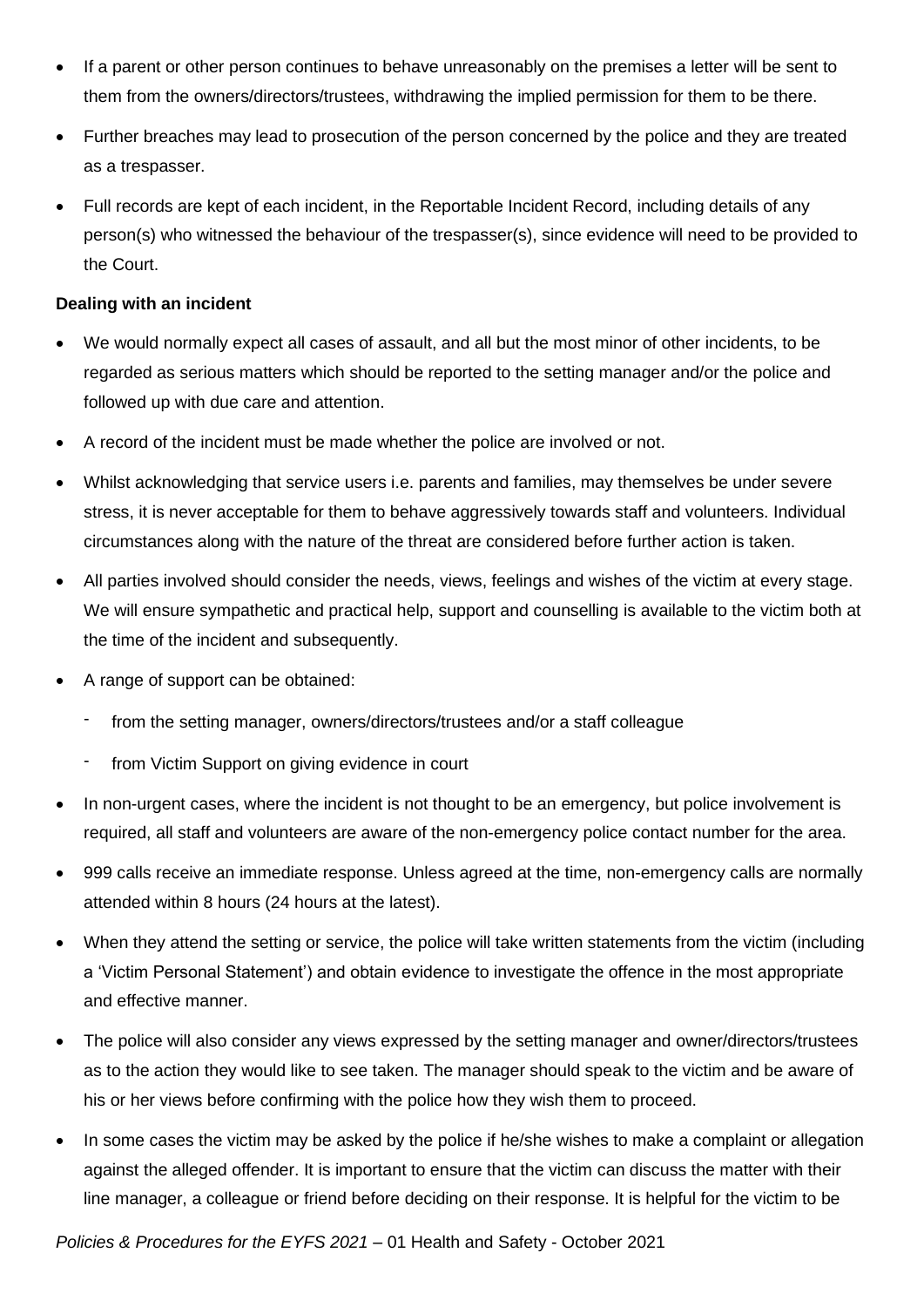assured that, if there is a need subsequently to give evidence in court, support can be provided if it is not already available from Victim Support.

- The decision regarding whether an individual is prosecuted is made by the police or Crown Prosecution Service (CPS) based on the evidence and with due regard to other factors.
- After the incident has been dealt with, a risk assessment is done to identify preventative measures that can be put in place to minimise or prevent the incident occurring again.

### **Harassment or intimidation of staff by parents/visitors**

- The setting manager should contact their line manager for advice and support.
- Where the parent's behaviour merits it, the setting manager, with another member of staff present, should inform the parent clearly but sensitively that staff feel unduly harassed or intimidated and are considering making a complaint to the police if the behaviour does not desist or improve. The parent should be left in no doubt about the gravity of the situation and that this will be followed up with a letter drafted by the setting manager/supervisor but sent to the Directors for approval before being issued.
- The setting manager/supervisors and/or the Directors might wish to consider advising the parent to make a formal complaint. Information about how to complain is clearly displayed for parents and service users.
- If the investigation concludes that the parent's expectations and demands are unreasonable, and that they are having a detrimental effect on staff, the findings can strengthen the setting manager's position in further discussions with the parent and subsequently, if necessary, with the police.

Complaints relating to potential breaches of the EYFS Safeguarding and Welfare requirements will be managed according to the 10.2 Complaints procedure for parents and service users.

### **Further guidance**

Complaint Investigation Record (Pre-school Learning Alliance 2015)

Report Incident Record (Pre-school Learning Alliance 2015)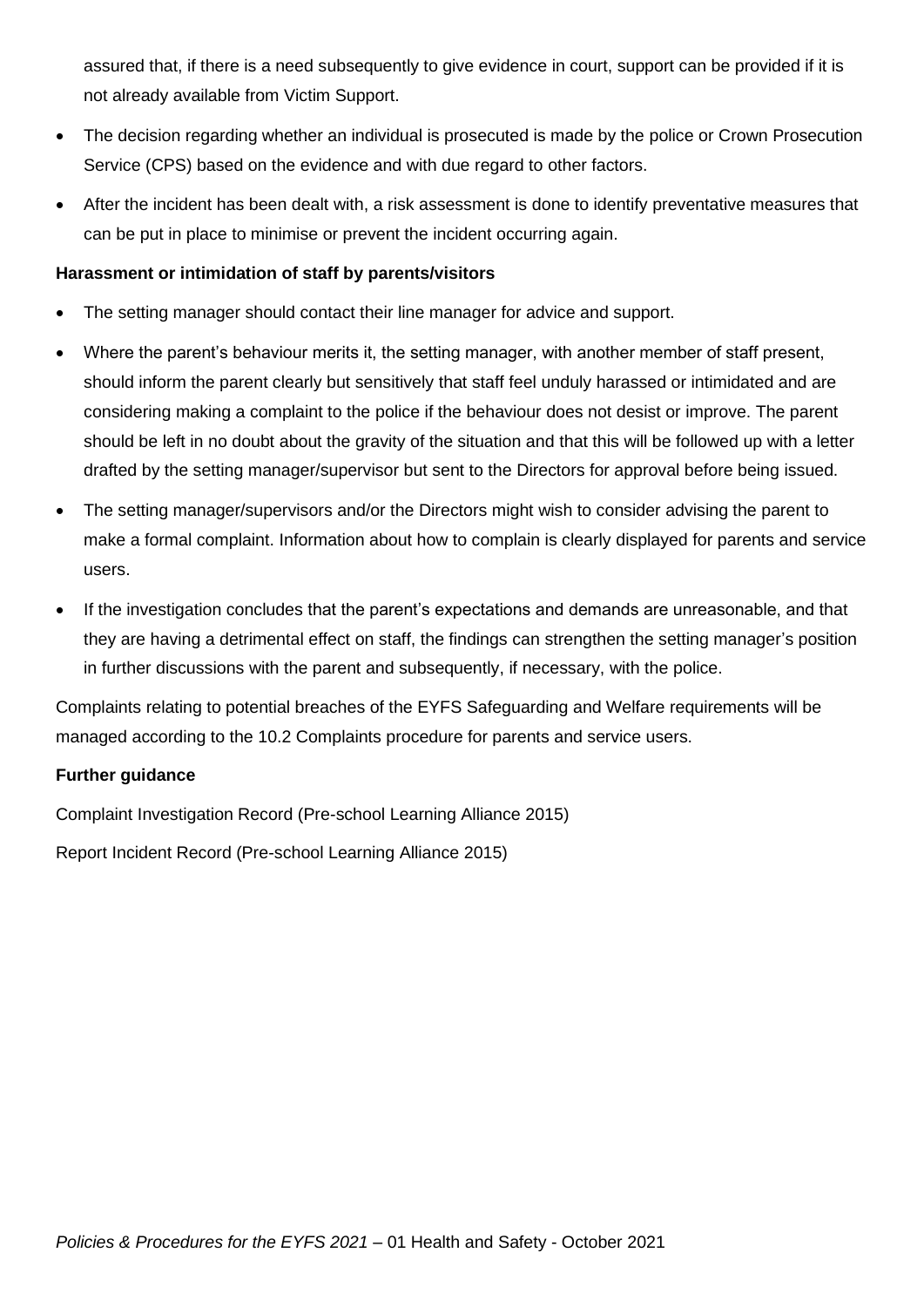

## 01 Health and safety procedures

# **01.12 Entrances and approach to the building**

- Entrances and approaches are kept tidy and always uncluttered.
- All gates and external fences are childproof and safe
- Front door is always kept locked and shut.
- A 'spy hole' is used in the main door at a suitable height.
- **•** The identity of a person not known to members of staff is checked before they enter the building.
- All staff and visitors to the setting sign in and out of the building.
- A member of staff is available to open and close the door and to greet arrivals, say goodbye to parents and to make sure that doors and gates are shut.
- Back doors are always kept locked and shut if they may lead to a public or unsupervised area, unless this breaches fire safety regulations or other expectations.
- Where building works or repairs mean that normal entrances/exits or approaches to the building are not in use, a risk assessment is conducted to maintain safety and security whilst the changes are in place.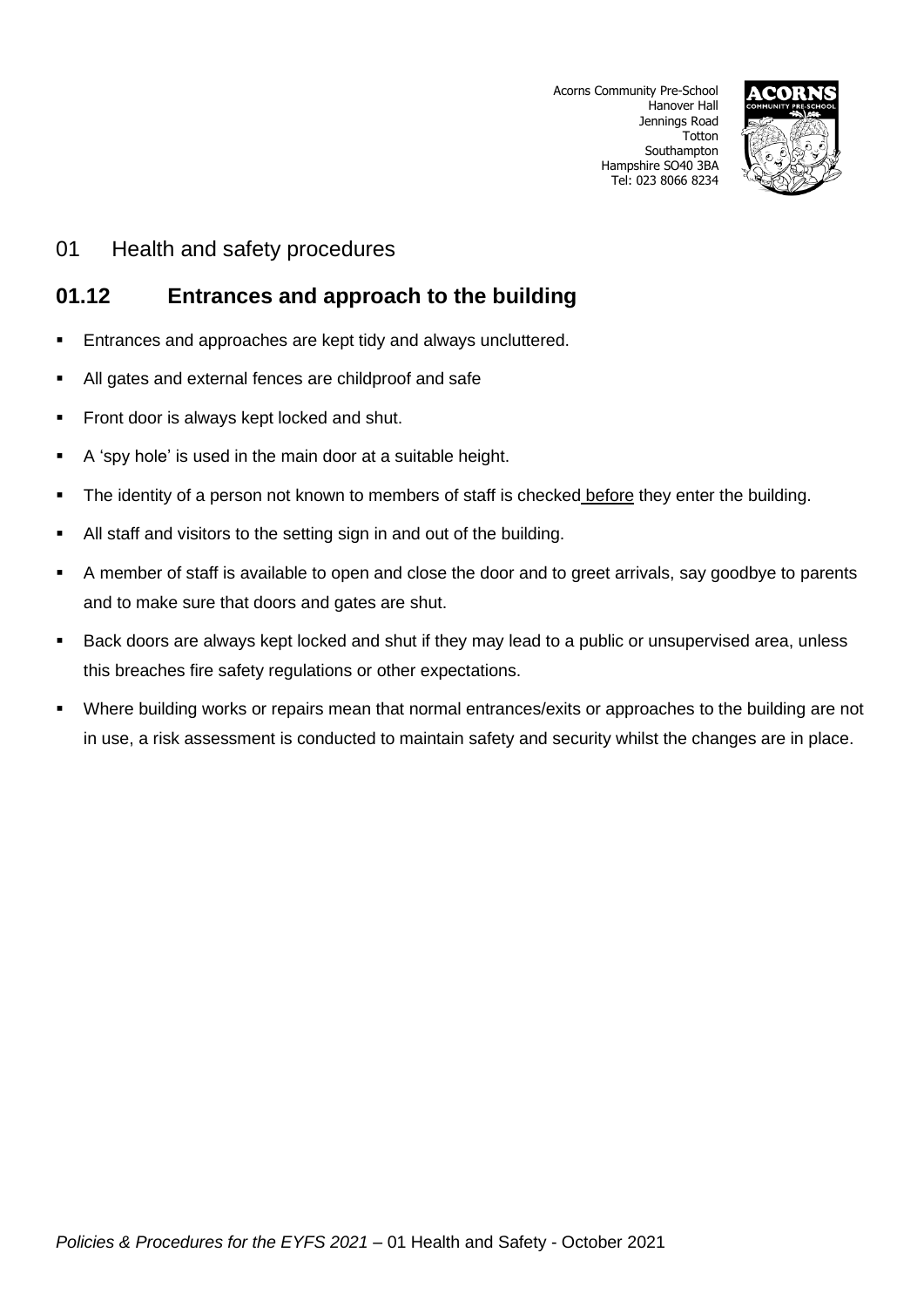

# 01 Standard Health and Safety Procedures

# **01.13 Control of Substances Hazardous to Health (COSHH)**

- Staff implement the current guidelines of the Control of Substances Hazardous to Health (COSHH) Regulations.
- Personal protective equipment (PPE), such as rubber gloves, latex free/vinyl gloves, aprons etc., is available to all staff as needed and stocks are regularly replenished.
- Hazardous substances are stored safely away from the children.
- Chemicals used in the setting should be kept to the minimum to ensure health and hygiene is maintained.
- Risk assessment is done for all chemicals used in the setting.
- Environmental factors are considered when purchasing, using and disposing of chemicals.
- All members of staff are vigilant and use chemicals safely.
- Bleach is used appropriately in the setting.
- Anti-bacterial soap/hand wash is used by staff, however, not normally used for children unless specifically advised during an infection outbreak, such as Pandemic flu or Coronavirus.
- Anti-bacterial cleaning agents are restricted to toilets, nappy changing areas and food preparation areas and are not used when children are nearby.
- Members of staff wear rubber gloves when using cleaning chemicals.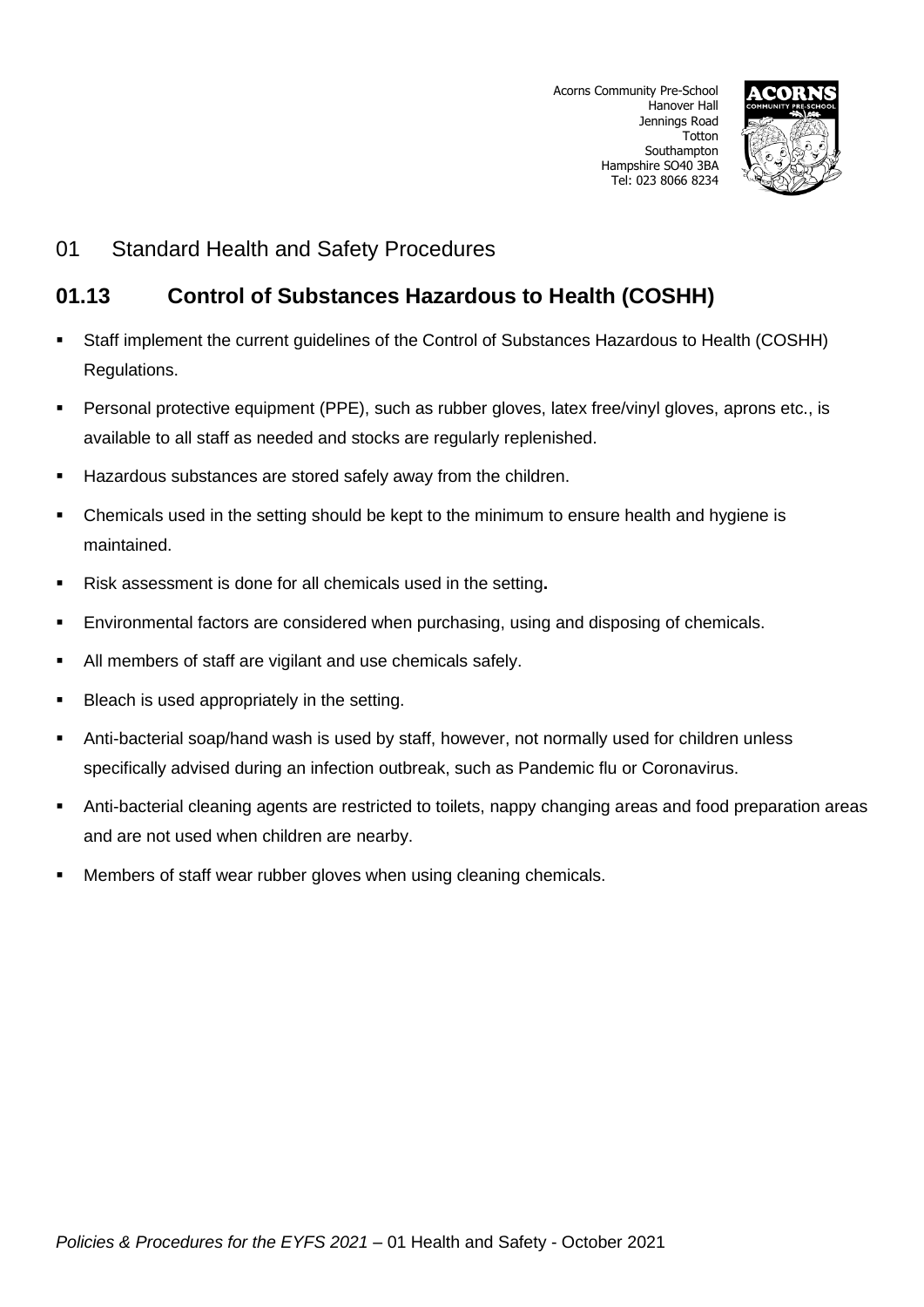

# 01 Health and safety procedures

# **01.14 Manual handling**

- All staff comply with risk assessment and have a personal responsibility to ensure they do not lift objects likely to cause injury. Failure to do so may invalidate an insurance claim.
- Members of staff bring the setting manager's attention to any new risk, or situations where the control measures are not working.
- Risk assessments may need to be changed for some individuals, such as a pregnant woman, or staff with an existing or previous injury or impairment that may affect their capacity to lift.
- Risk assessment is carried out of the environment in which the lifting is done. Features such as uneven floor surfaces, stairs, etc. add to the general risk and need to be taken into consideration.
- The setting manager ensures that they and their staff are trained to lift and move heavy objects and unstable loads correctly. Young children are heavy and need to be lifted and carried carefully and correctly.

### **Guidelines:**

- Do not lift heavy objects alone. Seek help from a colleague.
- Bend from the knees rather than the back.
- Do not lift very heavy objects. even with others. that are beyond your strength.
- Items should not be lifted onto, or from, storage areas above head height.
- Do not stand on objects, other than proper height steps, to reach high objects and never try to overreach.
- Push rather than pull heavy objects.
- Do not hold toddlers by standing and resting them on your hips.

Please note this is not an exhaustive list.

• Managers are responsible for carrying out risk assessment for manual handling operations, which includes lifting/carrying children and lifting/carrying furniture or equipment.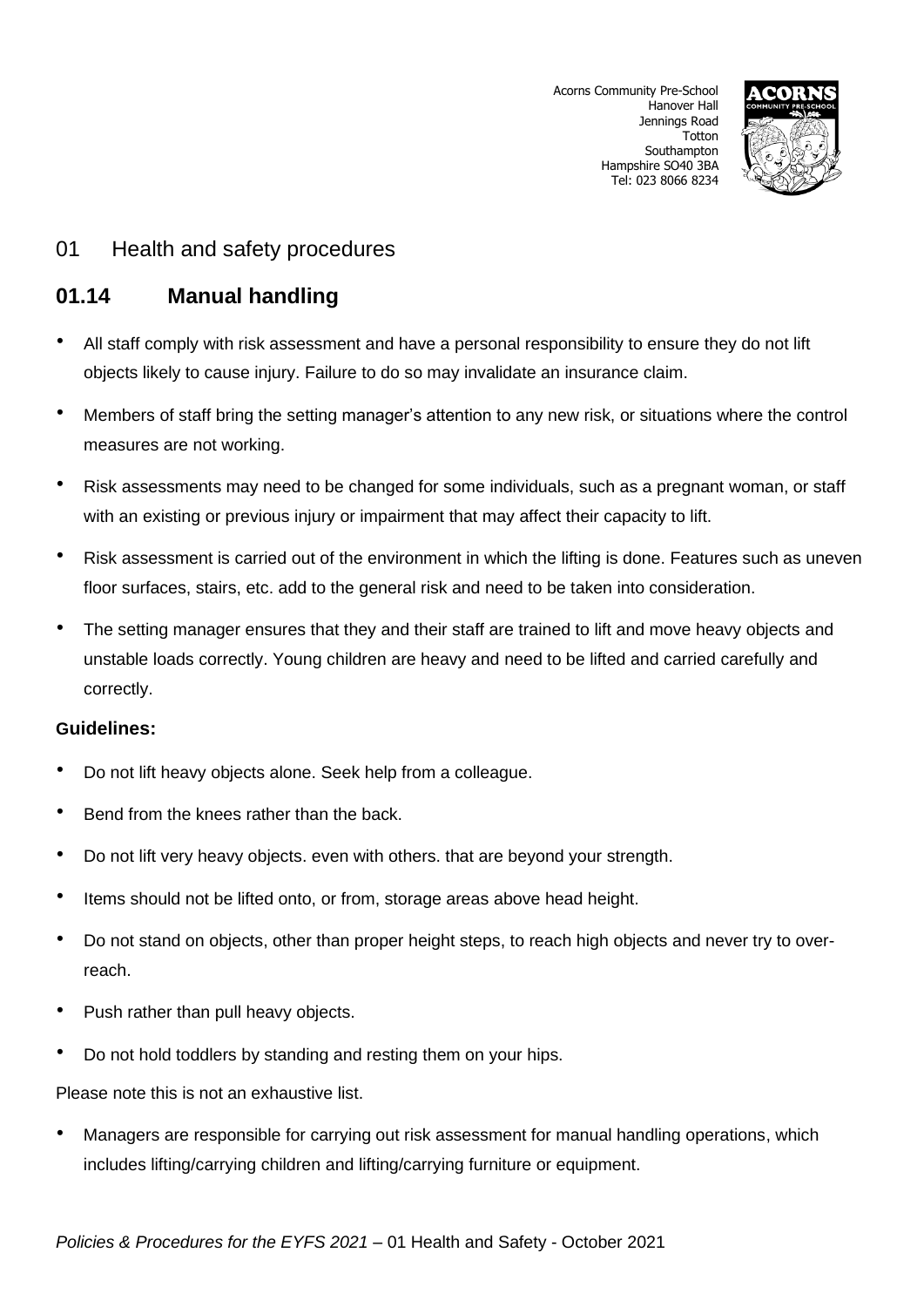

### 01 Health and safety procedures

# **01.15 Festival (and other) decorations**

### **General**

Basic safety precautions apply equally to decorations put up for any festival as well as to general decorations in the setting. Children are informed of dangers and safe behaviour, relative to their level of understanding.

### **Decorations**

- Only fire-retardant decorations and fire-retardant artificial Christmas trees are used.
- Paper decorations, other than mounted pictures, are not permitted in the public areas of the buildings, for example, lobbies.

### **Electrical equipment.**

- Electrical equipment (a light, extension leads etc) must be electrically tested *before* use.
- If using tree lights, place the tree close to an electrical socket and avoid using extension leads. Always fully uncoil any wound extension lead to avoid overheating.
- Remember to unplug the lights at the end of the day.
- Electrical leads are arranged in such a way that they do not create a trip hazard.

### **Location**

- Trees and decorations must never obstruct walkways or fire exits.
- Do not place decorations on or close to electrical equipment (e.g. computers); they are a fire hazard.
- Decorations must be clear of the ceiling fire detectors, sprinklers, and lights.

### **Children's areas**

- Christmas trees are placed where children cannot pull them over.
- Glass decorations are not used.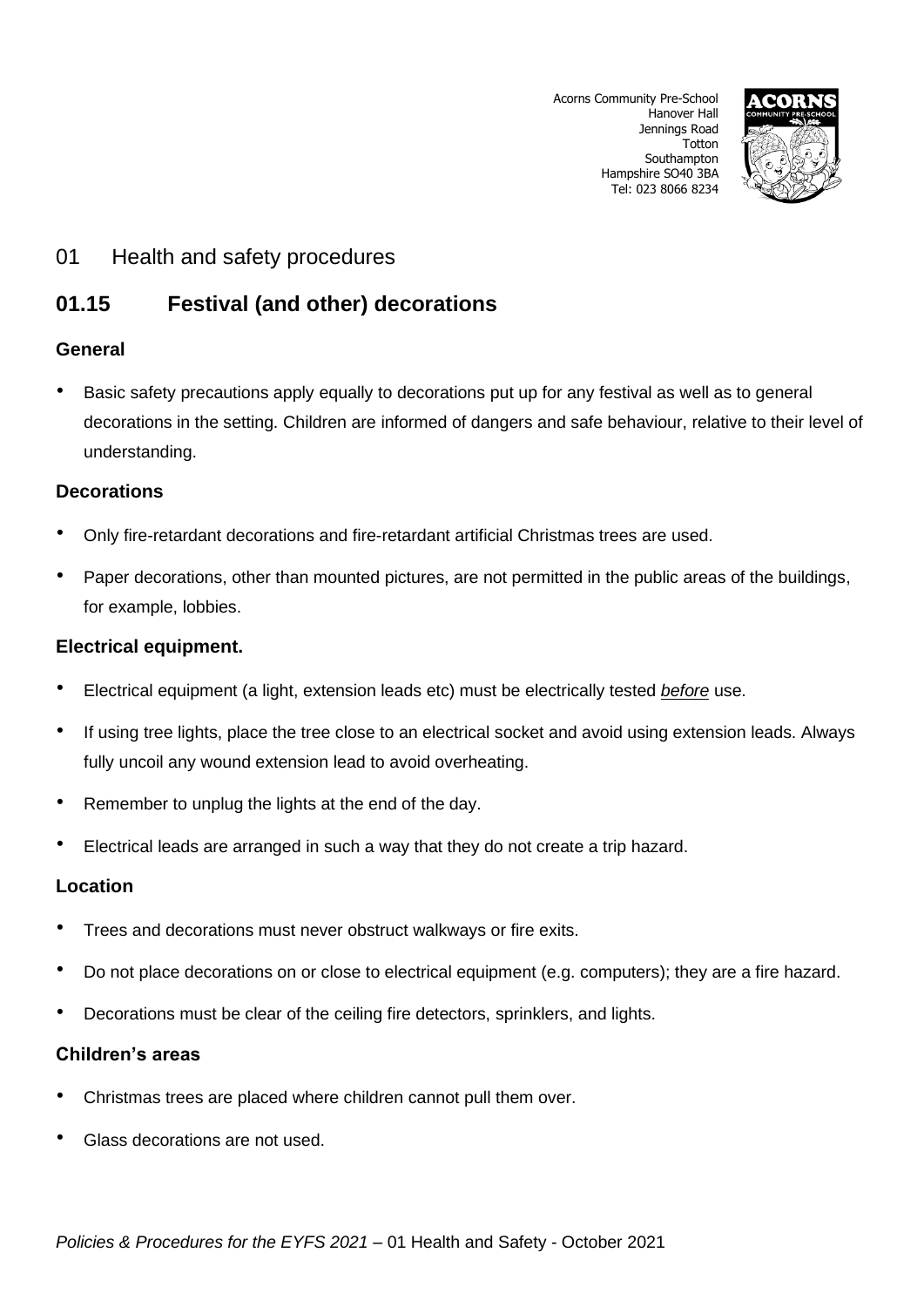

### 01 Health and safety procedures

### **01.16 Jewellery and hair accessories**

Children, staff members, volunteers and students do not attend the setting wearing jewellery or fashion accessories that may pose a potential hazard to other children or themselves.

- Health and safety take precedence over respect for culture, religion or fashion.
- Members of staff do not wear jewellery or fashion accessories, such as a fashion belt or high heels, that may pose a danger to them or to young children. These include large rings with sharp edges, large earrings - other than studs, necklaces other than a simple chain, or bracelets with attachments that can be pulled off, or belts with large buckles.
- **•** Parents must ensure that any jewellery worn by children poses no risk, for example, earrings which may get pulled, bracelets which can get caught when climbing, or necklaces that may pose a risk of strangulation.
- Children may wear small, smooth stud earrings.
- Children, staff, and volunteers do not wear anything with sharp edges that could scratch children, or jewellery with small elements that could become detached and swallowed.
- Hair accessories that may come loose pose a choking hazard are removed before children sleep or rest.
- Parents are requested not to send children wearing hair beads. If staff see beads that are coming loose, they will remove them.
- Hair accessories that may pose a choking hazard to other children should they become detached, should be removed if members of staff consider this to be a possibility.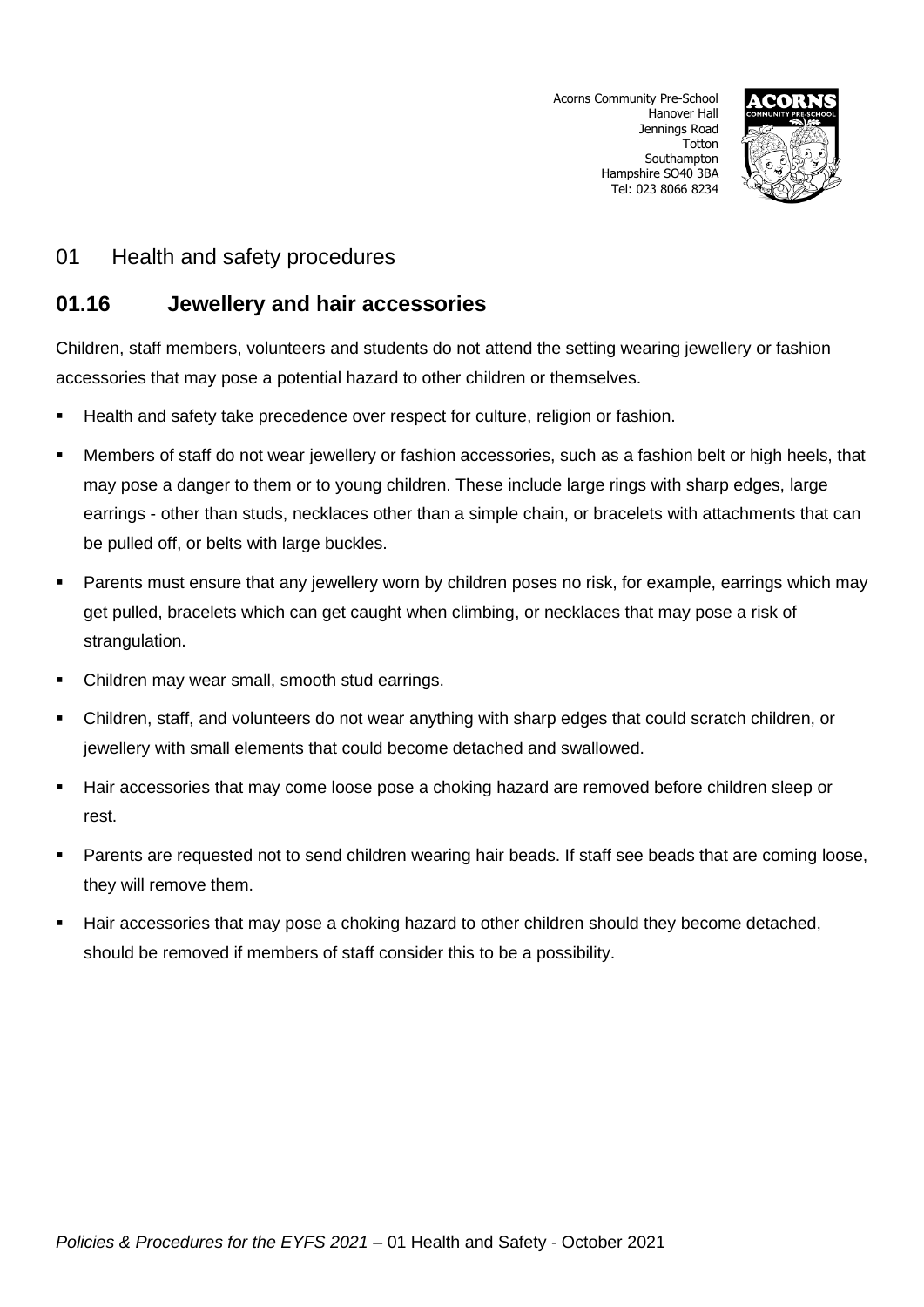

# 01 Health and safety procedures

# **01.17 Animals and pets**

There will be no new pets introduced to the setting during an infection outbreak, such as Covid-19. Arrangements must be made immediately for any current pets kept within the setting to be temporarily rehomed in case the setting has to close. In the interim the pets may stay at the setting. Views of parents and children are considered when selecting a pet for the setting.

We do not have any pets but if this should change these are guidelines we would follow:

- Staff will be aware of any allergies or issues individual children may have with any animals/creatures.
- A risk assessment is conducted and considers any hygiene and safety risks posed by the animal or creature.
- Suitable housing for the animal is provided and is regularly cleaned and maintained.
- The correct food is offered at the right times and staff are knowledgeable of the pet's welfare and dietary needs.
- Arrangements are made for weekend and holiday care for the animal/creature.
- There is appropriate pet health care insurance or other contingencies agreed and put in place to pay for veterinary care and the animal is registered with a local vet.
- All vaccinations and health measures such as de-worming are up to date.
- Children are taught correct handling of the pet and are always supervised.
- Children wash their hands after handling the pet and do not have contact with animal faeces, or soiled bedding.
- Members of staff wear single use vinyl/latex free gloves when cleaning/handling soiled bedding.
- Snakes and some other reptiles are not suitable pets for the setting due to infection risks.
- The manager will check with the owners/directors/trustees before introducing a new pet into the setting.

### **Animals bought in by visitors**

The owner of the animal/creature maintains responsibility for it in the setting.

The owner carriers out a risk assessment detailing how the animal/creature is to be handled and how any safety or hygiene issues will be addressed.

### **Further guidance**

Good Practice in Early Years Infection Control (Pre-school Learning Alliance 2009)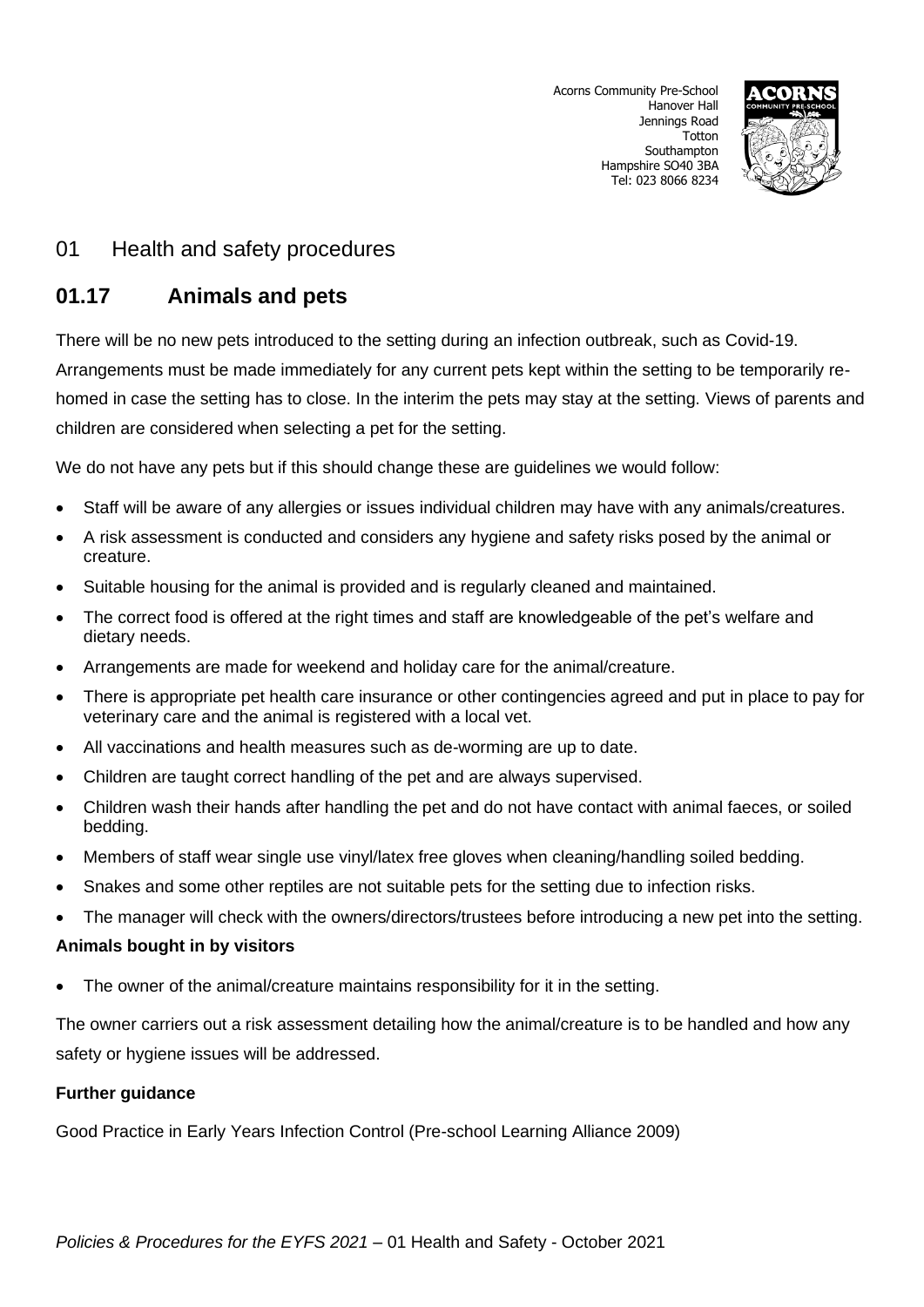

# **01** Health and safety procedures

# **01.18 Face painting and mehndi**

Children are face painted only if parents have given prior written consent. Verbal consent is fine at events where parents are present.

- A child who does not want to have their face painted will not be made to continue.
- Children with open sores, rashes or other skin conditions are not painted.
- Members of staff painting children's faces wash their hands before doing so, cover any cuts or abrasions and ensure they have the equipment they need close to hand.
- Only products with ingredients compliant with EU and FDA regulations are used.
- Clean water is used to wash brushes and sponges between children. Ideally a sponge is used once only before being machine washed on a hot cycle.
- Staff face painting at an event ensure they have a comfortable chair or shoes if standing, to reduce the risk of back or neck strain. Face painting is an activity that can cause repetitive stress injuries, therefore, regular breaks are not taken at events such as fetes.

### **Mehndi painting**

- Staff never mehndi paint children under three years old using henna/henna-based products.
- Parental permission must be gained before staff mehndi paint children over the age of three years old.
- Children prone to allergies, anaemic or suffering from any illness that may compromise their immune system are never painted under any circumstances.
- Black henna is never used and only 100% natural red henna (diluted with water) is used on children
- It is preferable that non-henna products are used to create mehndi patterns but if the setting operates in an area where mehndi is practiced by families and the criteria above is followed then henna may be used.

### **Further guidance**

Good Practice in Early Years Infection Control (Pre-school Learning Alliance 2009)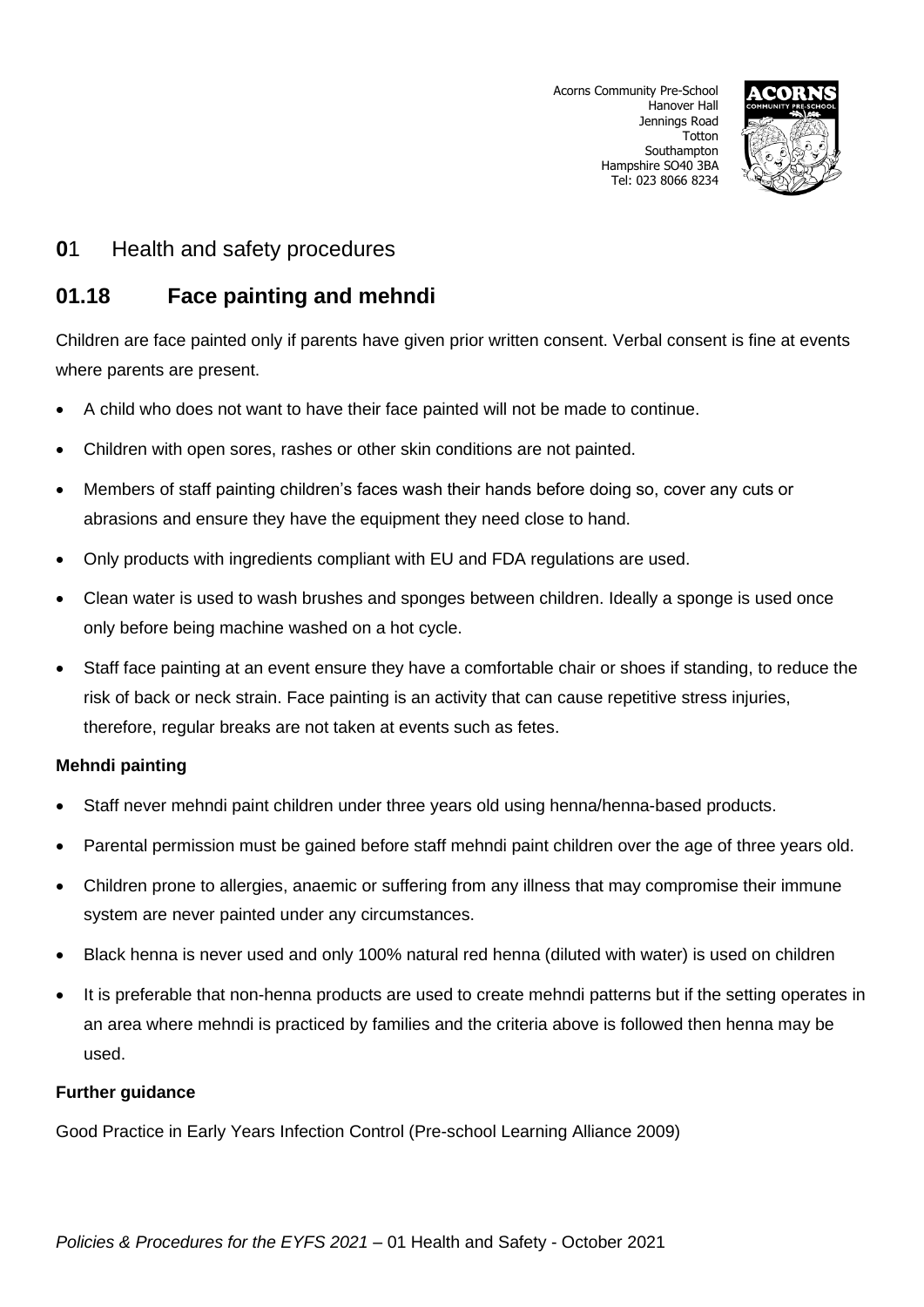

# 01 Health and safety procedures

# **01.19 Notifiable incident, evacuation and emergency closure procedures, non- child protection**

Staff respond swiftly, appropriately and effectively in the case of an incident within the setting. Notifiable incidents in this procedure are those not involving child protection.

A 'notifiable' incident' could include:

- fire or suspected arson
- electric or Gas fault
- burst pipe, severe leak or flooding
- severe weather that has caused an incident or damage to property
- break-in with vandalism or theft
- staff, parent or visitor mugged or assaulted on site or in vicinity on the way to or from the setting
- outbreak of a notifiable disease
- staff or parent threatened/assaulted on the premises by a parent or visitor
- accidents due to any other faults (that are reportable under RIDDOR)
- lost child
- any event or information that becomes known, that may have implications for the setting or the wider organisation in the future use

The designated health and safety officer:

- has all emergency services numbers immediately to hand
- has a list of contacts for maintenance and repair
- ensure that members of staff know what to do in an emergency
- risk assess the situation and decides, with the directors, if the premises are safe to receive children before any children are arrive or to offer a limited service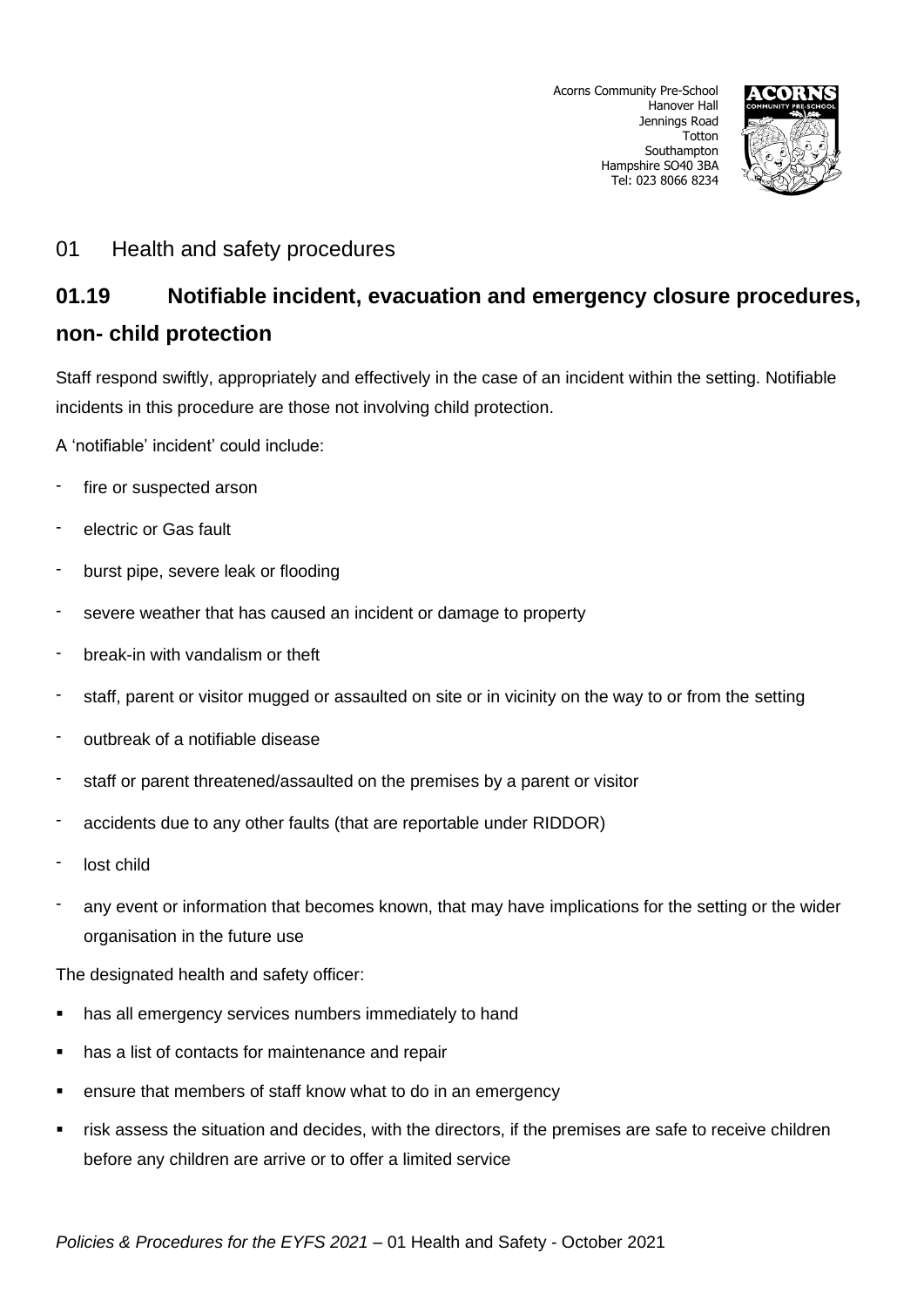### **Emergency evacuation**

In most instances, children will not be evacuated from the premises unless there is an immediate risk or unless they are advised to do so by the emergency services.

- There is an emergency evacuation procedure in place which is unique to the setting and based upon risk assessment in line with others using the building.
- Emergency evacuation procedures are practised regularly and are reviewed according to risk assessment (as above).
- Staff evacuate children to a pre-designated area (as per the fire drill), unless advised by the emergency services that the designated area is not suitable at that time.
- Once evacuated, nobody enters the premises, until the emergency services say so.
- Members of staff will act upon the advice of the emergency services at all times.

### **Emergency Evacuation Procedures**

STAFF:

- Will lead all children/adults out of the building through the nearest fire exit.
- Whilst children are lead out of the building one member of staff will stand at the entrance of the car park.
- Children/staff and other adults will line up in the far point of the car park by the Fire Assembly Point notice.
- Deputy or senior assistant to headcount and check the register to account for all children, staff and other adult, making a note of the time for full evacuation.

### SUPERVISOR WILL:

- Be the last to leave and check the premises for children, staff and other adults.
- Bring the register including Emergency Contact list
- Bring Acorn's mobile phone (This may be delegated).
- If suspected fire in the area, set off fire alarm and close doors.
- Ring the Fire brigade (999) using mobile whether the alarm has set off by ourselves or other occupants in the building. (The Fire Alarm is not automatically linked to the Fire Station).
- Phone NFDC to advise incident Tel: 8028 5000

#### 1 st ASSEMBLY POINT:

In the far point of the car park – by the Fire Assembly Point notice. 2 ND ASSEMBLY POINT:

Grass area opposite Totton Health Centre/ NFDC Offices (behind to Police station) – taking great care when crossing the road, adult to direct traffic.

#### 3 RD ASSEMBLY POINT:

In case of bad weather the children will be taken to the Public Library on Library Road or Community Centre behind council offices – taking great care when crossing the road, adult to direct traffic.

In the event of not being able to return to the building, use information from register to contact parents/carers to arrange pick up.

**Staff/child ratio – in the event of an evacuation the setting ratio will apply, children who need support will be placed with an adult.**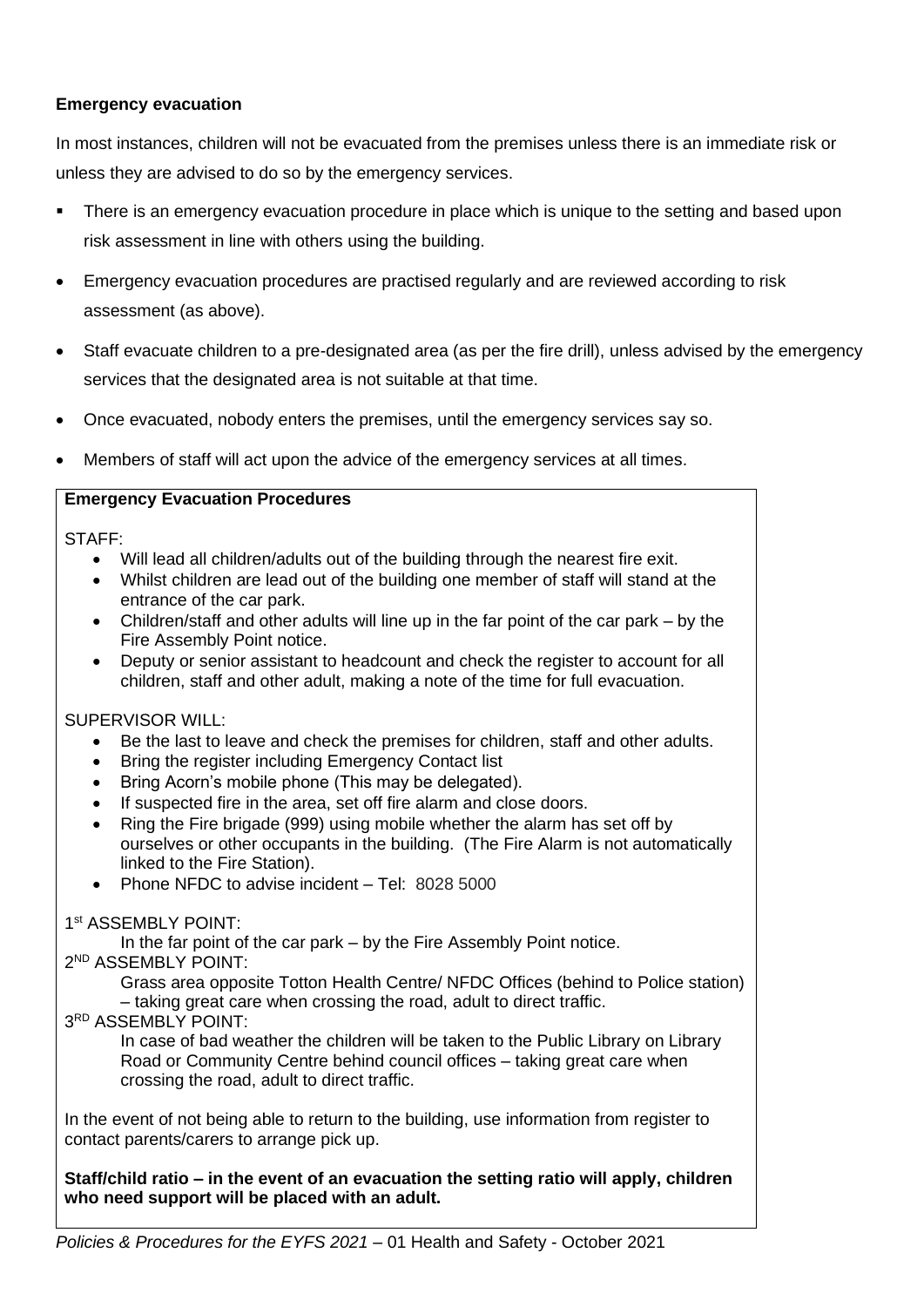### **Emergency Closure**

The circumstances under which the setting may be closed due to an incident include:

- The management team make the decision to close thereby withdrawing the service.
- A third party makes the decision to close for example:
	- a school, where the setting is on a school site
	- the children's centre (if on a children's centre site)
	- the emergency services
- A parent makes the decision for their child not to attend.
	- If a parent makes the decision for their child not to attend due to a critical incident, the child's fees are due as normal.
	- Further consideration of individual incidences must be done in consultation with the owners/trustees/directors.

### **Emergency closure procedures**

#### **Emergency closure before a session has started**

In the event of any of the above incidents occurring, resulting in the pre-school not opening on a given morning, the Pre-school Management will make contact with the families and staff of the pre-school affected for that session in advance by telephone, facebook or email where practical. Where this is not practical, a member of the management is asked to remain at the building until such time as it can be determined that all the affected families have been made aware of the situation.

The emergency closure should be reported to HCC (Hampshire County Council) by completing the online form [\(http://www.hants.gov.uk/schoolclosures\)](http://www.hants.gov.uk/schoolclosures). Password kept securely in the office. A new form needs to be completed for each day of closure, from 3pm on the working day prior to the closure. The supervisors and manager are aware of the necessary procedure and password.

The Pre-school management is responsible for informing the relevant authorities of the unexpected closure. When necessary, initially this means informing the Early Years Childcare and Extended Services team. Other parties who may need to be informed are Ofsted, Health Protection Agency, Local Health Authority, Health and Safety Executive and RIDDOR, depending on the circumstances of the closure.

Parents are informed about how they can find out when the pre-school will re-open and other pertinent information according to the circumstances of the closure. This may include asking them to nominate a preferred contact number/email address, or holding a special meeting to keep parents informed.

#### **Emergency closure after a session has started**

In the event of an emergency closure after the session has started parents/carers will be informed by telephone, facebook and email service. Collection of children should take place as soon as possible. If the closure is due to sickness, the children and all staff who are unaffected remain on the premises until all children can be collected.

If the closure is due to an emergency which requires the building to be evacuated, the children are safely evacuated according to the current Fire Drill procedures. Contact information for all the children is taken out of the building alongside the daily register. Once the building is evacuated, the Pre-school Leader ensures the relevant authorities/emergency services are called. The children are then taken to a place of safety until such time as they can all be collected by parents and carers. The Pre-school Leader will contact the parents/carers of the children present. All staff must remain with the children during this time.

If we are open, but are aware that closure is a possibility due to adverse weather, we will require all parents/carers of children attending to provide us with a contact number of someone able to collect their child at half an hours notice.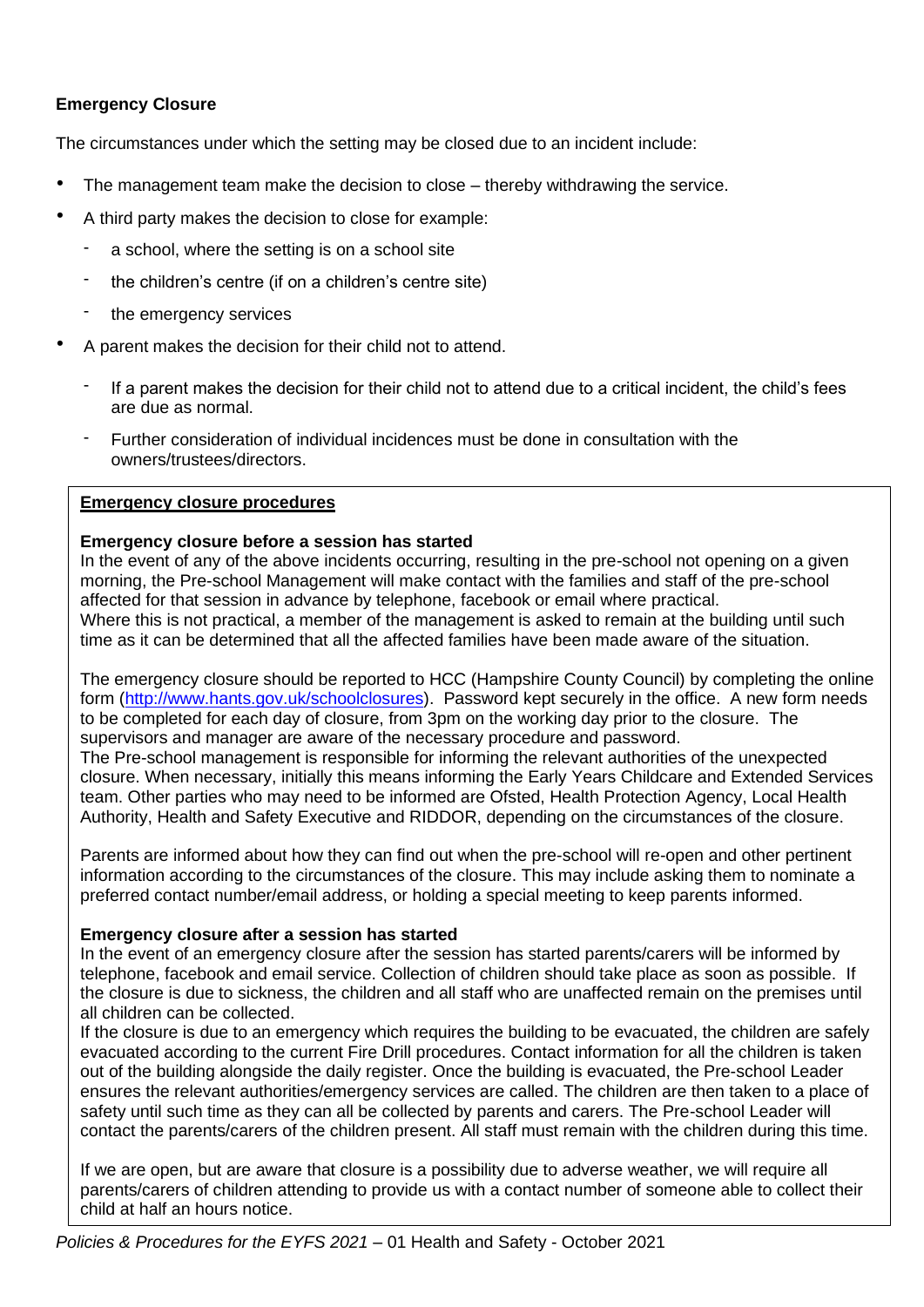#### **Snow and adverse weather**

Snow and ice can reduce our accessibility, if we experience adverse weather conditions we must assess and minimise the hazards and risks to enable us to function in a relatively normal way.

*In the event of adverse weather conditions:*

- Staff and parents/carers need to judge for themselves whether they deem it safe to make the journey to pre-school, depending on conditions where they live.
- The supervisors and management team will liaise to monitor conditions locally, and collate information with regard to local Primary school closures.
- The weather forecast and school closures will be closely monitored by consulting relevant internet sites, i.e. BBC Weather and Wave 105.
- We will use Lydlynch Infant, Hazelwood Infant, Eling Infant and Abbotswood Junior Schools as a gauge to help us make a decision about closure due to the weather. **If all these schools are closed we will also be closed.**
- Closure should be reported to HCC (Hampshire County Council) by completing the online form [\(http://www.hants.gov.uk/schoolclosures\)](http://www.hants.gov.uk/schoolclosures). A new form needs to be completed for each day of closure, from 3pm on the working day prior to the closure. The supervisors and manager are aware of the necessary procedure and password.
- The answerphone message will be changed remotely and upto date information will be available on our facebook site.
- We will use Abbotswood Junior School's closure as a trigger to reassess our situation.
- Staff will receive their usual remuneration (finances permitting) if the pre-school is closed due to adverse weather. We would appreciate some work to be done at home i.e. paper work, preparation for future topics, or cleaning toys/equipment.

### **Recording and reporting**

- To help decide whether or not an incident is reportable visit [https://www.hse.gov.uk/riddor/examples](https://www.hse.gov.uk/riddor/examples-reportable-incidents.htm)[reportable-incidents.htm](https://www.hse.gov.uk/riddor/examples-reportable-incidents.htm)
- On discovery of the notifiable incident, the member of staff reports to the appropriate emergency service, fire, police, ambulance, if those services are needed.
- The member of staff ensures that the setting manager and/or deputy are informed (if not on the premises at the time) and that the directors are informed.
- The setting manager completes and sends an incident record to the directors, who, according to the severity of the incident notifies Ofsted or RIDDOR.
- If the incident indicates that a crime may have been committed, all staff witness to the incident should make a written statement.
- Staff do not discuss the incident with the press.

RIDDOR reportable events include: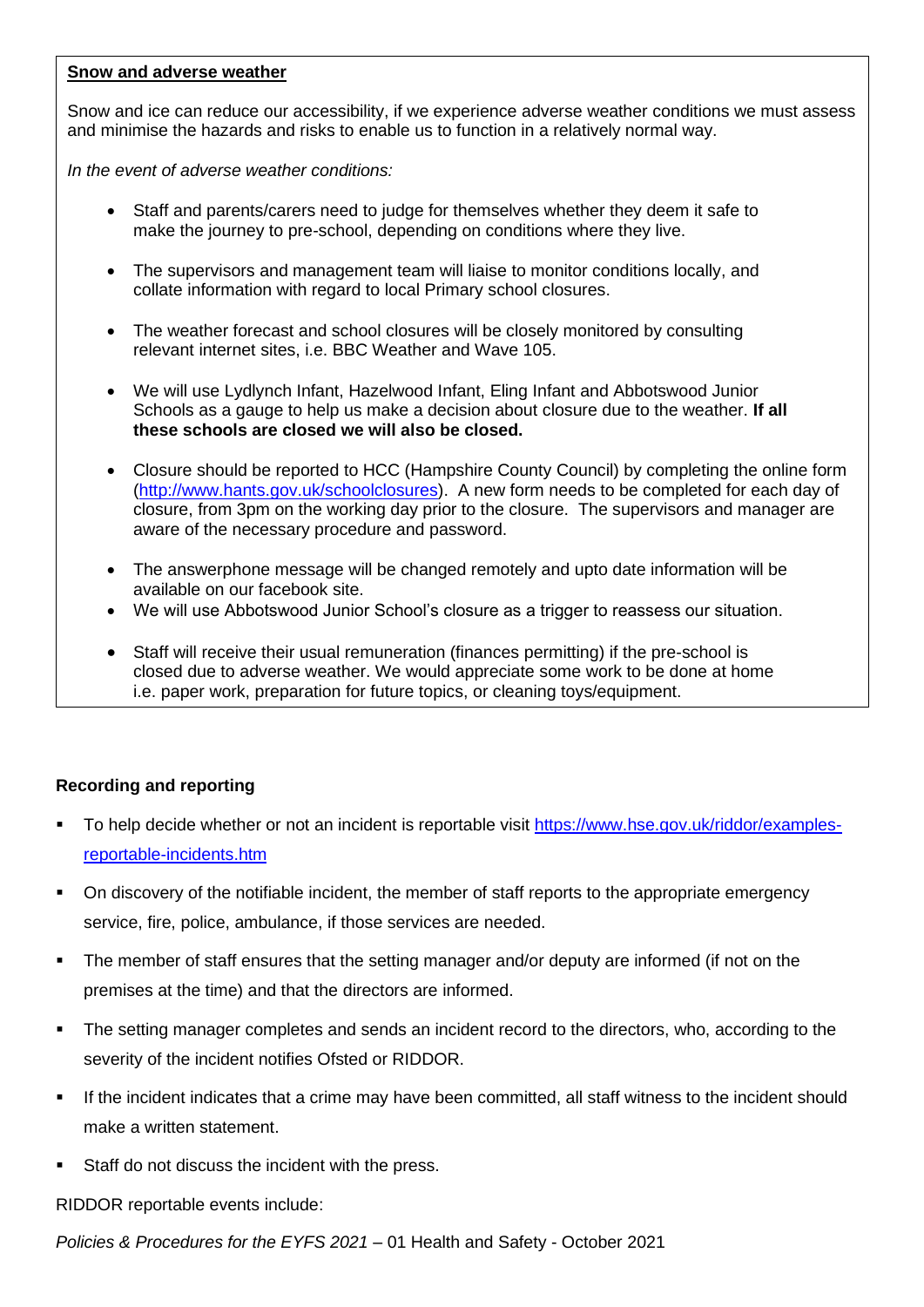- Specified injuries at work, as detailed at [www.hse.gov.uk/pubns/indg453.pdf](http://www.hse.gov.uk/pubns/indg453.pdf)
- Fatal accidents to staff, children and visitors (parents).
- Accidents resulting in the incapacitation of staff for more than seven days.
- Injuries to members of the public, including parents' and children, where they are taken to hospital.
- Dangerous 'specified' occurrences, where no-one is injured but they could have been. (these are usually industrial incidents).

This may include:

- a member of staff injures back at work through lifting and is off for two weeks
- a parent slips on a wet floor near the water tray and is taken to hospital
- a child falls from a climbing frame and is taken to hospital
- the ceiling collapses
- an outbreak of Legionella

The setting manager informs the directors and completes an accident and/or incident record; witness statements are taken as previously detailed.

- If the incident is RIDDOR reportable, the setting manager telephones HSE Contact Centre on 0345 300 9923 or reports online at [www.hse.gov.uk/riddor/report.htm](http://www.hse.gov.uk/riddor/report.htm)
- RIDDOR Reportable events require reporting to RIDDOR within 15 days of the event occurring.

The local authority investigates all reported injuries, diseases or dangerous occurrences. They will decide if there has been a breach in health and safety regulations and will decide what measures will be taken.

The owners/trustees/directors review how the situation was managed, as above, to ensure that investigations were rigorous and that policies and procedures were followed.

If an insurance claim is likely:

- incidents such as fire, theft or flood are notified to the insurance provider immediately
- the setting does not admit liability
- if broken or faulty equipment is involved, it must not be repaired, destroyed or disposed of, in case it is needed during the investigation
- if communication from a solicitor is received on behalf of the injured party, this is sent directly to the insurance provider; the setting manager will then write to the solicitor to confirm that the letter has been passed on
- the incident is not discussed with any outside persons, or other parents, no matter what questions they may ask about their own child's safety in relation to the incident, as it is regarded as confidential under the Data Protection Act.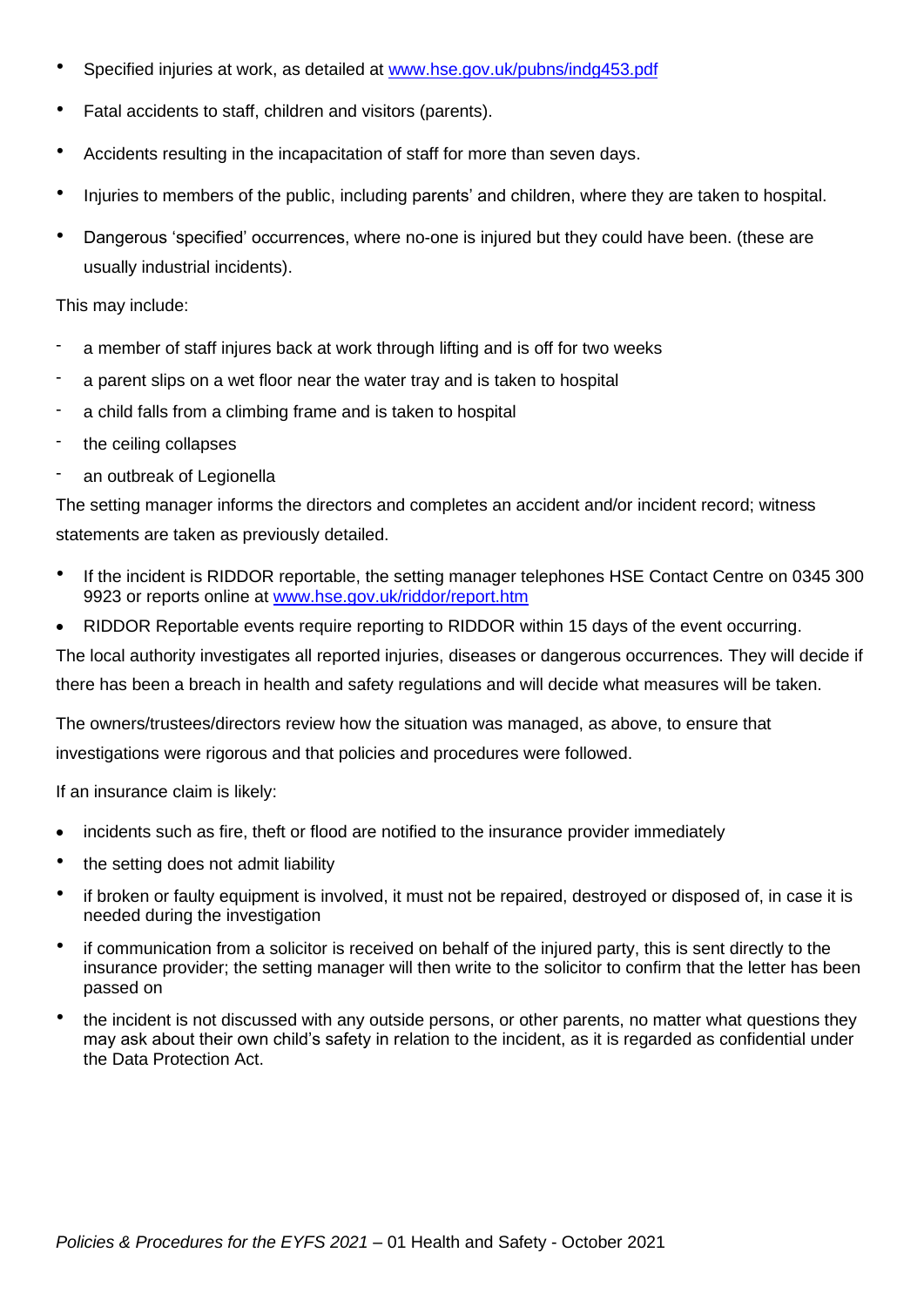

# 01 Health and Safety Procedures

# **01.20 Terrorist threat/attack and lock-down**

Most procedures for handling an emergency are focussed on an event happening in the building. However, in some situations you will be advised to stay put (lock-down) rather than evacuate. 'Lock-down' of a building/group of buildings is intended to secure and protect occupants in the proximity of an immediate threat. By controlling movement in an area, emergency services can contain and handle the situation more effectively.

- The setting manager assesses the likelihood of an incident happening based on their location.
- The setting manager will check our police website for advice and guidance.
- Local police contact numbers are clearly displayed for staff to refer to.
- Staff rehearse simple 'age appropriate' actions with the children such as staying low to the floor, keeping quiet and listening to instructions in the same way that fire procedures are practiced. Lockdown must be rehearsed and recorded termly.
- The setting manager is aware of the current terrorist alert level, as available at [www.mi5.gov.uk/threat](http://www.mi5.gov.uk/threat-levels)[levels.](http://www.mi5.gov.uk/threat-levels)
- We follow any additional advice issued by the local authority.
- Emergency procedures are reviewed and added to if needed.
- Information about this procedure is shared with parents and all staff are aware of their role during 'lockdown'.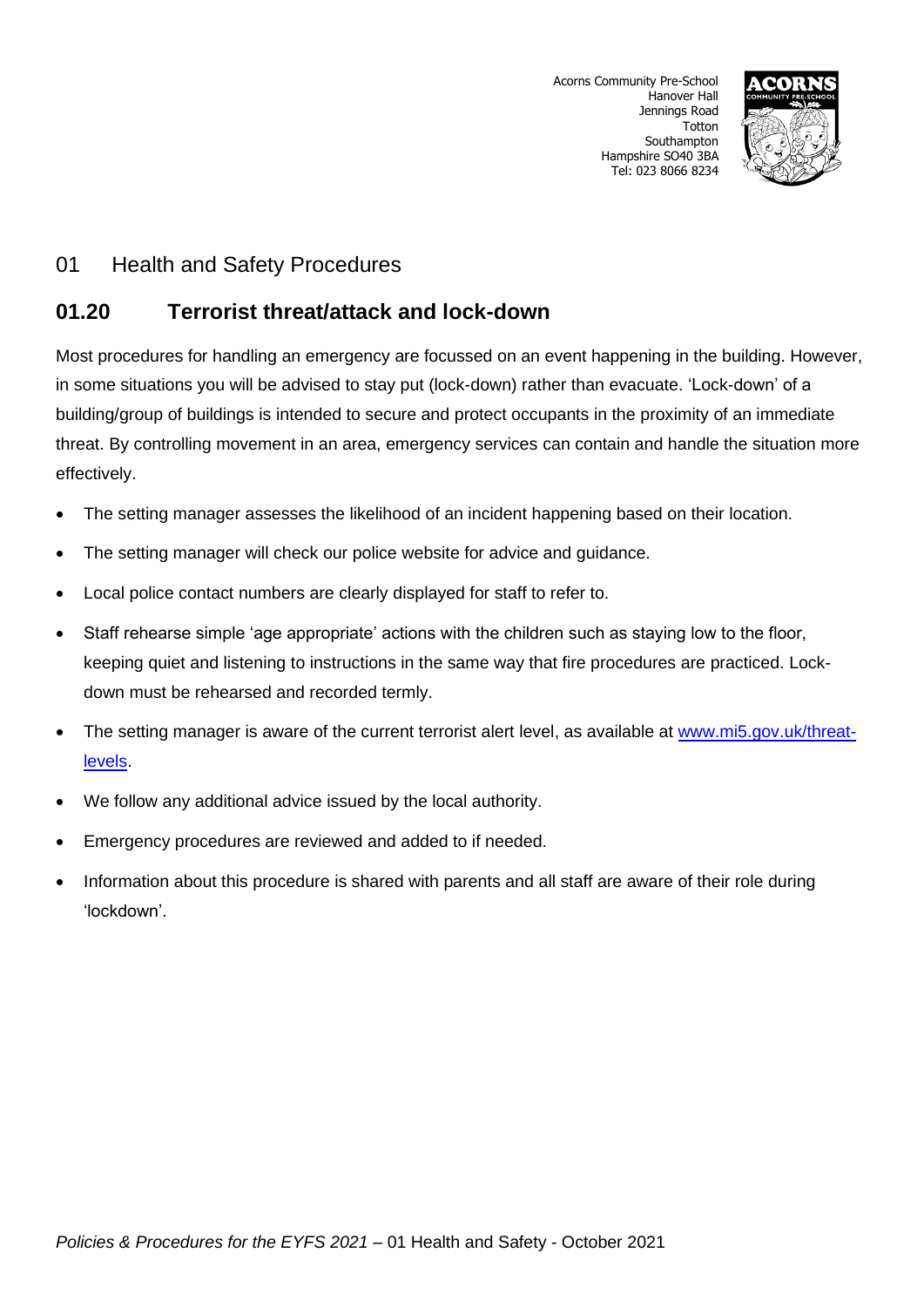# **Lock-down procedures**

If an incident happens the setting manager acts quickly to assess the likelihood of immediate danger. In most cases the assumption will be that it is safer to stay put and place the setting into 'lockdown' until the emergency services arrive. As soon as the emergency services arrive at the scene staff comply with their instructions.

• A text/phone message is issued to parents when lockdown is confirmed.

Suggested wording for parent message

*Due to an incident we have been advised by the emergency services to secure the premises and stay put until we are given the 'all clear'. Please do not attempt to collect your child until it is safe to do so. We will let you know as soon as we are able to when that is likely to be. In the meantime we need to keep our telephone lines clear and would appreciate your cooperation in not calling unless it is vital that you speak to us.*

### **During 'lock-down'**

- Stay Calm
- Staff and children stay in their designated areas if it is safe to do so.
- Doors and windows are secured until further instruction is received.
- Curtains and blinds are closed where possible.
- Staff and children stay away from windows and doors.
- Children are encouraged to stay low and keep calm.
- Staff tune into a local TV or radio station for more information.
- Staff do NOT make non-essential calls on mobile phones or landlines.
- If the fire alarm is activated, staff and children remain in their designated area and await further instructions from emergency services, unless the fire is in their area. In which case, they will move to the next room/area, following usual fire procedures.

### **The door will not be opened once it has been secured until the manager is officially advised "all clear" or is certain it is emergency services at the door.**

During lockdown staff do NOT:

- travel down corridors
- assemble in open areas
- call 999 again unless there is immediate concern for their safety, the safety of others, or they feel they have critical information that must be passed on

### **Following lockdown:**

- Staff will cooperate with emergency services to assist in an orderly evacuation.
- Staff will ensure that they have the register and children's details.
- Staff or children who have witnessed an incident will need to tell the police what they saw. The police may require other individuals to remain available for questioning.
- In the event of an incident, it is inevitable that parents will want to come to the setting and collect their children immediately. They will be discouraged from doing so, until the emergency services give the 'all clear'. Staff will be always acting on the advice of the emergency services.

#### **Recording and reporting**

- The supervisors/manager reports the lockdown to the Directors as soon as possible. In some situations, this may not be until after the event.
- A record is completed as soon as possible.

### **Further guidance**

Members of the public should always remain alert to the danger of terrorism and report any suspicious activity to the police on 999 or the anti-terrorist hotline: 0800 789 321. For non-emergency, call the police on 101.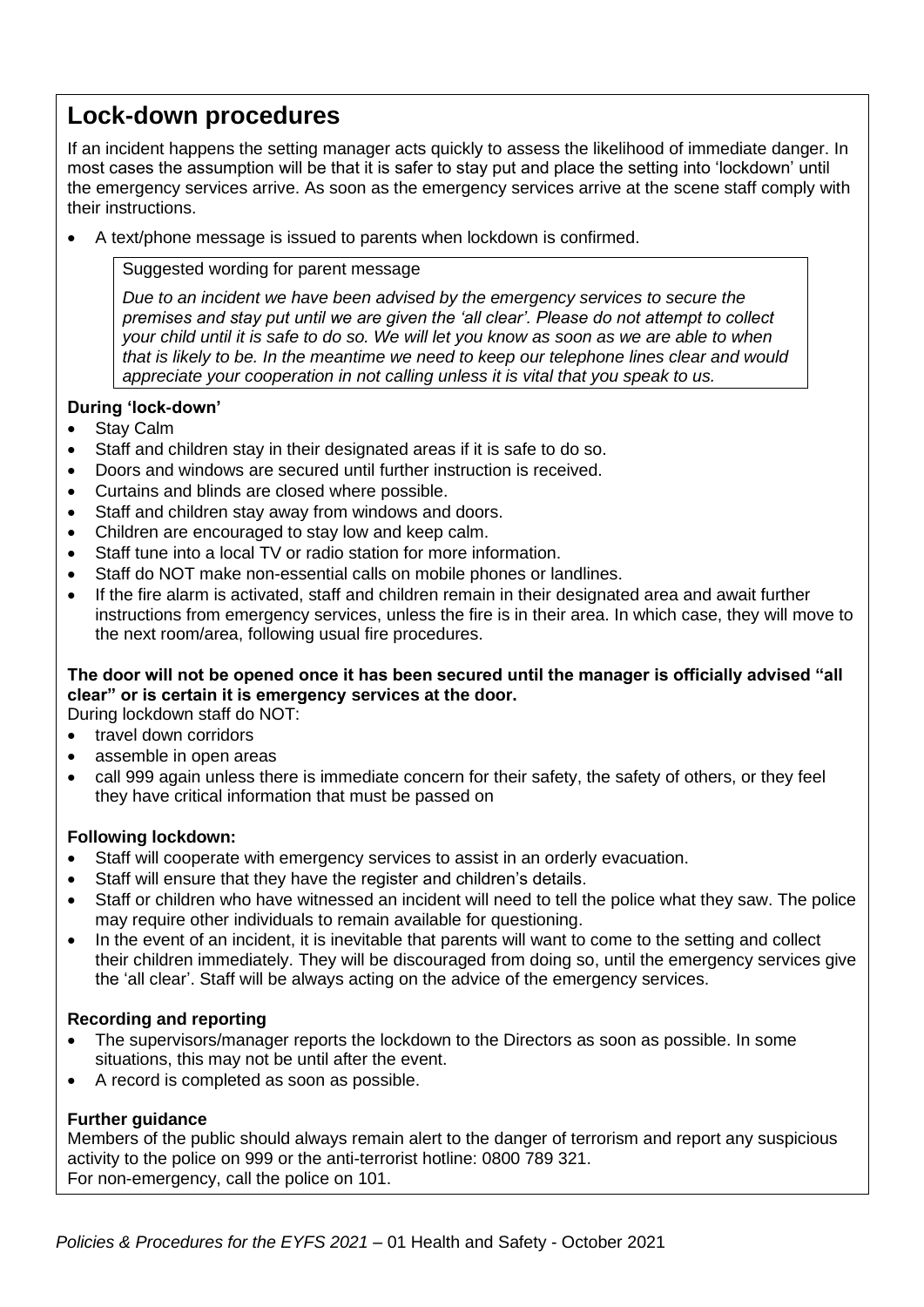

## 01 Health and safety procedures

# **01.21 Closed circuit television (CCTV)**

Currently Acorns do not have closed circuit television, however, circumstances may change and this would be the policy we would follow.

CCTV is used for the purpose of providing additional security for children, staff, parents/carers, visitors and other agencies concerned with the setting.

The use of CCTV is informed by the guiding principles of the Surveillance Camera Code of Practice (Home Office 2013) as follows:

1. Use of a surveillance camera system must always have a specified purpose which is in pursuit of a legitimate aim and necessary to meet a pressing need.

The purpose will be to further support the perception of the safety and well-being of children, staff and visitors to the setting; to protect the setting and its assets; to assist in the detection of any crime that may have been committed and ultimately to further ensure that the safeguarding and welfare requirements of the Early Years Foundation Stage are adhered to at all times. CCTV is never used without a specified purpose and likewise is not reviewed by staff members who do not have authority and a specific reason for doing so.

2. The use of a surveillance camera system must take into account its effect on individuals and their privacy, with regular reviews to ensure its use remains justified.

The Human Rights Act (1998) gives every individual the right to private life and correspondence. This means that CCTV will only be used in public areas of the setting i.e. reception and group rooms. The owners/directors/trustees will review the continued use of CCTV at least annually and will discuss any issues arising from the use of CCTV during routine supervision with the setting manager.

3. There must be as much transparency in the use of surveillance camera systems as possible, including a published contact point for access to information and complaints.

There are signs clearly displayed for staff, parents and visitors, informing them that CCTV is in operation and that they may be recorded. The procedure is displayed for staff, visitors and parents. Complaints relating to the use of CCTV should be discussed with the setting manager in the first instance following 10.2 Complaints procedure for parents and service users.

4. There must be clear responsibility and accountability for all surveillance camera system activities including images and information collected, held and used.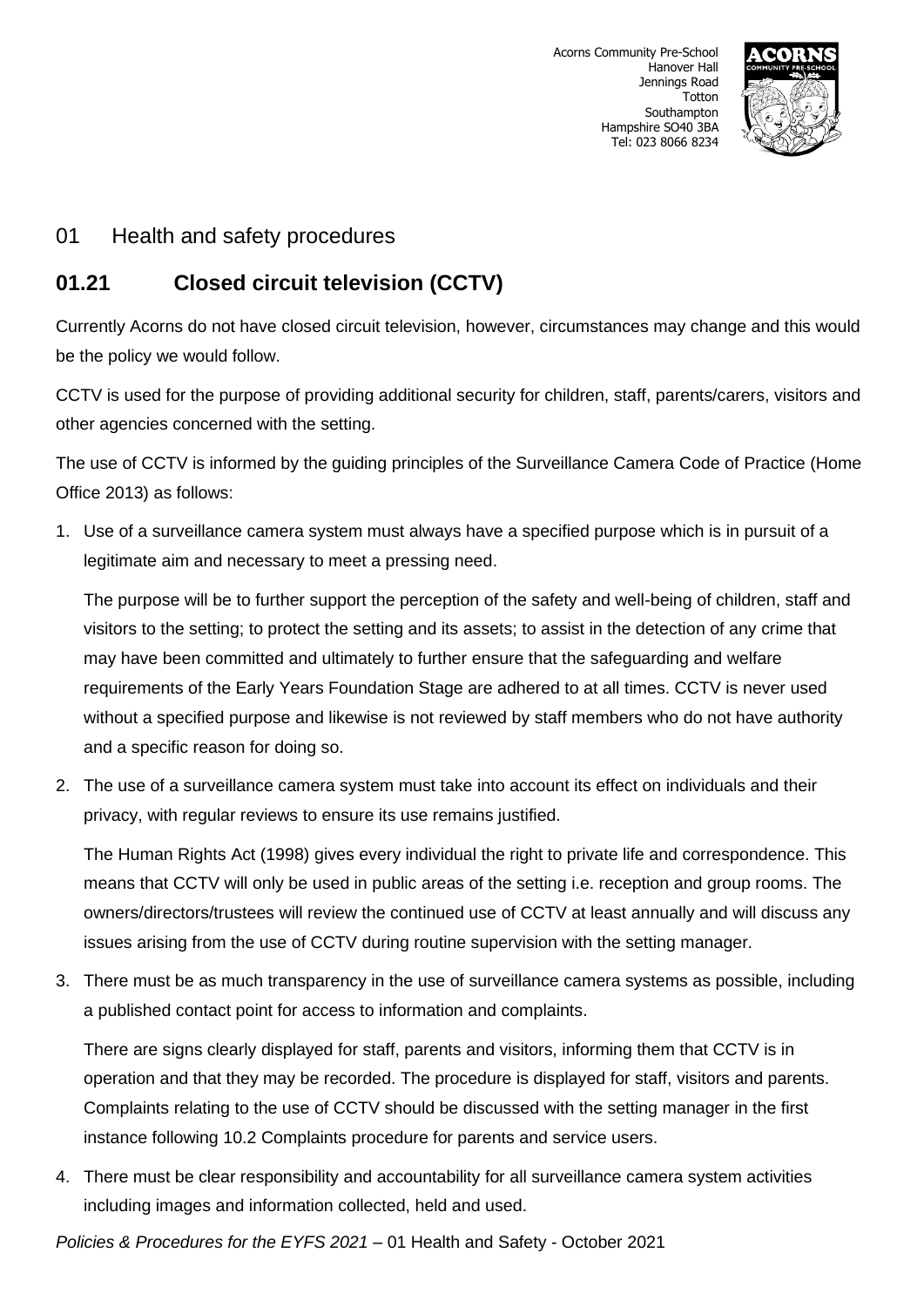The setting manager is responsible for the day-to-day management of the CCTV system. Images are stored on the system for up to 4 weeks and are then automatically recorded over. Images are not routinely scrutinised unless there is a legitimate reason to do so, i.e. a complaint or allegation is made by a parent, member of staff or visitor to the premises, or an allegation is made by a child.

5. Clear rules, policies and procedures must be in place before a surveillance camera system is used, and these must be communicated with all who need to comply with them.

The procedure covers all aspects and is reviewed annually. All staff are aware of the procedure and their role and responsibility. Parents and visitors are made aware of the procedure which is displayed clearly for them to view at any time. The following details are kept:

- name of setting manager responsible for day-to-day CCTV use
- name of setting manager's line manager
- name of CCTV system used
- number and positions of cameras in use daily
- names of staff authorised to view CCTV images (ensuring this is only staff with a legitimate reason to do so)
- how VVTC procedures are explained to all staff, students, parents and vistiors
- contact number for CCTV maintenance
- 6. No more images and information should be stored than that which is strictly required for the stated purpose of the surveillance camera system, and such images and information should be deleted once their purpose is discharged
- 7. Images are recorded over or destroyed after 4 weeks and are only used as stated above. Images must not be destroyed before this time if an official request to view them is made.
- 8. Access to retained images and information should be restricted and there must be clearly defined rules on who can gain access and for what purpose such access is granted; the disclosure of images and information should only take place for law enforcement purposes.

Only the setting manager, their line manager and deputy have access to retained CCTV images. If an instance arises where the CCTV images need to be reviewed to prove or disprove an allegation or incident, this is the responsibility of the setting manager who will share the images with the police, social care or Ofsted to assist with an official investigation if required. A record is retained, containing the date of the incident/allegation; camera number of positions; brief description of the incident/allegation – with reference to related safeguarding forms; who the footage was viewed by, date viewed and action taken – and counter signed by a senior member of staff. Images may also be requested by the owners/directors/trustees for the purpose of conducting an investigation into an incident.

*Policies & Procedures for the EYFS 2021* – 01 Health and Safety - October 2021 9. Surveillance camera system operators should consider any approved operational, technical and competency standards relevant to a system and its purpose and work to maintain those standards.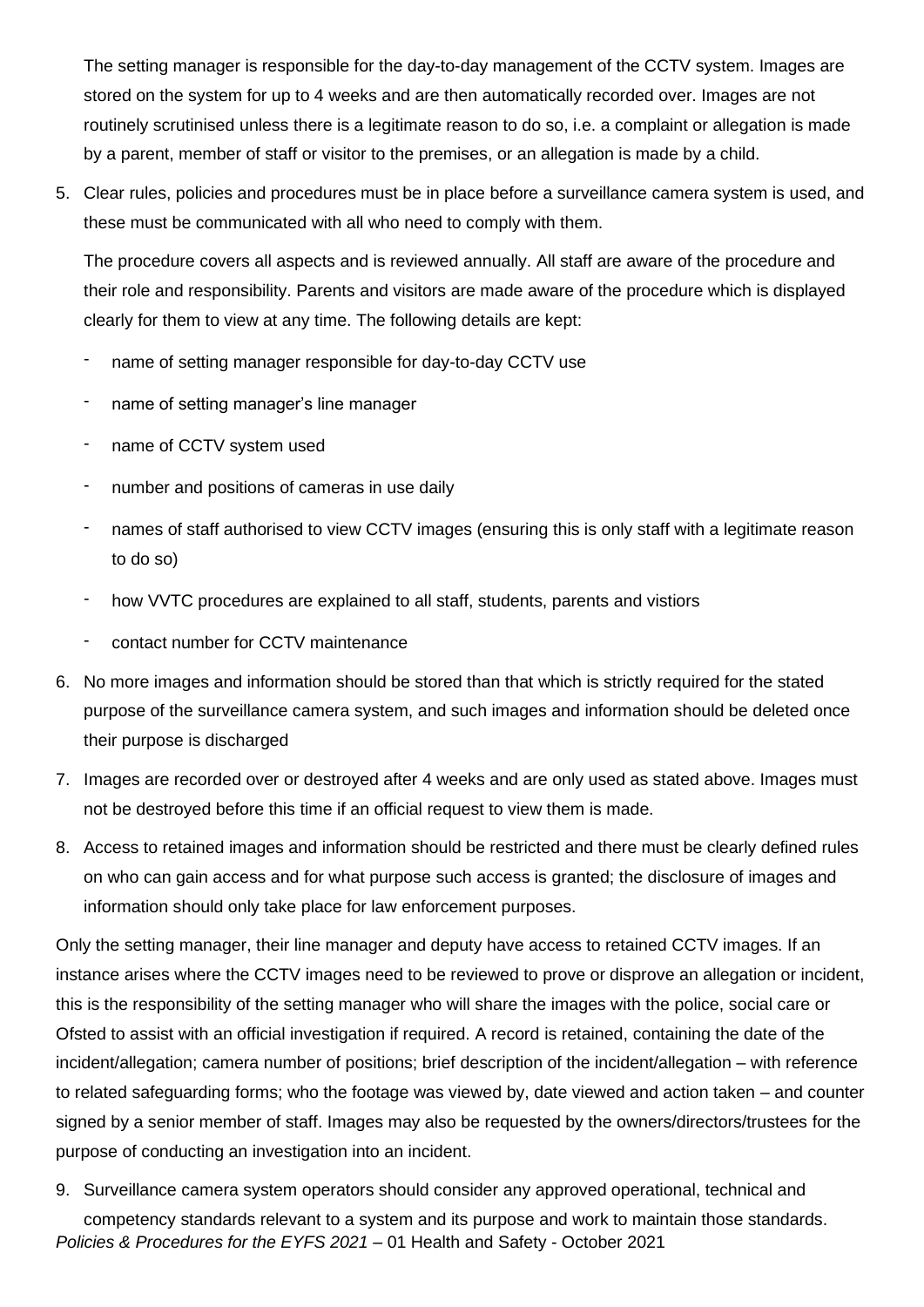The setting manager and their line manager will take heed of local and national guidance for the use of CCTV in the setting. The setting manager ensures that all staff involved understand their duty to adhere to section 07 Record keeping procedures, which also detail how others may request a copy of the data and under what circumstances.

10. Surveillance camera system images and information should be subject to appropriate security measures to safeguard against unauthorised access and use

The setting manager is responsible for the security measures to safeguard against unauthorised access and use. This will include the security of the location where images are stored.

11. There should be effective review and audit mechanisms to ensure legal requirements, policies and standards are complied with in practice, and regular reports should be published.

The setting manager is responsible for ensuring that policies and standards are adhered to at all times, seeking further advice from the owners/directors/trustees at any point when the images must be scrutinised for the purpose of investigating an incident.

12. When the use of a surveillance camera system is in pursuit of a legitimate aim, and there is a pressing need for its use, it should then be used in the most effective way to support public safety and law enforcement with the aim of processing images and information of evidential value.

If CCTV images are reviewed following an incident or an allegation, a record is made**.** Under no circumstances are CCTV images shared with parents or other service users unless there is a legitimate reason for doing so, i.e. to disprove an allegation against a member of staff. The process for using CCTV in these circumstances is as follows:

- an allegation or incident occurs that may have been caught on CCTV
- setting manager reviews CCTV footage and retains a record
- setting manager reports their findings to their line manager
- if there is reason to believe that a crime may have been committed then an investigation takes place following the 06 Safeguarding children, young people and vulnerable adults procedures and 07 Record keeping procedures.
- a parent or other person whose image has been recorded and retained and wishes to access the images must apply to the setting manager in writing
- the Data Protection Act gives the manager the right to refuse a request to view the images, particularly where such access may prejudice the prevention or detection of a crime
- if access to the image is refused then the reasons are documented and the person who made the request is informed in writing within 28 days. The images are not destroyed until the issue is resolved
- at all times, **06 Safeguarding children, young people and vulnerable adults procedures** are followed.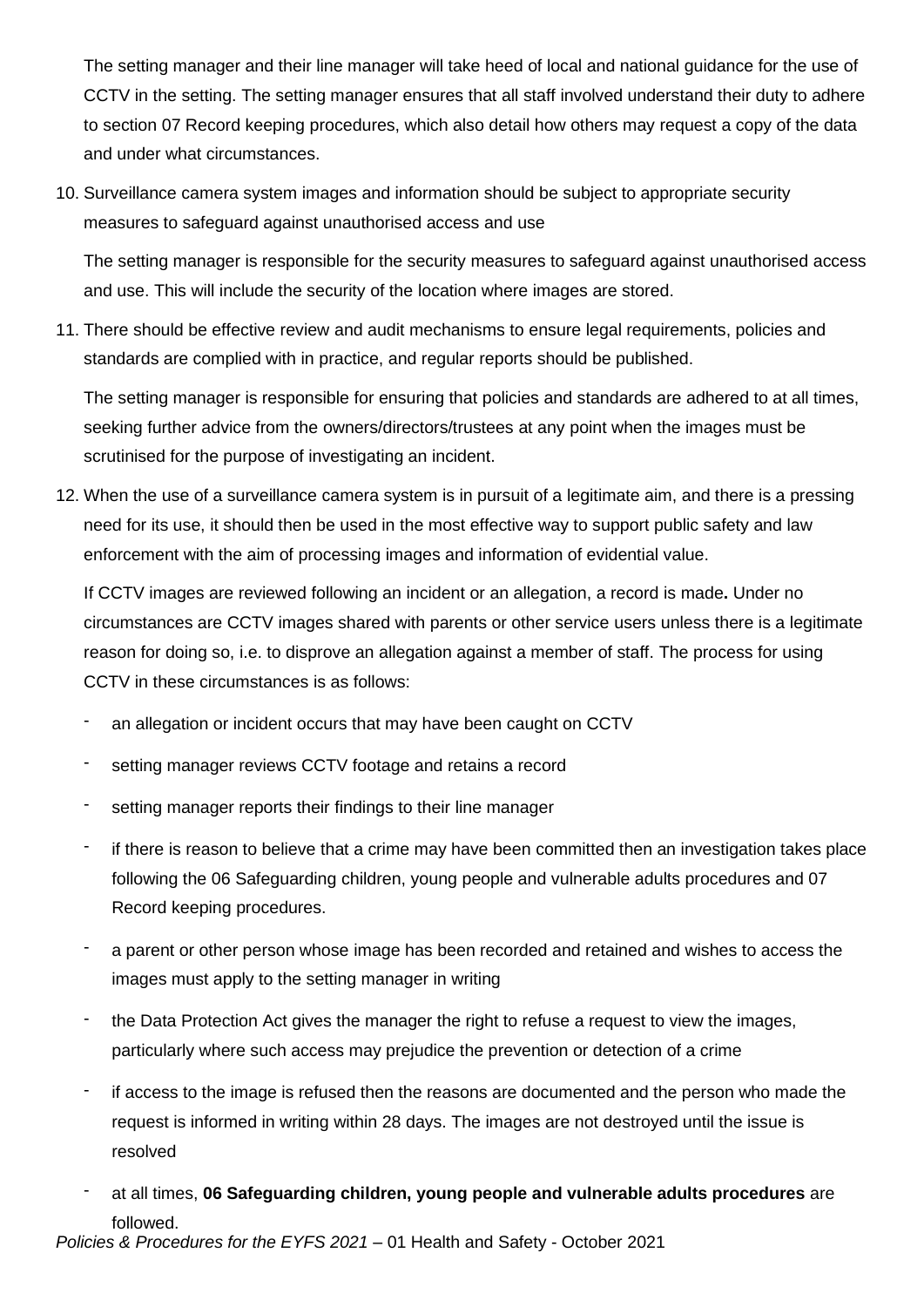13. Any information used to support a surveillance camera system which compares against a reference database for matching purposes should be accurate and kept up to date.

### **Legal basis**

Human Rights Act 1989

Data Protection Act 1998

Protection of Freedoms Act 2012

GDPR 2018

### **Guidance**

Surveillance Camera Code of Practice (Home Office 2013)

[www.gov.uk/government/publications/surveillance-camera-code-of-practice](http://www.gov.uk/government/publications/surveillance-camera-code-of-practice)